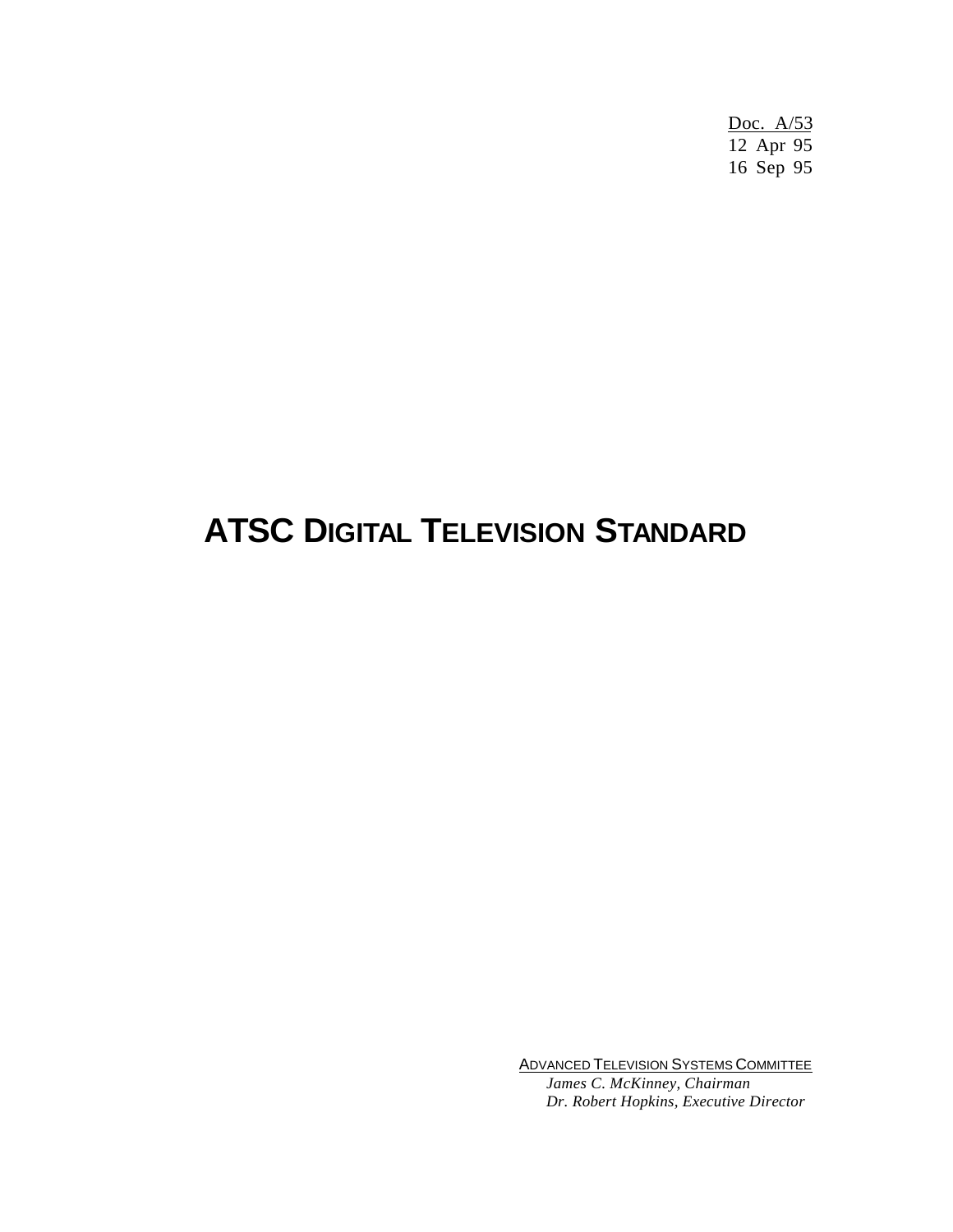Blank Page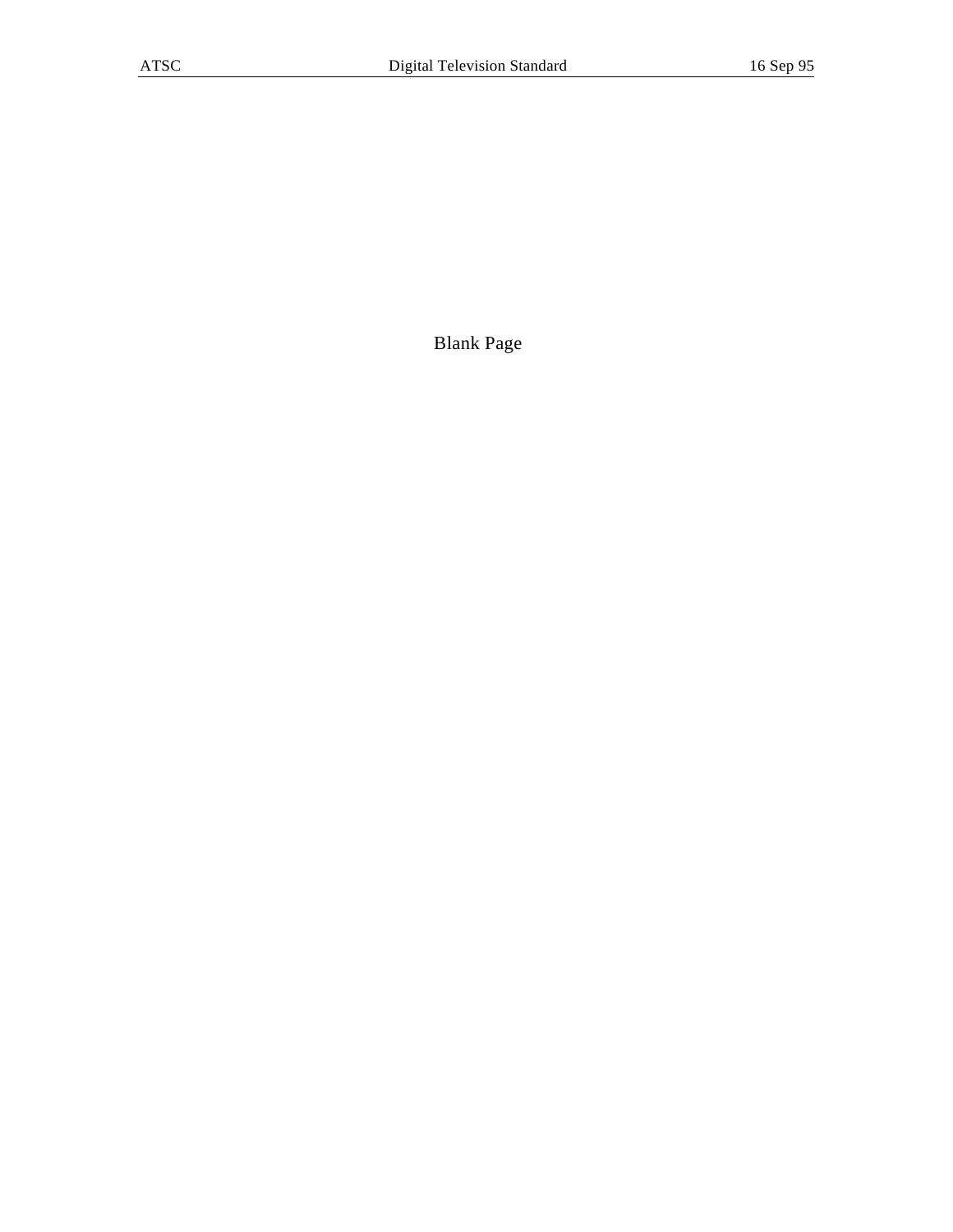# **ATSC DIGITAL TELEVISION STANDARD**

# **Table of Contents**

| <b>LIST OF FIGURES</b>                                           | vi               |
|------------------------------------------------------------------|------------------|
| <b>LIST OF TABLES</b>                                            | vii              |
|                                                                  |                  |
|                                                                  |                  |
| 1.1 Scope                                                        | 1                |
| <b>1.2 Documentation structure</b>                               | 1                |
|                                                                  |                  |
|                                                                  |                  |
| 3.1 Definitions                                                  | $\boldsymbol{2}$ |
| 3.2 Compliance notation                                          | $\overline{2}$   |
| 3.3 Treatment of syntactic elements                              | 2                |
| 3.4 Terms employed                                               | $\overline{2}$   |
| 3.5 Symbols, abbreviations, and mathematical operators           | 9                |
| 3.5.1 Introduction                                               | 9                |
| 3.5.2 Arithmetic operators                                       | 10               |
| 3.5.3 Logical operators                                          | 10               |
| 3.5.4 Relational operators                                       | 11               |
| 3.5.5 Bitwise operators                                          | 11               |
| 3.5.6 Assignment                                                 | 11               |
| 3.5.7 Mnemonics                                                  | 11               |
| 3.5.8 Constants                                                  | 11               |
| 3.5.9 Method of describing bit stream syntax                     | 12               |
| 3.5.9.1 Definition ofbytealigned function                        | 13               |
| 3.5.9.2 Definition of next bits function                         | 13               |
| 3.5.9.3 Definition of next_start_code function                   | 13               |
|                                                                  |                  |
| 4.1 Advanced Television Systems Committee (ATSC)                 | 13               |
| 4.2 Advisory Committee on Advanced Television Service (ACATS)    | 14               |
| 4.3 Digital HDTV Grand Alliance (Grand Alliance)                 | 15               |
| 4.4 Organization for documenting the Digital Television Standard | 15               |
| 4.5 Principles for documenting the Digital Television Standard   | 16               |
|                                                                  |                  |
| 5.1 Objectives                                                   | 17               |
| 5.2 System block diagram                                         | 18               |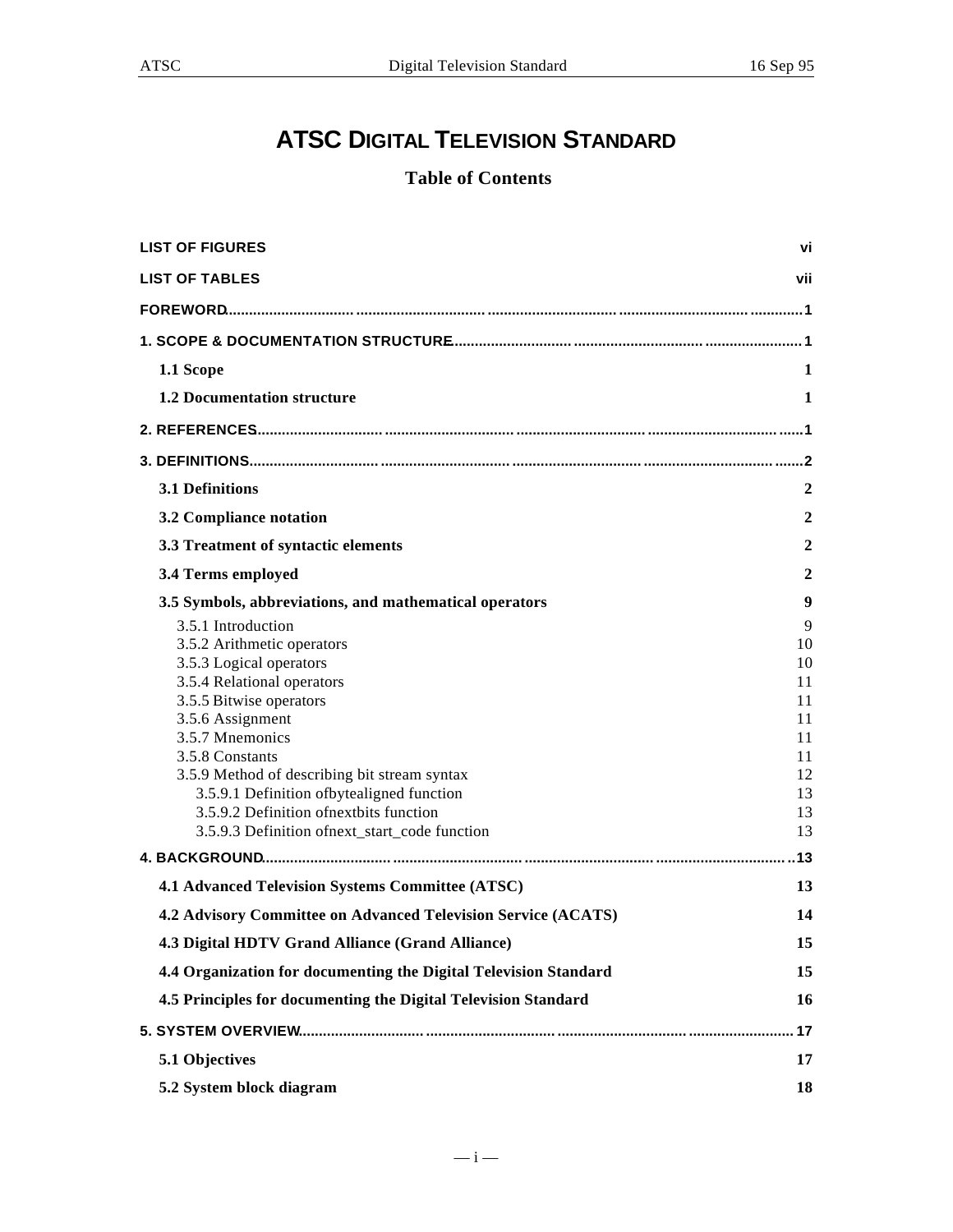| 2.1 Normative references                                                     | 21       |
|------------------------------------------------------------------------------|----------|
| 2.2 Informative references                                                   | 21       |
|                                                                              |          |
|                                                                              |          |
|                                                                              |          |
| 5.1 Constraints with respect to ISO/IEC 13818-2 Main Profile                 | 22       |
| 5.1.1 Sequence header constraints                                            | 22       |
| 5.1.2 Compression format constraints<br>5.1.3 Sequence extension constraints | 23<br>23 |
| 5.1.4 Sequence display extension constraints                                 | 24       |
| 5.1.5 Picture header constraints                                             | 24       |
| 5.2 Bit stream specifications beyond MPEG-2                                  | 24       |
| 5.2.1 Picture extension and user data syntax                                 | 24       |
| 5.2.2 Picture user data syntax<br>5.2.3 Picture user data semantics          | 25<br>25 |
|                                                                              |          |
|                                                                              |          |
|                                                                              |          |
|                                                                              |          |
|                                                                              |          |
|                                                                              |          |
|                                                                              |          |
| 5.1 Constraints with respect to ATSC Standard A/52                           | 28       |
| 5.2 Sampling frequency                                                       | 29       |
| 5.3 Bit rate                                                                 | 29       |
| 5.4 Audio coding modes                                                       | 29       |
| 5.5 Dialogue level                                                           | 29       |
| 5.6 Dynamic range compression                                                | 29       |
|                                                                              | 30       |
| <b>6.1 Overview</b>                                                          | 30       |
| 6.2 Summary of service types                                                 | 30       |
| 6.3 Complete main audio service (CM)                                         | 30       |
| 6.4 Main audio service, music and effects (ME)                               | 31       |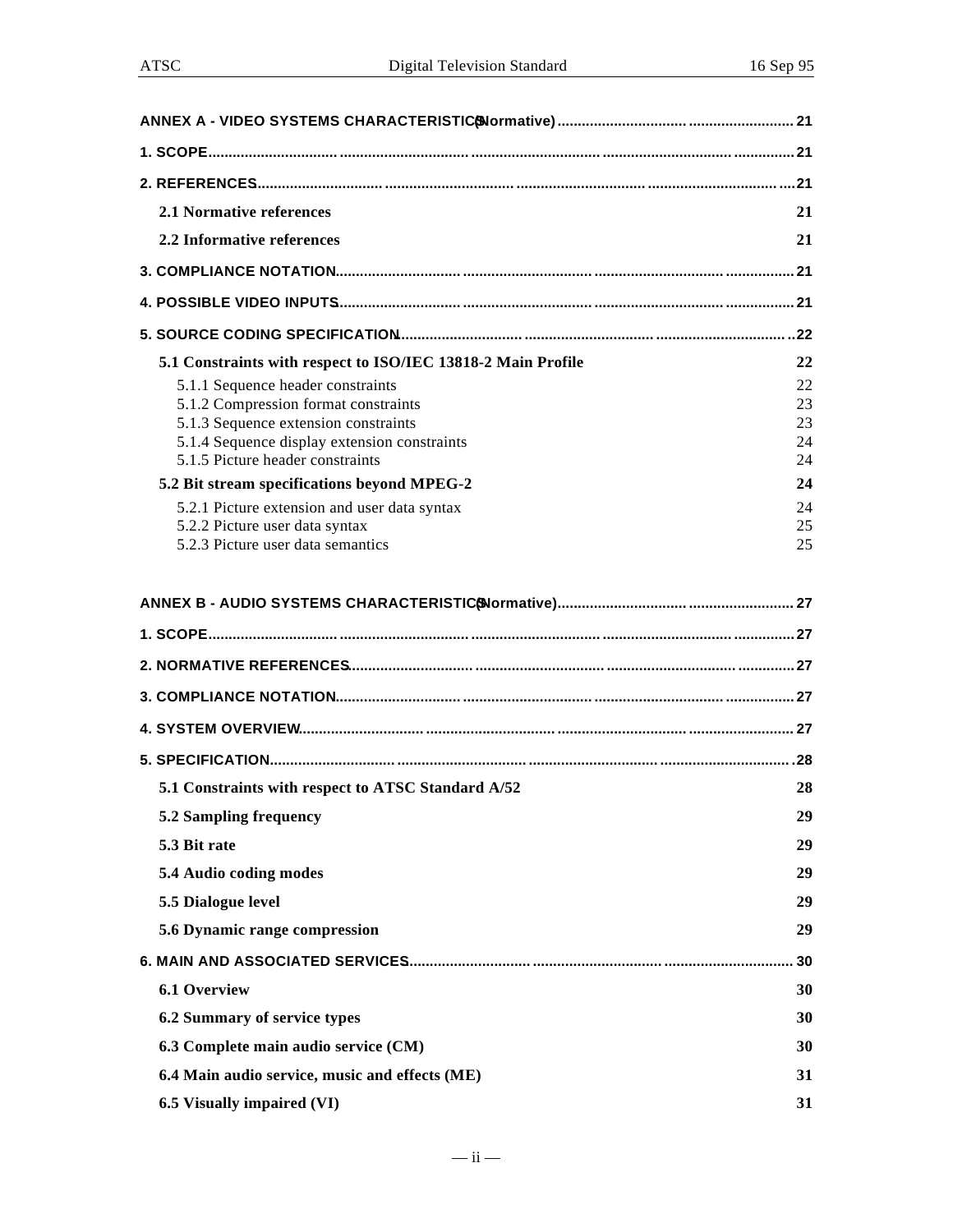| 6.6 Hearing impaired (HI)                | 31 |
|------------------------------------------|----|
| $6.7$ Dialogue $(D)$                     | 32 |
| 6.8 Commentary $(C)$                     | 32 |
| 6.9 Emergency $(E)$                      | 32 |
| $6.10$ Voice-over $(V0)$                 | 33 |
| 7. AUDIO ENCODER INTERFACES.             | 33 |
| 7.1 Audio encoder input characteristics  | 33 |
| 7.2 Audio encoder output characteristics | 33 |

| ANNEX C - SERVICE MULTIPLEX AND TRANSPORT SYSTEMS CHARACTERIST(6%)rmative)34 |    |
|------------------------------------------------------------------------------|----|
|                                                                              |    |
|                                                                              |    |
|                                                                              |    |
|                                                                              |    |
|                                                                              |    |
| 5.1 MPEG-2 Systems standard                                                  | 36 |
| 5.1.1 Video T-STD                                                            | 36 |
| 5.1.2 Audio T-STD                                                            | 36 |
| 5.2 Registration descriptor                                                  | 36 |
| 5.2.1 Program identifier                                                     | 36 |
| 5.2.2 Audio elementary stream identifier                                     | 36 |
| 5.3 The program paradigm                                                     | 37 |
| 5.4 Constraints on PSI                                                       | 37 |
| 5.5 PES constraints                                                          | 38 |
| 5.5.1 Video PES constraints                                                  | 39 |
| 5.5.2 Audio PES constraints                                                  | 39 |
| 5.6 Services and features                                                    | 39 |
| 5.6.1 Program guide                                                          | 39 |
| 5.6.1.1 Master program guide PID                                             | 39 |
| 5.6.1.2 Program guide STD model                                              | 40 |
| 5.6.2 System information                                                     | 40 |
| 5.6.2.1 System information PID                                               | 40 |
| 5.6.2.2 System information STD model                                         | 40 |
| 5.6.3 Specification of private data services                                 | 41 |
| 5.6.3.1 Verification model                                                   | 41 |
| 5.6.3.1.1 Syntax and semantics                                               | 41 |
| 5.6.3.1.2 Ancillary service target decoder (ASTD)                            | 41 |
| 5.6.3.2 Stream type and PMT descriptors                                      | 41 |
| 5.6.3.2.1 Stream type                                                        | 42 |
| 5.6.3.2.2 PMT descriptors                                                    | 42 |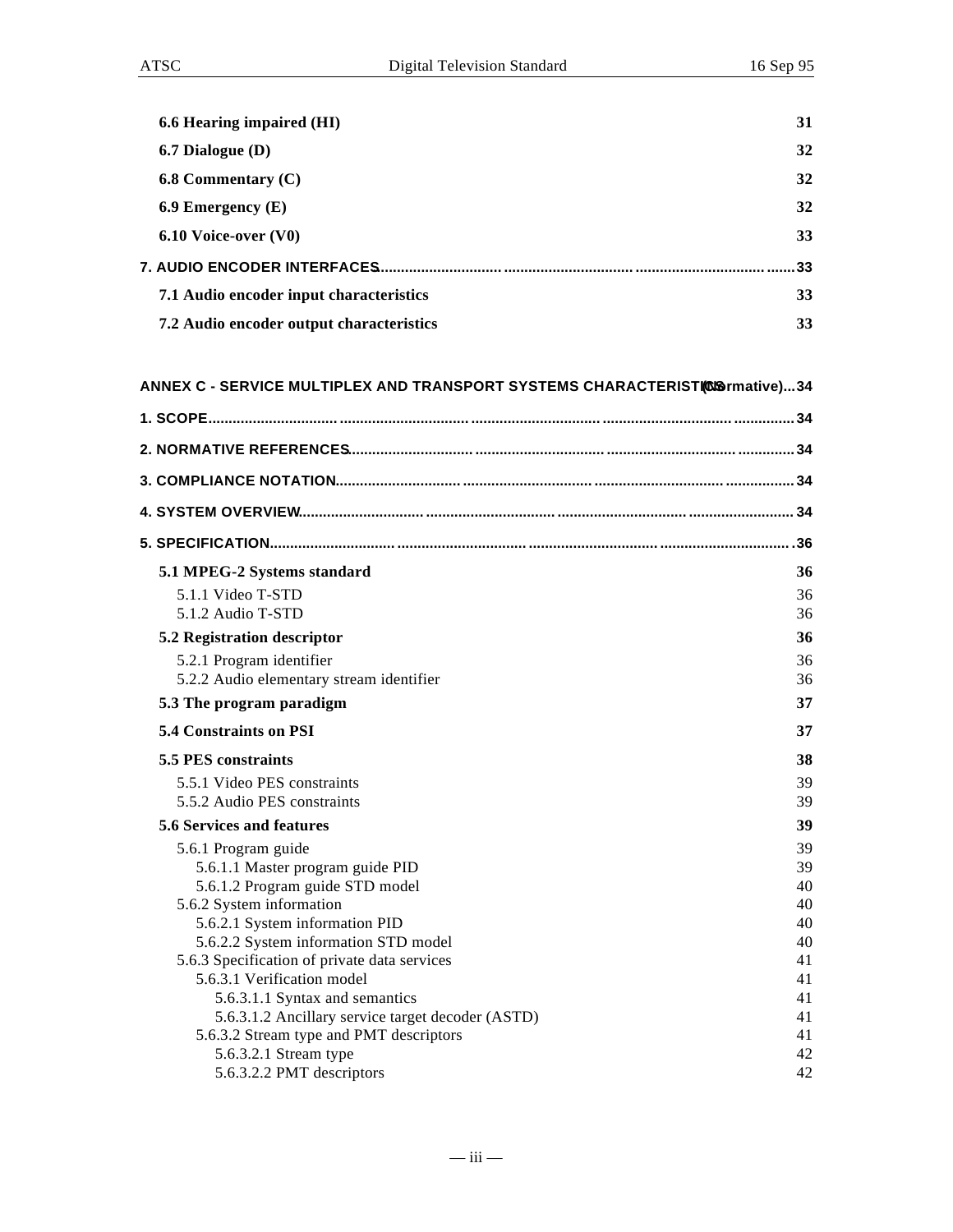|                                                       | 42       |
|-------------------------------------------------------|----------|
| 5.7.1 Stream type                                     | 42       |
| 5.7.2 Descriptors                                     | 43       |
| 5.7.2.1 AC-3 audio descriptor                         | 43       |
| 5.7.2.2 Program smoothing buffer descriptor.          | 43       |
| 5.8 Extensions to the MPEG-2 Systems specification    | 43       |
| 5.8.1 Scrambling control                              | 43       |
|                                                       |          |
| <b>6.1 Program streams</b>                            | 44       |
| 6.2 Still pictures                                    | 44       |
|                                                       | . 44     |
| 7.1 Transport encoder input characteristics           | 44       |
| 7.2 Transport output characteristics                  | 44       |
|                                                       |          |
|                                                       |          |
|                                                       |          |
|                                                       |          |
|                                                       |          |
| 4.1 Overview                                          | 46       |
|                                                       |          |
| 4.2 Channel error protection and synchronization      | 48       |
| 4.2.1 Prioritization                                  | 48       |
| 4.2.2 Data randomizer                                 | 48       |
| 4.2.3 Reed-Solomon encoder                            | 49       |
| 4.2.4 Interleaving                                    | 49       |
| 4.2.5 Trellis coding                                  | 50       |
| 4.2.6 Data segment sync                               | 54       |
| 4.2.7 Data field sync                                 | 54       |
| 4.2.7.1 Sync                                          | 55       |
| 4.2.7.2 PN511                                         | 55       |
| 4.2.7.3 PN63                                          | 55       |
| 4.2.7.4 VSB mode<br>4.2.7.5 Reserved                  | 56<br>56 |
| 4.2.7.6 Precode                                       | 57       |
| <b>4.3 Modulation</b>                                 | 57       |
| 4.3.1 Bit-to-symbol mapping                           | 57       |
| 4.3.2 Pilot addition<br>4.3.3 8 VSB modulation method | 57       |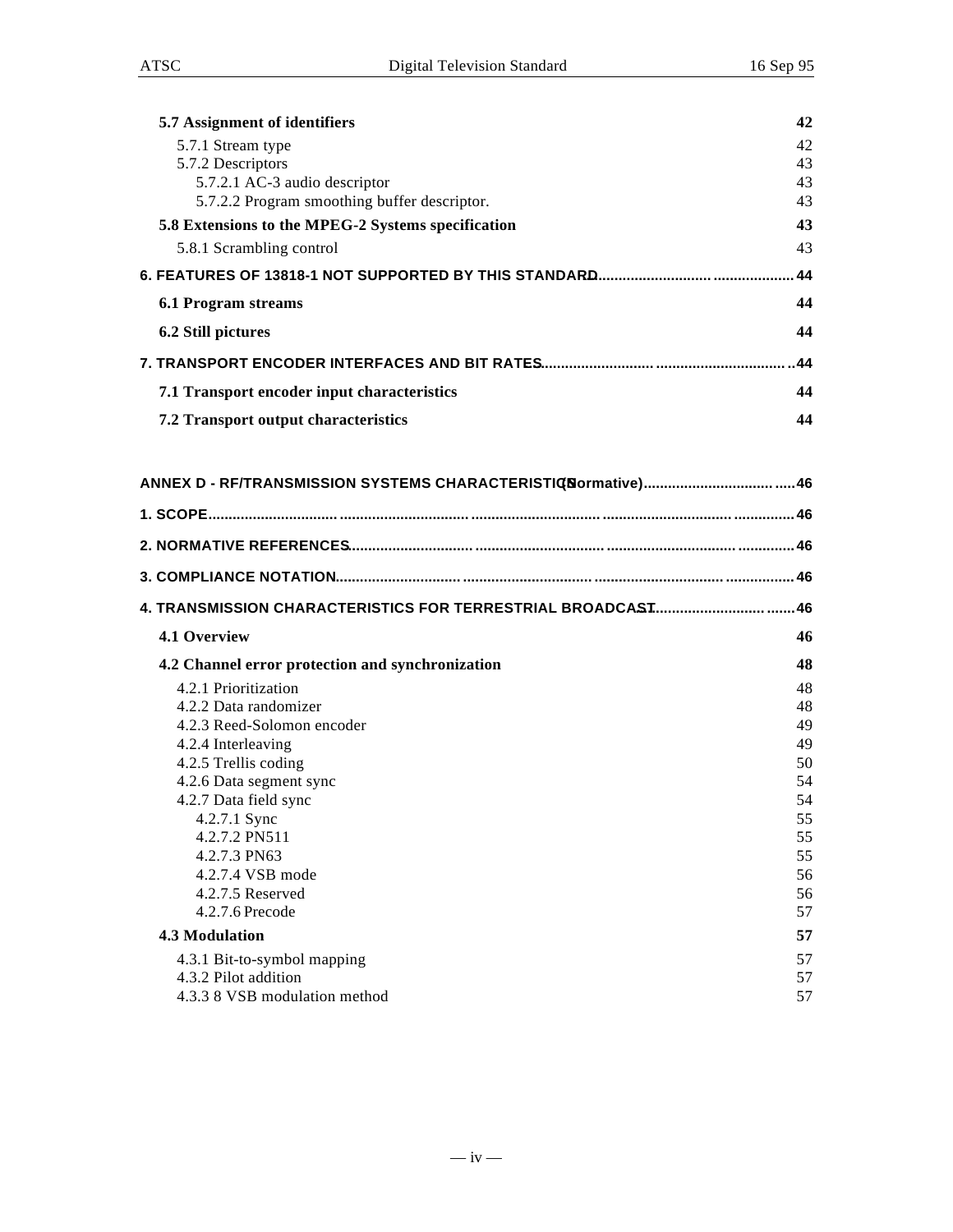| 5.1 Overview<br>5.2 Channel error protection and synchronization<br>5.2.1 Prioritization<br>5.2.2 Data randomizer<br>5.2.3 Reed-Solomon encoder<br>5.2.4 Interleaving<br>5.2.5 Data segment sync<br>5.2.6 Data field sync<br>5.3 Modulation<br>5.3.1 Bit-to-symbol mapping<br>5.3.2 Pilot addition<br>5.3.3 16 VSB modulation method<br><b>4.1 Tuner performance</b><br>4.1.1 Noise figure<br>4.1.2 Channelization plan for broadcast and cable<br>4.1.3 Direct pickup<br>4.2 Transport<br>4.3 Decoder interface<br>4.4 Digital data interface<br><b>4.5 Conditional access interface</b><br>4.6 Closed captioning<br>5.1 Video |    |
|---------------------------------------------------------------------------------------------------------------------------------------------------------------------------------------------------------------------------------------------------------------------------------------------------------------------------------------------------------------------------------------------------------------------------------------------------------------------------------------------------------------------------------------------------------------------------------------------------------------------------------|----|
|                                                                                                                                                                                                                                                                                                                                                                                                                                                                                                                                                                                                                                 | 57 |
|                                                                                                                                                                                                                                                                                                                                                                                                                                                                                                                                                                                                                                 | 59 |
|                                                                                                                                                                                                                                                                                                                                                                                                                                                                                                                                                                                                                                 | 59 |
|                                                                                                                                                                                                                                                                                                                                                                                                                                                                                                                                                                                                                                 | 59 |
|                                                                                                                                                                                                                                                                                                                                                                                                                                                                                                                                                                                                                                 | 59 |
|                                                                                                                                                                                                                                                                                                                                                                                                                                                                                                                                                                                                                                 | 59 |
|                                                                                                                                                                                                                                                                                                                                                                                                                                                                                                                                                                                                                                 | 60 |
|                                                                                                                                                                                                                                                                                                                                                                                                                                                                                                                                                                                                                                 | 60 |
|                                                                                                                                                                                                                                                                                                                                                                                                                                                                                                                                                                                                                                 | 60 |
|                                                                                                                                                                                                                                                                                                                                                                                                                                                                                                                                                                                                                                 | 60 |
|                                                                                                                                                                                                                                                                                                                                                                                                                                                                                                                                                                                                                                 | 60 |
|                                                                                                                                                                                                                                                                                                                                                                                                                                                                                                                                                                                                                                 | 60 |
|                                                                                                                                                                                                                                                                                                                                                                                                                                                                                                                                                                                                                                 |    |
|                                                                                                                                                                                                                                                                                                                                                                                                                                                                                                                                                                                                                                 |    |
|                                                                                                                                                                                                                                                                                                                                                                                                                                                                                                                                                                                                                                 |    |
|                                                                                                                                                                                                                                                                                                                                                                                                                                                                                                                                                                                                                                 |    |
|                                                                                                                                                                                                                                                                                                                                                                                                                                                                                                                                                                                                                                 |    |
|                                                                                                                                                                                                                                                                                                                                                                                                                                                                                                                                                                                                                                 | 62 |
|                                                                                                                                                                                                                                                                                                                                                                                                                                                                                                                                                                                                                                 | 62 |
|                                                                                                                                                                                                                                                                                                                                                                                                                                                                                                                                                                                                                                 | 62 |
|                                                                                                                                                                                                                                                                                                                                                                                                                                                                                                                                                                                                                                 | 62 |
|                                                                                                                                                                                                                                                                                                                                                                                                                                                                                                                                                                                                                                 | 62 |
|                                                                                                                                                                                                                                                                                                                                                                                                                                                                                                                                                                                                                                 | 62 |
|                                                                                                                                                                                                                                                                                                                                                                                                                                                                                                                                                                                                                                 | 62 |
|                                                                                                                                                                                                                                                                                                                                                                                                                                                                                                                                                                                                                                 | 63 |
|                                                                                                                                                                                                                                                                                                                                                                                                                                                                                                                                                                                                                                 | 63 |
|                                                                                                                                                                                                                                                                                                                                                                                                                                                                                                                                                                                                                                 |    |
|                                                                                                                                                                                                                                                                                                                                                                                                                                                                                                                                                                                                                                 | 63 |
| 5.2 Audio                                                                                                                                                                                                                                                                                                                                                                                                                                                                                                                                                                                                                       | 63 |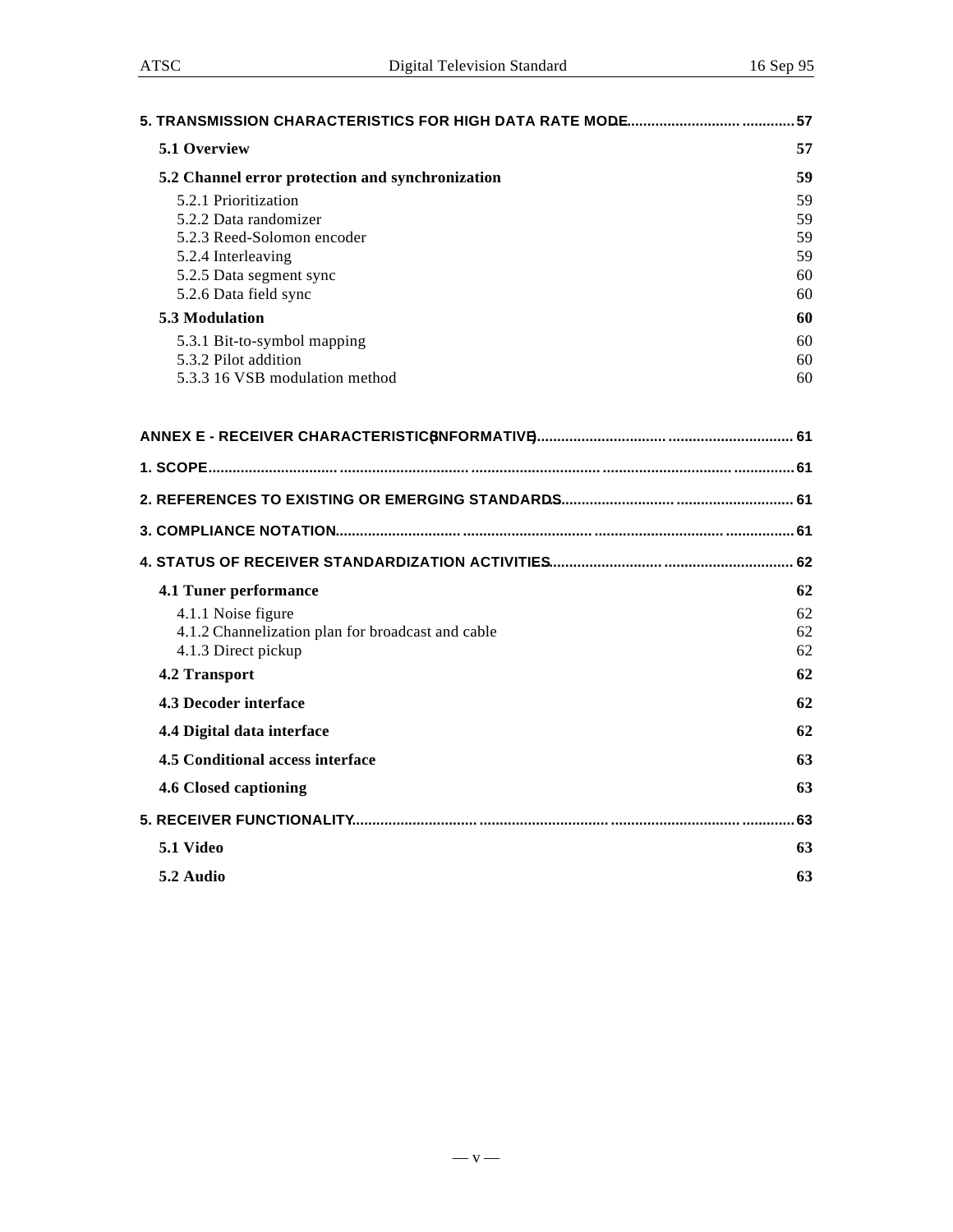# **List of Figures**

| Figure 5.1. ITU-R digital terrestrial television broadcasting model.                                   | 18 |
|--------------------------------------------------------------------------------------------------------|----|
| Figure 5.2. High level view of encoding equipment.                                                     | 19 |
| <b>ANNEX A</b>                                                                                         |    |
| <b>None</b>                                                                                            |    |
| <b>ANNEX B</b>                                                                                         |    |
| Figure 1. Audio subsystem in the digital television system.                                            | 28 |
| <b>ANNEX C</b>                                                                                         |    |
| Figure 1. Sample organization of functionality in a transmitter-receiver pair for a single<br>program. | 35 |
| Figure 2. Ancillary service target decoder.                                                            | 42 |
| <b>ANNEX D</b>                                                                                         |    |
| Figure 1. VSB transmitter.                                                                             | 47 |
| Figure 2. VSB data frame.                                                                              | 47 |
| Figure 3. VSB channel occupancy (nominal).                                                             | 48 |
| Figure 4. Randomizer polynomial.                                                                       | 49 |
| Figure 5. Reed-Solomon (207,187) t=10 parity generator polynomial.                                     | 50 |
| Figure 6. Convolutional interleaver (byte shift register illustration).                                | 50 |
| Figure 7.8 VSB trellis encoder, precoder, and symbolmapper.                                            | 51 |
| Figure 8. Trellis codeinterleaver.                                                                     | 52 |
| Figure 9.8 VSB data segment.                                                                           | 54 |
| Figure 10. VSB data field sync.                                                                        | 55 |
| Figure 11. Field sync PN sequence generators.                                                          | 56 |
| Figure 12. Nominal VSB system channel response (linear phase raised cosin Nyquist<br>filter).          | 58 |
| Figure 13. 16 VSB data segment.                                                                        | 58 |
| Figure 14. 16 VSB transmitter.                                                                         | 59 |
| Figure 15. 16 VSB mapper.                                                                              | 59 |
| <b>ANNEX E</b>                                                                                         |    |

**None**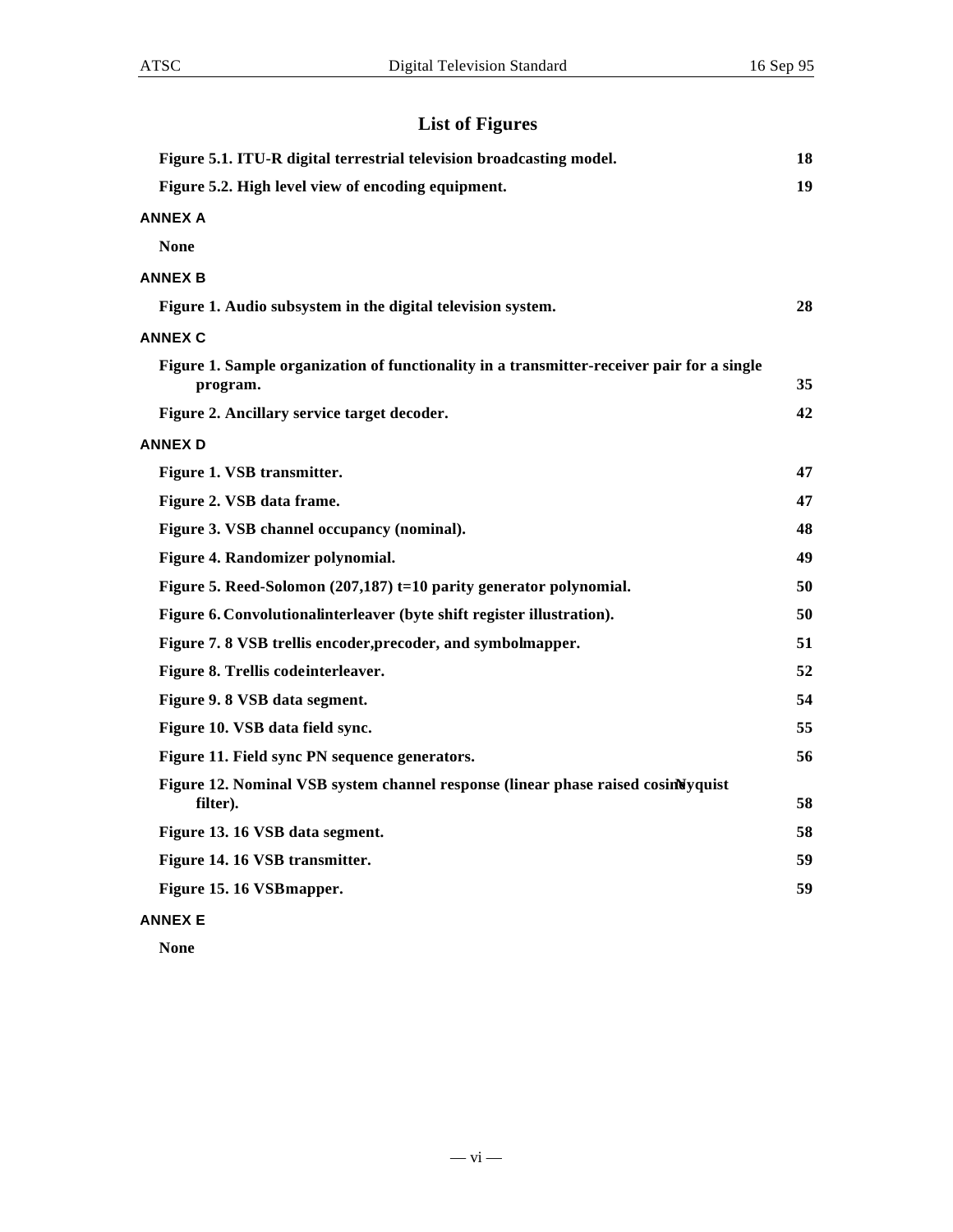# **List of Tables**

| <b>Table 3.1 Next Start Code</b>                                           | 13 |
|----------------------------------------------------------------------------|----|
| <b>ANNEX A</b>                                                             |    |
| <b>Table 1 Standardized Video Input Formats</b>                            | 22 |
| <b>Table 2 Sequence Header Constraints</b>                                 | 22 |
| <b>Table 3 Compression Format Constraints</b>                              | 23 |
| <b>Table 4 Sequence Extension Constraints</b>                              | 23 |
| <b>Table 5 Sequence Display Extension Constraints</b>                      | 24 |
| <b>Table 6 Picture Extension and User Data Syntax</b>                      | 24 |
| <b>Table 7 Picture User Data Syntax</b>                                    | 25 |
| <b>ANNEX B</b>                                                             |    |
| <b>Table 1 Audio Constraints</b>                                           | 28 |
| <b>Table 2 Audio Service Types</b>                                         | 30 |
| <b>ANNEX C</b>                                                             |    |
| Table 1 PID Assignment for the Constituent Elementary Streams of a Program | 37 |
| <b>Table 2 Transport Scrambling Control Field</b>                          | 43 |
| <b>ANNEX D</b>                                                             |    |
| <b>Table 1 Interleaving Sequence</b>                                       | 52 |
| Table 2 Byte to Symbol Conversion, Multiplexing of Trellis Encoders        | 53 |
| <b>ANNEX E</b>                                                             |    |
|                                                                            |    |

**None**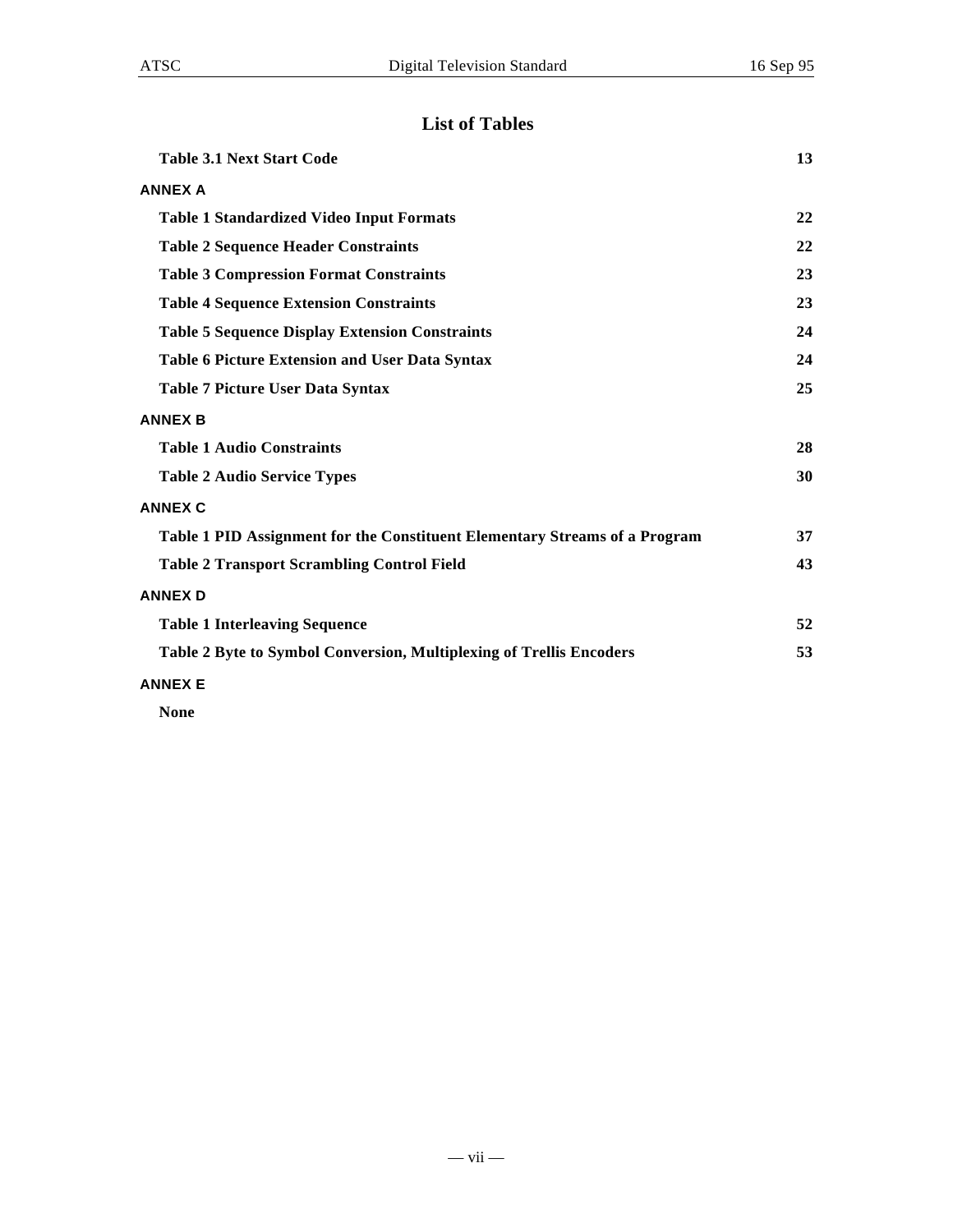Blank Page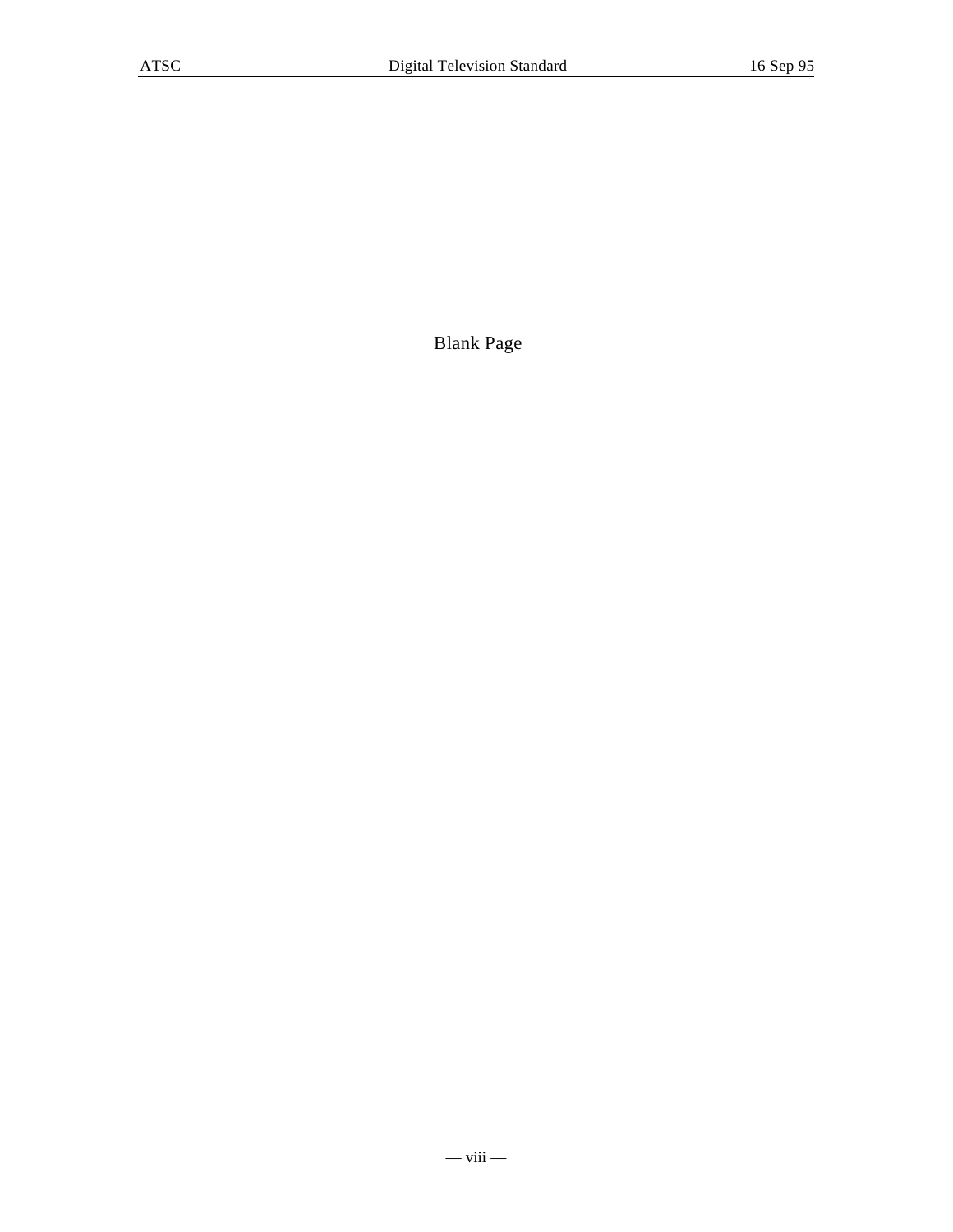# **ATSC DIGITAL TELEVISION STANDARD**

#### **FOREWORD**

This Standard was prepared by the Advanced Television Systems Committee (ATSC) Technology Group on Distribution (T3). The document was approved by the members of T3 on February 23, 1995 for submission by letter ballot to the membership of the full ATSC as an ATSC Standard. The document was approved by the Members of the ATSC on April 12, 1995. Changes to Annex A, to include standard definition video formats, were approved by the members of T3 on August 4, 1995 and by the Members of the ATSC on September 15, 1995.

This Standard consists of a cover document which provides background information and an overview of the digital television system defined by the Standard. The system consists of various subsystems that are described in the annexes.

#### **1. SCOPE & DOCUMENTATION STRUCTURE**

#### *1.1 Scope*

The Digital Television Standard describes the system characteristics of the U. S. advanced television (ATV) system. The document and its normative annexes provide detailed specification of the parameters of the system including the video encoder input scanning formats and the pre-processing and compression parameters of the video encoder, the audio encoder input signal format and the pre-processing and compression parameters of the audio encoder, the service multiplex and transport layer characteristics and normative specifications, and the VSB RF/Transmission subsystem.

#### *1.2 Documentation structure*

The documentation of the Digital Television Standard consists of this document which provides a general system overview, a list of reference documents, and sections relating to the system as a whole. The system is modular in concept and the specifications for each of the modules are provided in the appropriate annex.

#### **2. REFERENCES**

 $\overline{a}$ 

Normative references may be found in each normative Annex. The Digital Television Standard is based on the ISO/IEC MPEG-2 Video Standard, the Digital Audio Compression (AC-3) Standard, and the ISO/IEC MPEG-2 Systems Standard. Those references are listed

NOTE: The user's attention is called to the possibility that compliance with this standard may require use of an invention covered by patent rights. By publication of this standard, no position is taken with respect to the validity of this claim, or of any patent rights in connection therewith. The patent holder has, however, filed a statement of willingness to grant a license under these rights on reasonable and nondiscriminatory terms and conditions to applicants desiring to obtain such a license. Details may be obtained from the publisher.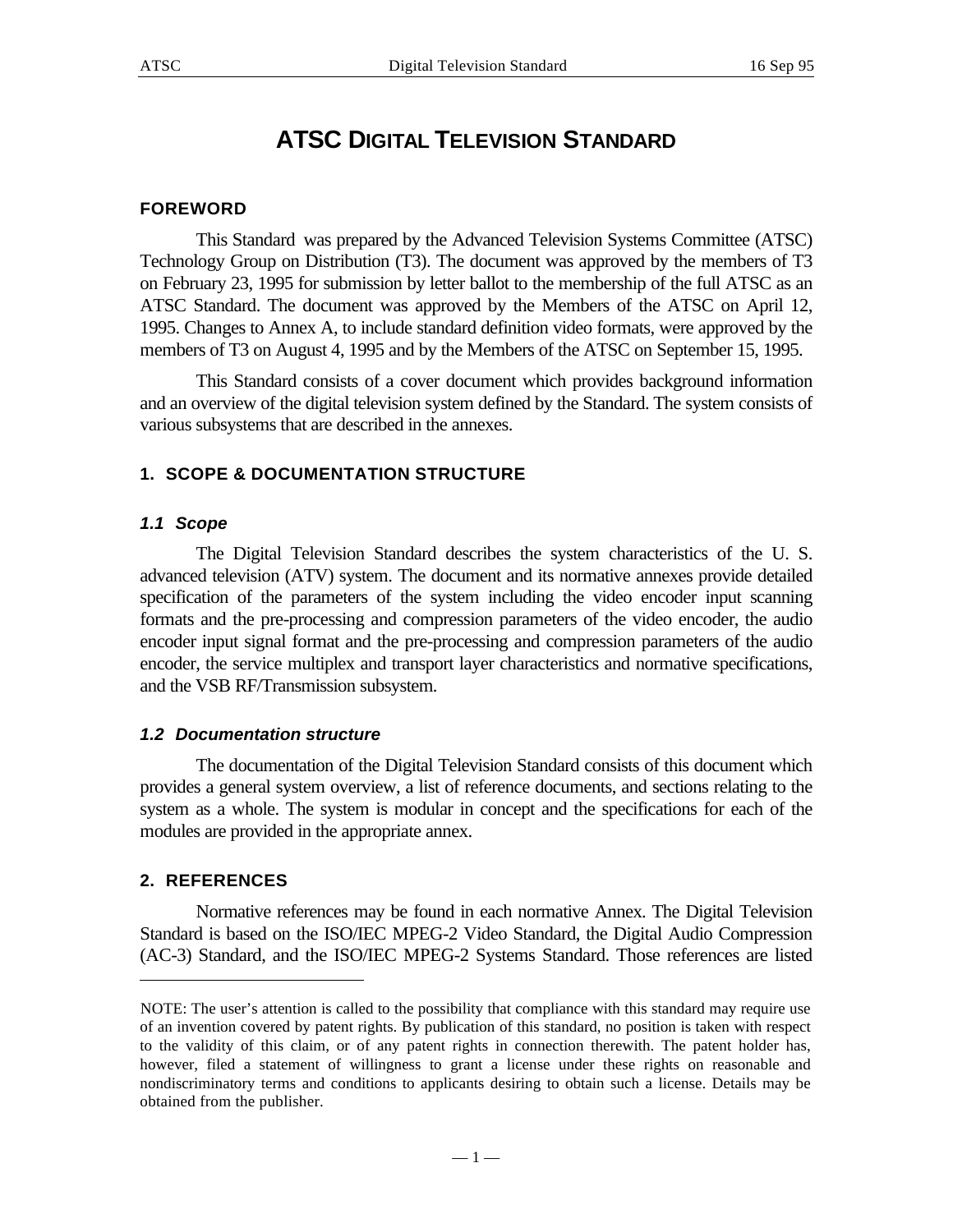here for the convenience of the reader. In addition, a guide to the use of the Digital Television Standard is listed.

ATSC Standard A/52 (1995), *Digital Audio Compression (AC-3)*.

ATSC Document A/54 (1995), *Guide to the Use of the ATSC Digital Television Standard*.

ISO/IEC IS 13818-1, International Standard (1994), *MPEG-2 Systems*.

ISO/IEC IS 13818-2, International Standard (1994), *MPEG-2 Video*.

# **3. DEFINITIONS**

# *3.1 Definitions*

With respect to definition of terms, abbreviations and units, the practice of the Institute of Electrical and Electronics Engineers (IEEE) as outlined in the Institute's published standards shall be used. Where an abbreviation is not covered by IEEE practice, or industry practice differs from IEEE practice, then the abbreviation in question will be described in Section 3.4 of this document. Many of the definitions included therein are derived from definitions adopted by MPEG.

# *3.2 Compliance notation*

As used in this document, *"shall"* or *"will"* denotes a mandatory provision of the standard. *"Should"* denotes a provision that is recommended but not mandatory. *"May"* denotes a feature whose presence does not preclude compliance, that may or may not be present at the option of the implementor.

# *3.3 Treatment of syntactic elements*

This document contains symbolic references to syntactic elements used in the audio, video, and transport coding subsystems. These references are typographically distinguished by the use of a different font (e.g., restricted), may contain the underscore character (e.g., sequence\_end\_code) and may consist of character strings that are not English words (e.g., dynrng).

# *3.4 Terms employed*

For the purposes of the Digital Television Standard, the following definition of terms apply:

**ACATS:** Advisory Committee on Advanced Television Service.

**access unit:** A coded representation of a presentation unit. In the case of audio, an access unit is the coded representation of an audio frame. In the case of video, an access unit includes all the coded data for a picture, and any stuffing that follows it, up to but not including the start of the next access unit. If a picture is not preceded by a group\_start\_code or a sequence\_header\_code, the access unit begins with a the picture start code. If a picture is preceded by a group\_start\_code and/or a sequence\_header\_code, the access unit begins with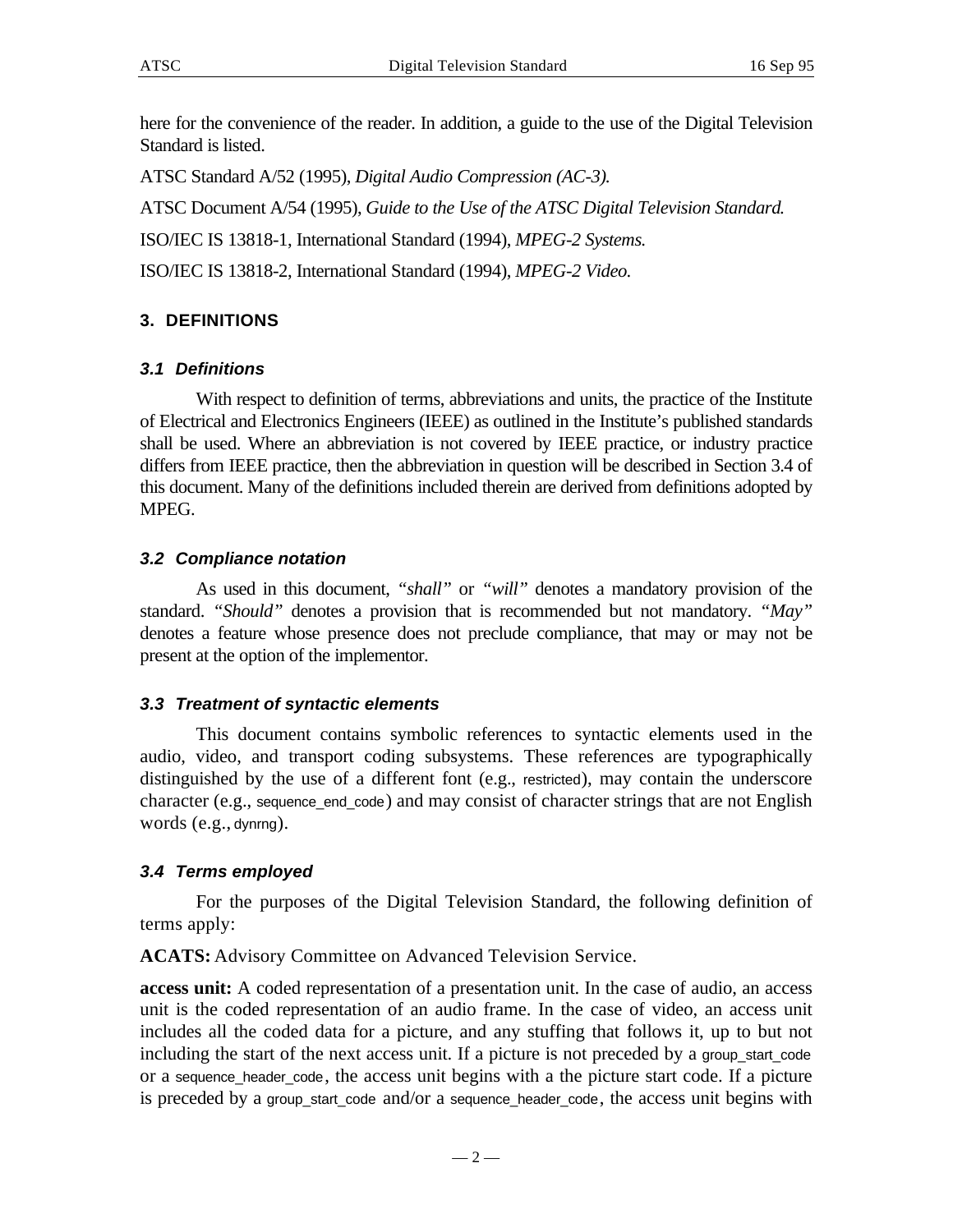the first byte of the first of these start codes. If it is the last picture preceding a sequence\_end\_code in the bit stream all bytes between the last byte of the coded picture and the sequence end code (including the sequence end code) belong to the access unit.

**A/D:** Analog to digital converter.

**AES:** Audio Engineering Society.

**anchor frame:** A video frame that is used for prediction. I-frames and P-frames are generally used as anchor frames, but B-frames are never anchor frames.

**ANSI:** American National Standards Institute.

**Asynchronous Transfer Mode (ATM):** A digital signal protocol for efficient transport of both constant-rate and bursty information in broadband digital networks. The ATM digital stream consists of fixed-length packets called "cells," each containing 53 8-bit bytes—a 5-byte header and a 48-byte information payload.

**ATEL:** Advanced Television Evaluation Laboratory.

**ATM:** See asynchronous transfer mode.

**ATTC:** Advanced Television Test Center.

**ATV:** The U. S. advanced television system.

**bidirectional pictures** or **B-pictures** or **B-frames:** Pictures that use both future and past pictures as a reference. This technique is termed *bidirectional prediction*. B-pictures provide the most compression. B-pictures do not propagate coding errors as they are never used as a reference.

**bit rate:** The rate at which the compressed bit stream is delivered from the channel to the input of a decoder.

**block:** A block is an 8-by-8 array of pel values or DCT coefficients representing luminance or chrominance information.

**bps:** Bits per second.

**byte-aligned:** A bit in a coded bit stream is byte-aligned if its position is a multiple of 8 bits from the first bit in the stream.

**CDTV:** See conventional definition television.

**channel:** A digital medium that stores or transports a digital television stream.

**coded representation:** A data element as represented in its encoded form.

**compression:** Reduction in the number of bits used to represent an item of data.

**constant bit rate:** Operation where the bit rate is constant from start to finish of the compressed bit stream.

**conventional definition television (CDTV):** This term is used to signify the *analog* NTSC television system as defined in ITU-R Recommendation 470. See also *standard definition television* and ITU-R Recommendation 1125.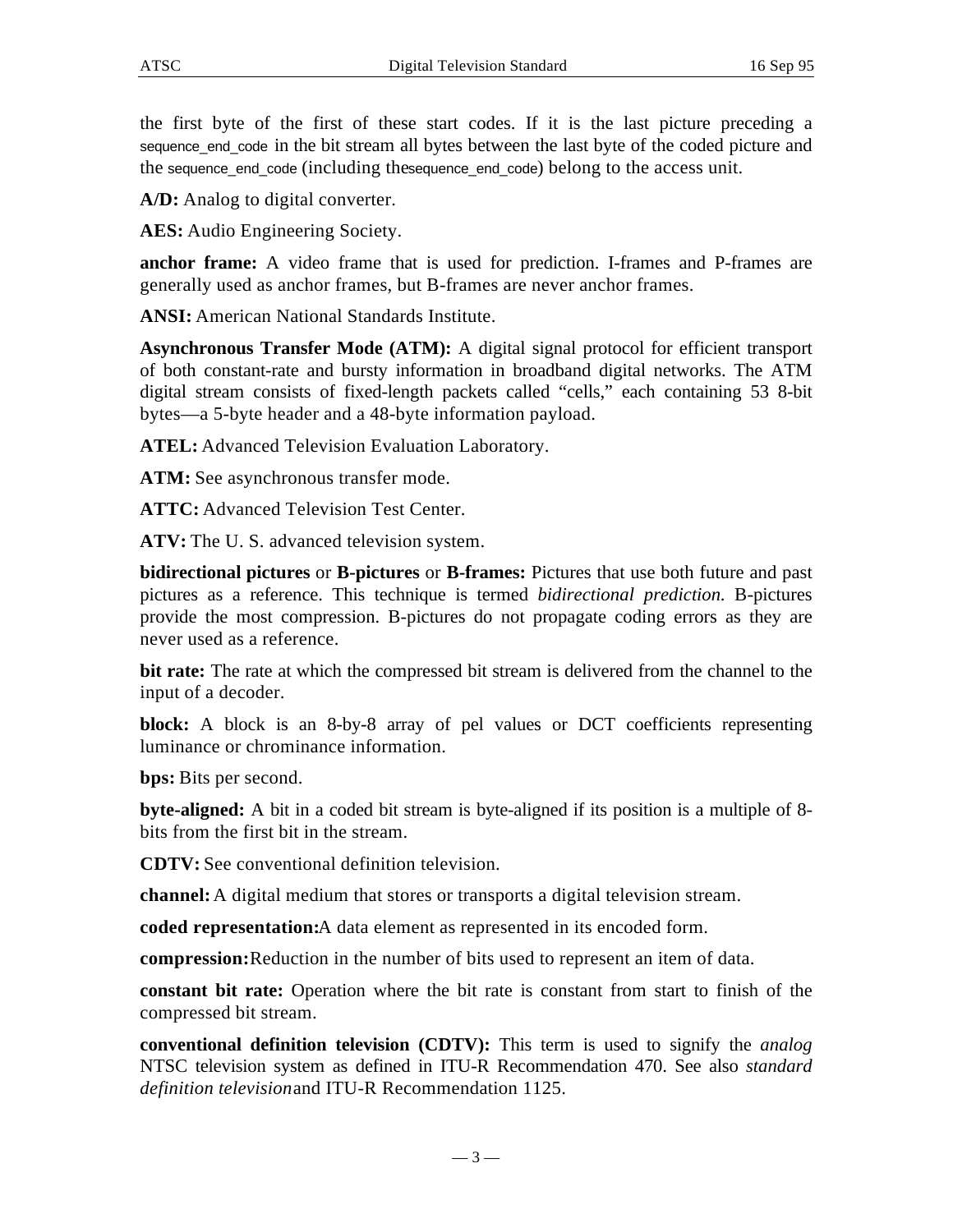**CRC:** The cyclic redundancy check to verify the correctness of the data.

**D-frame:** Frame coded according to an MPEG-1 mode which uses DC coefficients only.

**data element:** An item of data as represented before encoding and after decoding.

**DCT:** See discrete cosine transform.

**decoded stream:** The decoded reconstruction of a compressed bit stream.

**decoder:** An embodiment of a decoding process.

**decoding (process):** The process defined in the Digital Television Standard that reads an input coded bit stream and outputs decoded pictures or audio samples.

**decoding time-stamp (DTS):** A field that may be present in a PES packet header that indicates the time that an access unit is decoded in the system target decoder.

**digital storage media (DSM):** A digital storage or transmission device or system.

**discrete cosine transform:** A mathematical transform that can be perfectly undone and which is useful in image compression.

**DSM-CC:** Digital storage media command and control.

**DSM:** Digital storage media.

**DTS:** See decoding time-stamp.

**DVCR:** Digital video cassette recorder

**ECM:** See entitlement control message.

**editing:** A process by which one or more compressed bit streams are manipulated to produce a new compressed bit stream. Conforming edited bit streams are understood to meet the requirements defined in the Digital Television Standard.

**elementary stream (ES):** A generic term for one of the coded video, coded audio or other coded bit streams. One elementary stream is carried in a sequence of PES packets with one and only one stream\_id.

**elementary stream clock reference (ESCR):** A time stamp in the PES Stream from which decoders of PES streams may derive timing.

**EMM:** See entitlement management message.

**encoder:** An embodiment of an encoding process.

**encoding (process):** A process that reads a stream of input pictures or audio samples and produces a valid coded bit stream as defined in the Digital Television Standard.

**entitlement control message (ECM):** Entitlement control messages are private conditional access information which specify control words and possibly other streamspecific, scrambling, and/or control parameters.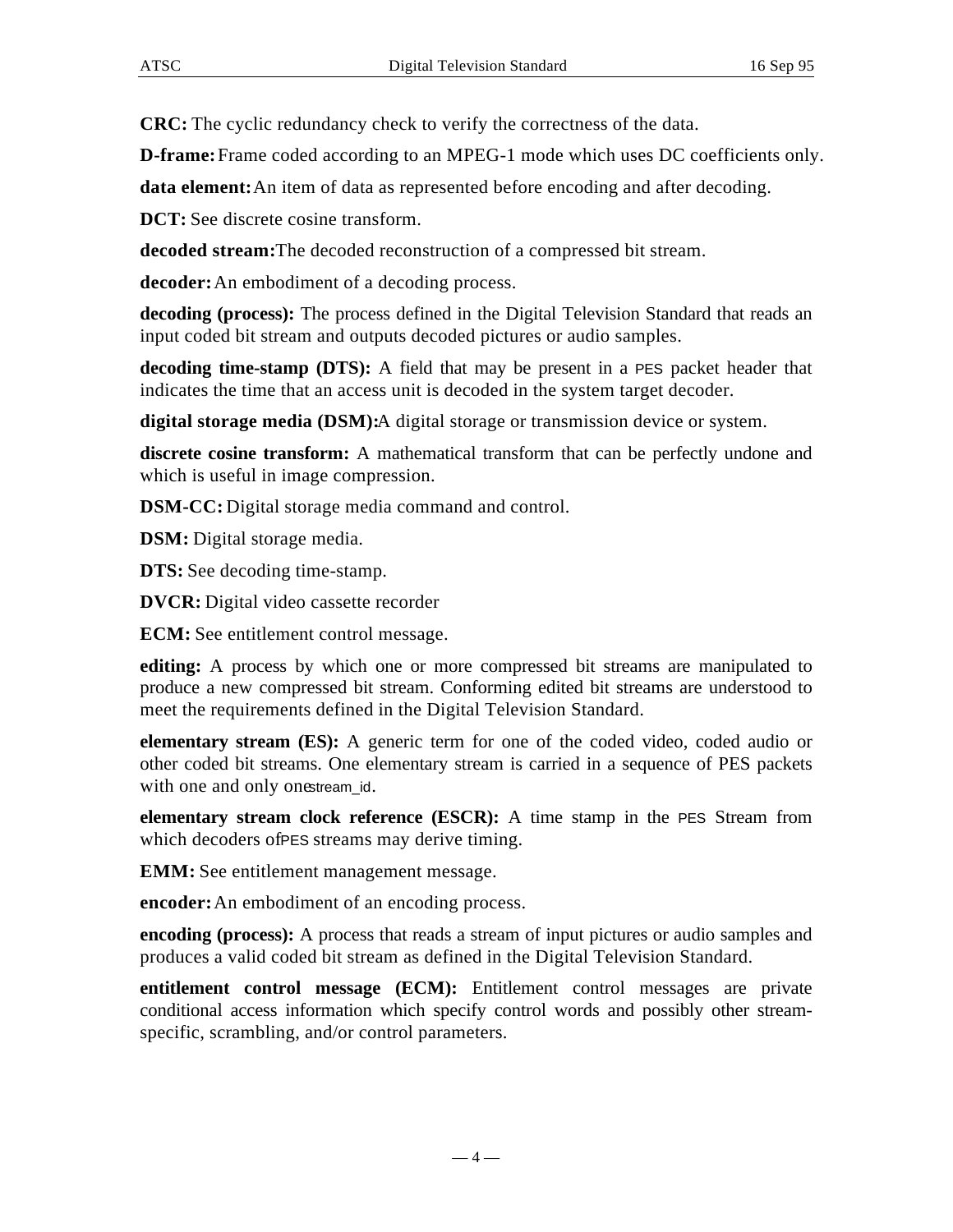**entitlement management message (EMM):** Entitlement management messages are private conditional access information which specify the authorization level or the services of specific decoders. They may be addressed to single decoders or groups of decoders.

**entropy coding:** Variable length lossless coding of the digital representation of a signal to reduce redundancy.

**entry point:** Refers to a point in a coded bit stream after which a decoder can become properly initialized and commence syntactically correct decoding. The first transmitted picture after an entry point is either an I-picture or a P-picture. If the first transmitted picture is not an I-picture, the decoder may produce one or more pictures during acquisition.

**ES:** See elementary stream.

**ESCR:** See elementary stream clock reference.

**event:** An event is defined as a collection of elementary streams with a common time base, an associated start time, and an associated end time.

**field:** For an interlaced video signal, a "field" is the assembly of alternate lines of a frame. Therefore, an interlaced frame is composed of two fields, a top field and a bottom field.

**forbidden:** This term, when used in clauses defining the coded bit stream, indicates that the value shall never be used. This is usually to avoid emulation of start codes.

**FPLL:** Frequency and phase locked loop.

**frame:** A frame contains lines of spatial information of a video signal. For progressive video, these lines contain samples starting from one time instant and continuing through successive lines to the bottom of the frame. For interlaced video a frame consists of two fields, a top field and a bottom field. One of these fields will commence one field later than the other.

**GOP:** See group of pictures.

**Group of pictures (GOP):** A group of pictures consists of one or more pictures in sequence.

**HDTV:** See high definition television.

**high definition television (HDTV):** High definition television has a resolution of approximately twice that of conventional television in both the horizontal (H) and vertical (V) dimensions and a picture aspect ratio (HxV) of 16:9. ITU-R Recommendation 1125 further defines "HDTV quality" as the delivery of a television picture which is subjectively identical with the interlaced HDTV studio standard.

**high level:** A range of allowed picture parameters defined by the MPEG-2 video coding specification which corresponds to high definition television.

**Huffman coding:** A type of source coding that uses codes of different lengths to represent symbols which have unequal likelihood of occurrence.

**IEC:** International Electrotechnical Commission.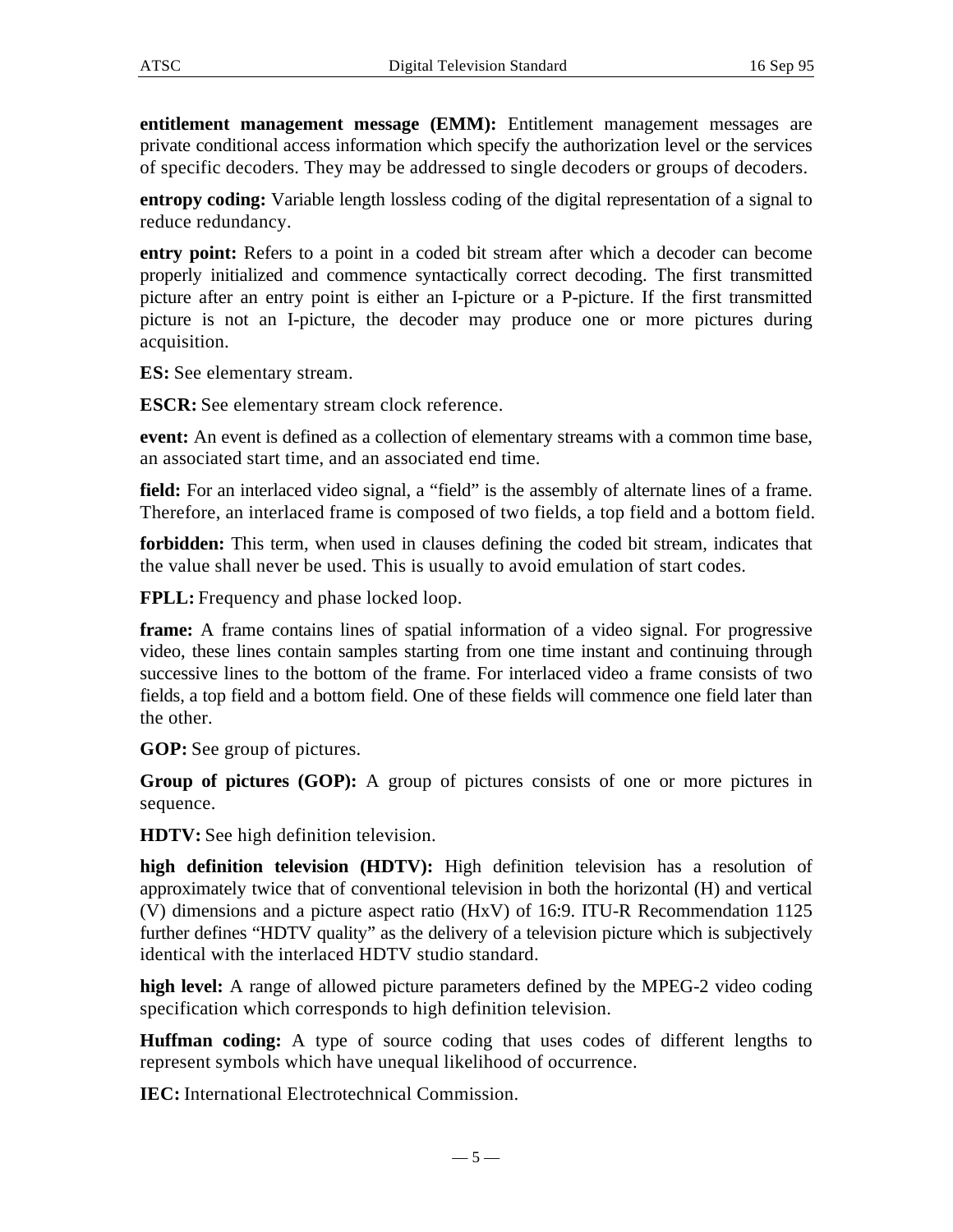**intra-coded pictures** or **I-pictures** or **I-frames:** Pictures that are coded using information present only in the picture itself and not depending on information from other pictures. I-pictures provide a mechanism for random access into the compressed video data. I-pictures employ transform coding of the pel blocks and provide only moderate compression.

**ISO:** International Organization for Standardization.

**ITU:** International Telecommunication Union.

**JEC:** Joint Engineering Committee of EIA and NCTA.

**layer:** One of the levels in the data hierarchy of the video and system specification.

**level:** A range of allowed picture parameters and combinations of picture parameters.

**macroblock:** In the advanced television system a macroblock consists of four blocks of luminance and one each Cr and Cb block.

**main level:** A range of allowed picture parameters defined by the MPEG-2 video coding specification with maximum resolution equivalent to ITU-R Recommendation 601.

**main profile:** A subset of the syntax of the MPEG-2 video coding specification that is expected to be supported over a large range of applications.

**Mbps:** 1,000,000 bits per second.

**motion vector:** A pair of numbers which represent the vertical and horizontal displacement of a region of a reference picture for prediction.

**MP@HL:** Main profile at high level.

**MP@ML:** Main profile at main level.

**MPEG:** Refers to standards developed by the ISO/IEC JTC1/SC29 WG11, *Moving Picture Experts Group.* MPEG may also refer to the Group.

**MPEG-1**: Refers to ISO/IEC standards 11172-1 (Systems), 11172-2 (Video), 11172-3 (Audio), 11172-4 (Compliance Testing), and 11172-5 (Technical Report).

**MPEG-2:** Refers to ISO/IEC standards 13818-1 (Systems), 13818-2 (Video), 13818-3 (Audio), 13818-4 (Compliance).

**pack:** A pack consists of a pack header followed by zero or more packets. It is a layer in the system coding syntax.

**packet data:** Contiguous bytes of data from an elementary data stream present in the packet.

**packet identifier (PID):** A unique integer value used to associate elementary streams of a program in a single or multi-program transport stream.

**packet:** A packet consists of a header followed by a number of contiguous bytes from an elementary data stream. It is a layer in the system coding syntax.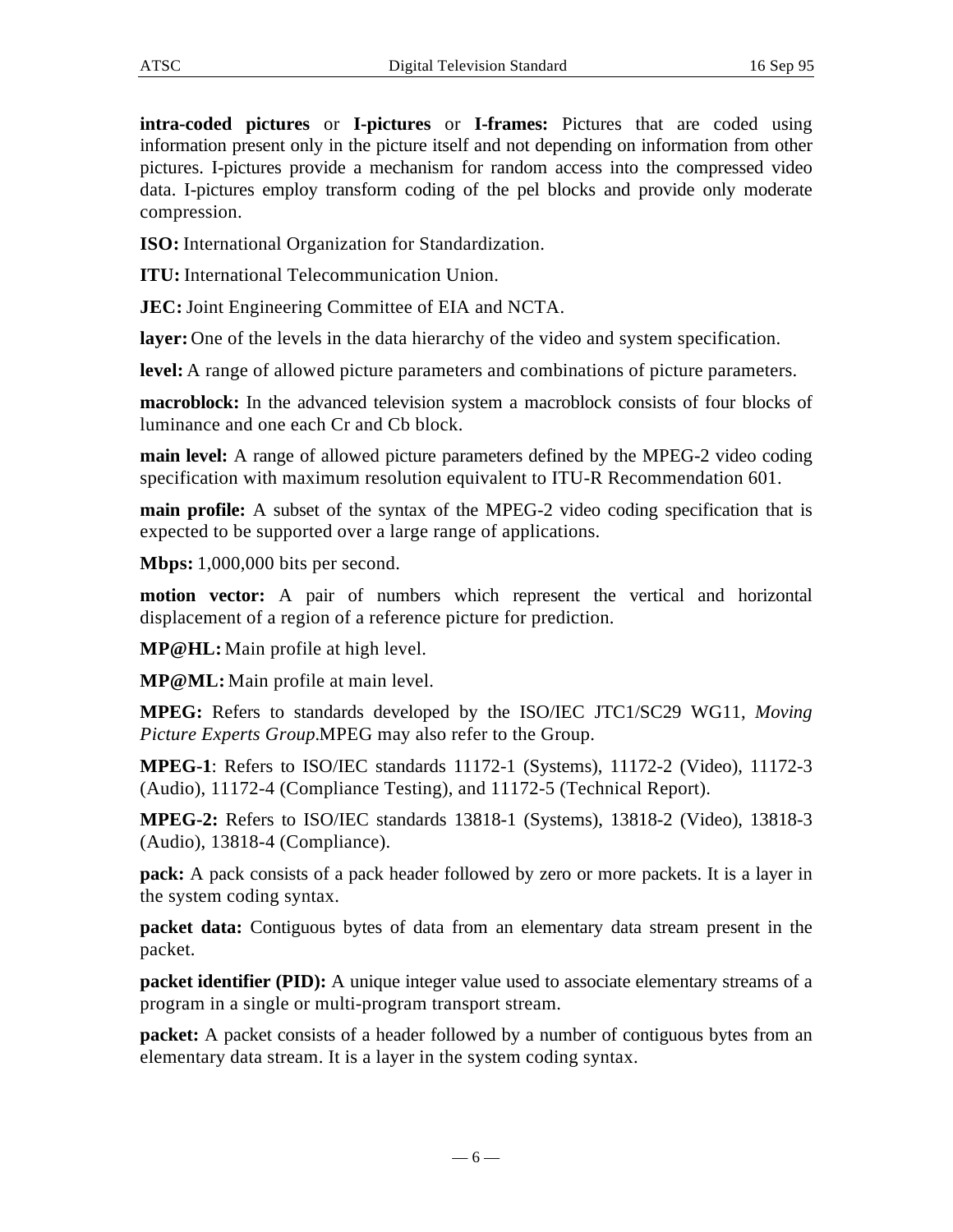**padding:** A method to adjust the average length of an audio frame in time to the duration of the corresponding PCM samples, by continuously adding a slot to the audio frame.

**payload:** Payload refers to the bytes which follow the header byte in a packet. For example, the payload of a transport stream packet includes the PES packet header and its PES\_packet\_data\_bytes or pointer\_field and PSI sections, or private data. A PES\_packet\_payload, however, consists only of PES packet data bytes. The transport stream packet header and adaptation fields are not payload.

**PCR:** See program clock reference.

**pel:** See pixel.

**PES packet header:** The leading fields in a PES packet up to but not including the PES\_packet\_data\_byte fields where the stream is not a padding stream. In the case of a padding stream, the PES packet header is defined as the leading fields in a PES packet up to but not including the padding\_byte fields.

**PES packet:** The data structure used to carry elementary stream data. It consists of a packet header followed by PES packet payload.

**PES Stream:** A PES stream consists of PES packets, all of whose payloads consist of data from a single elementary stream, and all of which have the same amid.

**PES:** An abbreviation for packetized elementary stream.

**picture:** Source, coded or reconstructed image data. A source or reconstructed picture consists of three rectangular matrices representing the luminance and two chrominance signals.

**PID:** See packet identifier.

**pixel:** "Picture element" or "pel." A pixel is a digital sample of the color intensity values of a picture at a single point.

**predicted pictures** or **P-pictures** or **P-frames:** Pictures that are coded with respect to the nearest *previous* I or P-picture. This technique is termed *forward prediction*. P-pictures provide more compression than I-pictures and serve as a reference for future P-pictures or B-pictures. P-pictures can propagate coding errors when P-pictures (or B-pictures) are predicted from prior P-pictures where the prediction is flawed.

**presentation time-stamp (PTS):** A field that may be present in a PES packet header that indicates the time that a presentation unit is presented in the system target decoder.

**presentation unit (PU):** A decoded audio access unit or a decoded picture.

**profile:** A defined subset of the syntax specified in the MPEG-2 video coding specification

**program clock reference (PCR):** A time stamp in the transport stream from which decoder timing is derived.

**program element:** A generic term for one of the elementary streams or other data streams that may be included in the program.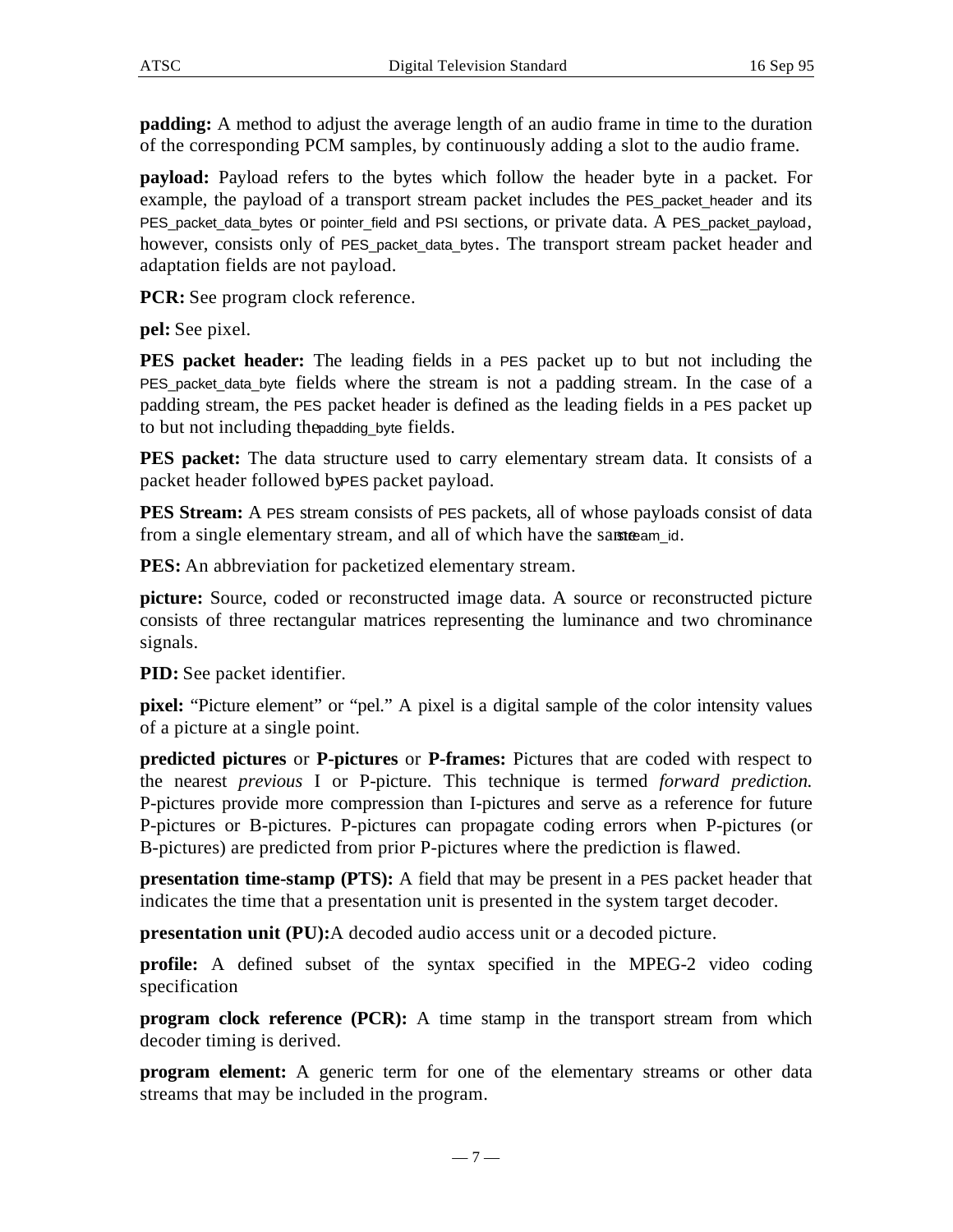**program specific information (PSI):** PSI consists of normative data which is necessary for the demultiplexing of transport streams and the successful regeneration of programs.

**program:** A program is a collection of program elements. Program elements may be elementary streams. Program elements need not have any defined time base; those that do have a common time base and are intended for synchronized presentation.

**PSI:** See program specific information.

**PTS:** See presentation time-stamp.

**PU:** See presentation unit.

**quantizer:** A processing step which intentionally reduces the precision of DCT coefficients

**random access:** The process of beginning to read and decode the coded bit stream at an arbitrary point.

**reserved:** This term, when used in clauses defining the coded bit stream, indicates that the value may be used in the future for Digital Television Standard extensions. Unless otherwise specified within this Standard, all reserved bits shall be set to "1".

**SCR:** See system clock reference.

**scrambling:** The alteration of the characteristics of a video, audio or coded data stream in order to prevent unauthorized reception of the information in a clear form. This alteration is a specified process under the control of a conditional access system.

**SDTV:** See standard definition television.

**slice:** A series of consecutive macroblocks.

**SMPTE:** Society of Motion Picture and Television Engineers.

**source stream:** A single, non-multiplexed stream of samples before compression coding.

**splicing:** The concatenation performed on the system level or two different elementary streams. It is understood that the resulting stream must conform totally to the Digital Television Standard.

**standard definition television (SDTV):** This term is used to signify a *digital* television system in which the quality is approximately equivalent to that of NTSC. This equivalent quality may be achieved from pictures sourced at the 4:2:2 level of ITU-R Recommendation 601 and subjected to processing as part of the bit rate compression. The results should be such that when judged across a representative sample of program material, subjective equivalence with NTSC is achieved. Also called standard digital television. See also*conventional definition television* and ITU-R Recommendation 1125.

**start codes:** 32-bit codes embedded in the coded bit stream that are unique. They are used for several purposes including identifying some of the layers in the coding syntax. Start codes consist of a 24 bit prefix  $(0x000001)$  and an 8 bit ream\_id.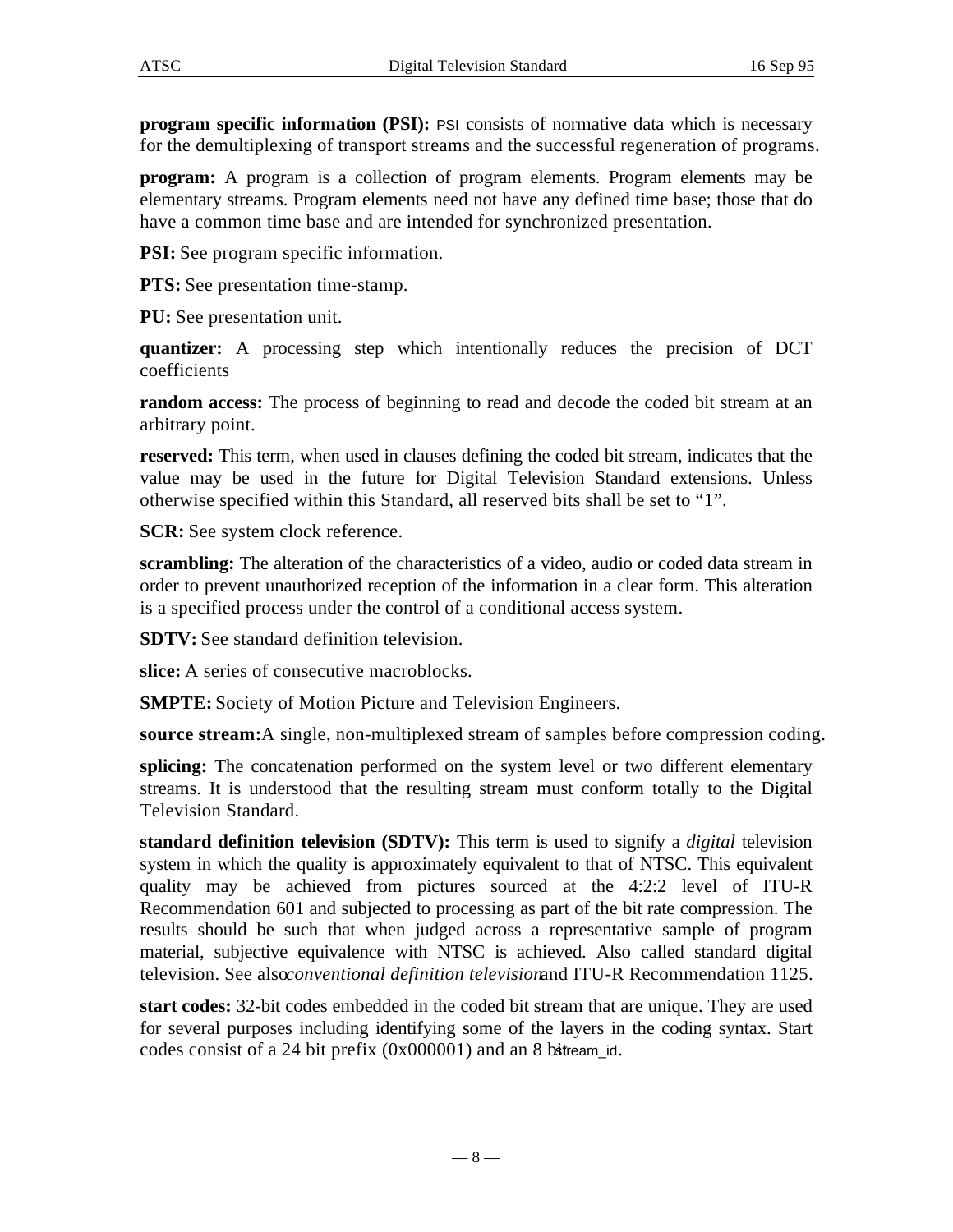**STD input buffer:** A first-in, first-out buffer at the input of a system target decoder for storage of compressed data from elementary streams before decoding.

**STD:** See system target decoder.

**still picture:** A coded still picture consists of a video sequence containing exactly one coded picture which is intra-coded. This picture has an associated PTS and the presentation time of succeeding pictures, if any, is later than that of the still picture by at least two picture periods.

**system clock reference (SCR):** A time stamp in the program stream from which decoder timing is derived.

**system header:** The system header is a data structure that carries information summarizing the system characteristics of the Digital Television Standard multiplexed bit stream.

**system target decoder (STD):** A hypothetical reference model of a decoding process used to describe the semantics of the Digital Television Standard multiplexed bit stream.

**time-stamp:** A term that indicates the time of a specific action such as the arrival of a byte or the presentation of a presentation unit.

**TOV:** Threshold of visibility.

**Transport Stream packet header:** The leading fields in a Transport Stream packet up to and including the continuity\_counter field.

**variable bit rate:** Operation where the bit rate varies with time during the decoding of a compressed bit stream.

**VBV:** See video buffering verifier.

**Video buffering verifier (VBV):** A hypothetical decoder that is conceptually connected to the output of an encoder. Its purpose is to provide a constraint on the variability of the data rate that an encoder can produce.

**video sequence:** A video sequence is represented by a sequence header, one or more groups of pictures, and anend\_of\_sequence code in the data stream.

**8 VSB:** Vestigial sideband modulation with 8 discrete amplitude levels.

**16 VSB:** Vestigial sideband modulation with 16 discrete amplitude levels.

# *3.5 Symbols, abbreviations, and mathematical operators*

# **3.5.1 Introduction**

The symbols, abbreviations, and mathematical operators used to describe the Digital Television Standard are those adopted for use in describing MPEG-2 and are similar to those used in the "C" programming language. However, integer division with truncation and rounding are specifically defined. The bitwise operators are defined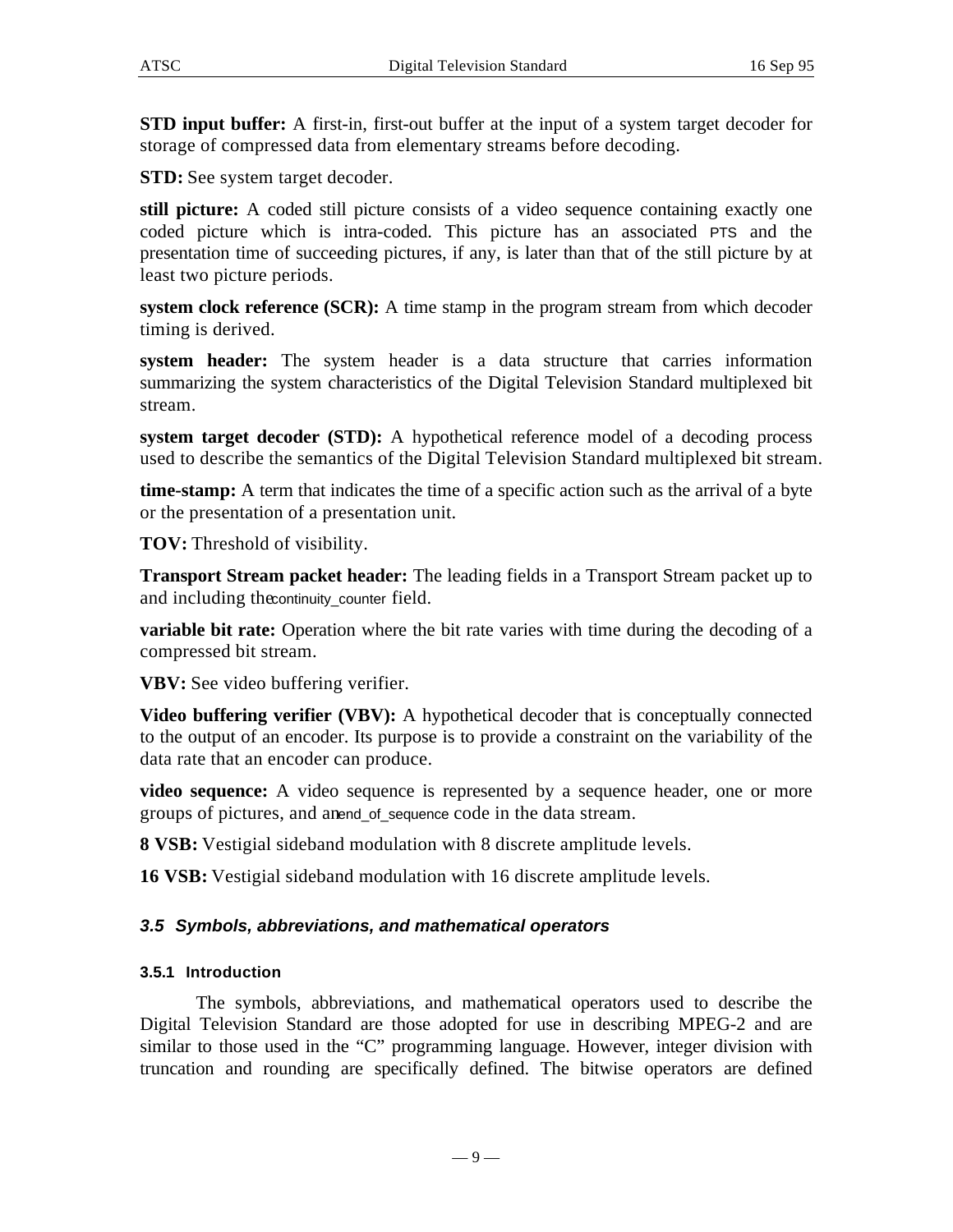assuming two's-complement representation of integers. Numbering and counting loops generally begin from 0.

#### **3.5.2 Arithmetic operators**

| $^{+}$          | Addition.                                                                                                                                                                                              |  |
|-----------------|--------------------------------------------------------------------------------------------------------------------------------------------------------------------------------------------------------|--|
|                 | Subtraction (as a binary operator) or negation (as a unary operator).                                                                                                                                  |  |
| $++$            | Increment.                                                                                                                                                                                             |  |
|                 | Decrement.                                                                                                                                                                                             |  |
| $*$ or $\times$ | Multiplication.                                                                                                                                                                                        |  |
| Λ               | Power.                                                                                                                                                                                                 |  |
| $\sqrt{2}$      | Integer division with truncation of the result toward 0. For example, 7/4 and -<br>$7/-4$ are truncated to 1 and $-7/4$ and $7/-4$ are truncated to $-1$ .                                             |  |
| $\frac{1}{2}$   | Integer division with rounding to the nearest integer. Half-integer values are<br>rounded away from 0 unless otherwise specified. For example 3//2 is rounded<br>to 2, and $-3/2$ is rounded to $-2$ . |  |
| DIV             | Integer division with truncation of the result towards.                                                                                                                                                |  |
| %               | Modulus operator. Defined only for positive numbers.                                                                                                                                                   |  |
| Sign()          | $Sign(x) = 1$<br>x > 0                                                                                                                                                                                 |  |
|                 | $\overline{0}$<br>$x == 0$                                                                                                                                                                             |  |
|                 | $-1 \qquad x < 0$                                                                                                                                                                                      |  |
| NINT()          | Nearest integer operator. Returns the nearest integer value to the real-valued<br>argument. Half-integer values are rounded away from 0.                                                               |  |
| sin             | Sine.                                                                                                                                                                                                  |  |
| $\cos$          | Cosine.                                                                                                                                                                                                |  |
| exp             | Exponential.                                                                                                                                                                                           |  |
| $\sqrt{ }$      | Square root.                                                                                                                                                                                           |  |
| $log_{10}$      | Logarithm to base ten.                                                                                                                                                                                 |  |
| $log_e$         | Logarithm to base e.                                                                                                                                                                                   |  |
|                 | 3.5.3 Logical operators                                                                                                                                                                                |  |

# $\|$  Logical OR

| LOGICAL UN. |
|-------------|
|             |

- && Logical AND.
- ! Logical NOT.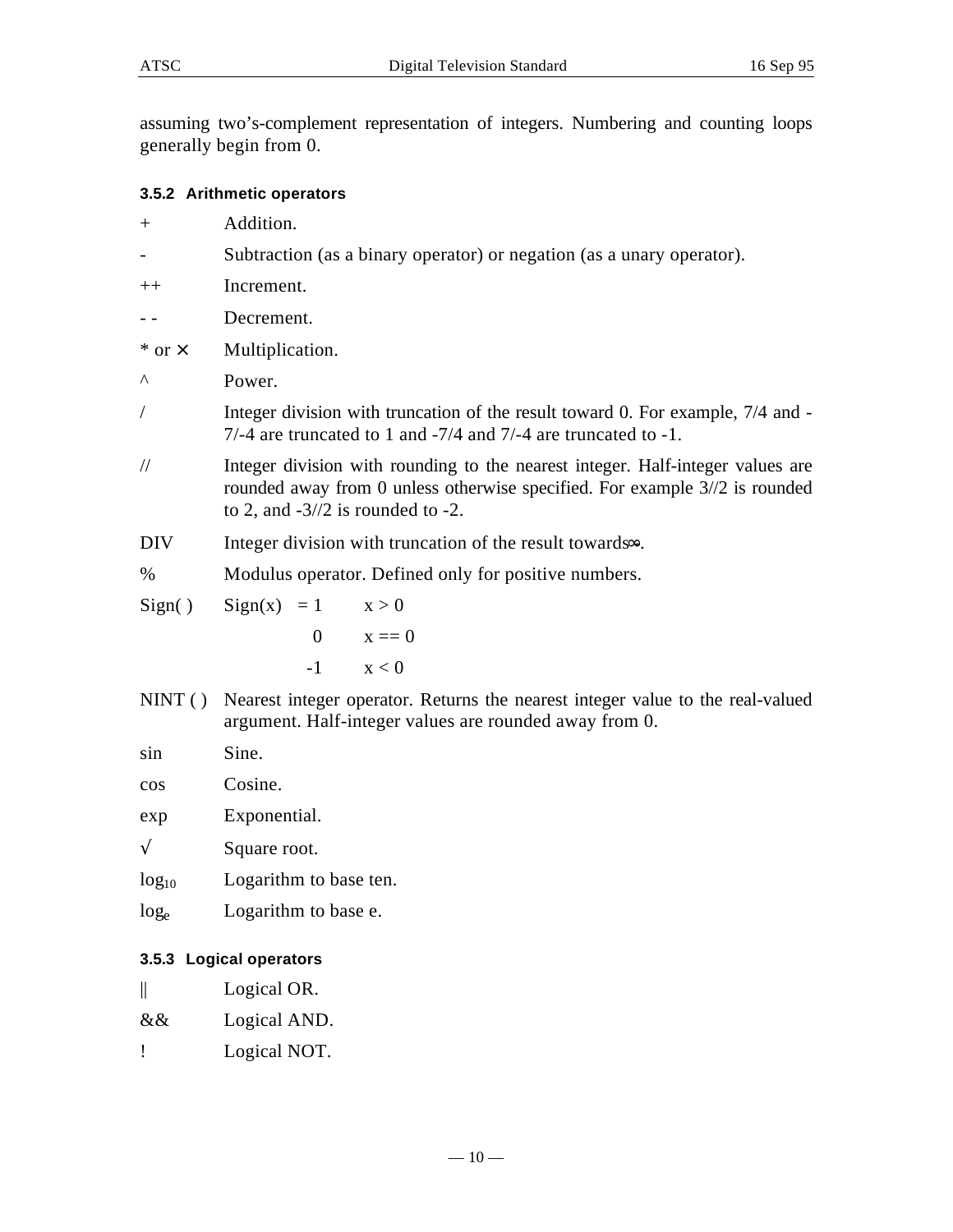#### **3.5.4 Relational operators**

- ≥ Greater than or equal to.
- < Less than.
- $\leq$  Less than or equal to.

 $==$  Equal to.

!= Not equal to.

max [,...,] The maximum value in the argument list.

min [,...,] The minimum value in the argument list.

#### **3.5.5 Bitwise operators**

| OR.

>> Shift right with sign extension.

<< Shift left with 0 fill.

#### **3.5.6 Assignment**

= Assignment operator.

#### **3.5.7 Mnemonics**

The following mnemonics are defined to describe the different data types used in the coded bit stream.

| bslbf  | Bit string, left bit first, where "left" is the order in which bit<br>strings are written in the Standard. Bit strings are written<br>as a string of 1s and 0s within single quote marks, e.g.<br>'1000 0001'. Blanks within a bit string are for ease of<br>reading and have no significance. |
|--------|------------------------------------------------------------------------------------------------------------------------------------------------------------------------------------------------------------------------------------------------------------------------------------------------|
| uimsbf | Unsigned integer, most significant bit first.                                                                                                                                                                                                                                                  |

The byte order of multi-byte words is most significant byte first.

#### **3.5.8 Constants**

| $\pi$ | 3.14159265359 |
|-------|---------------|
|       |               |

e 2.71828182845...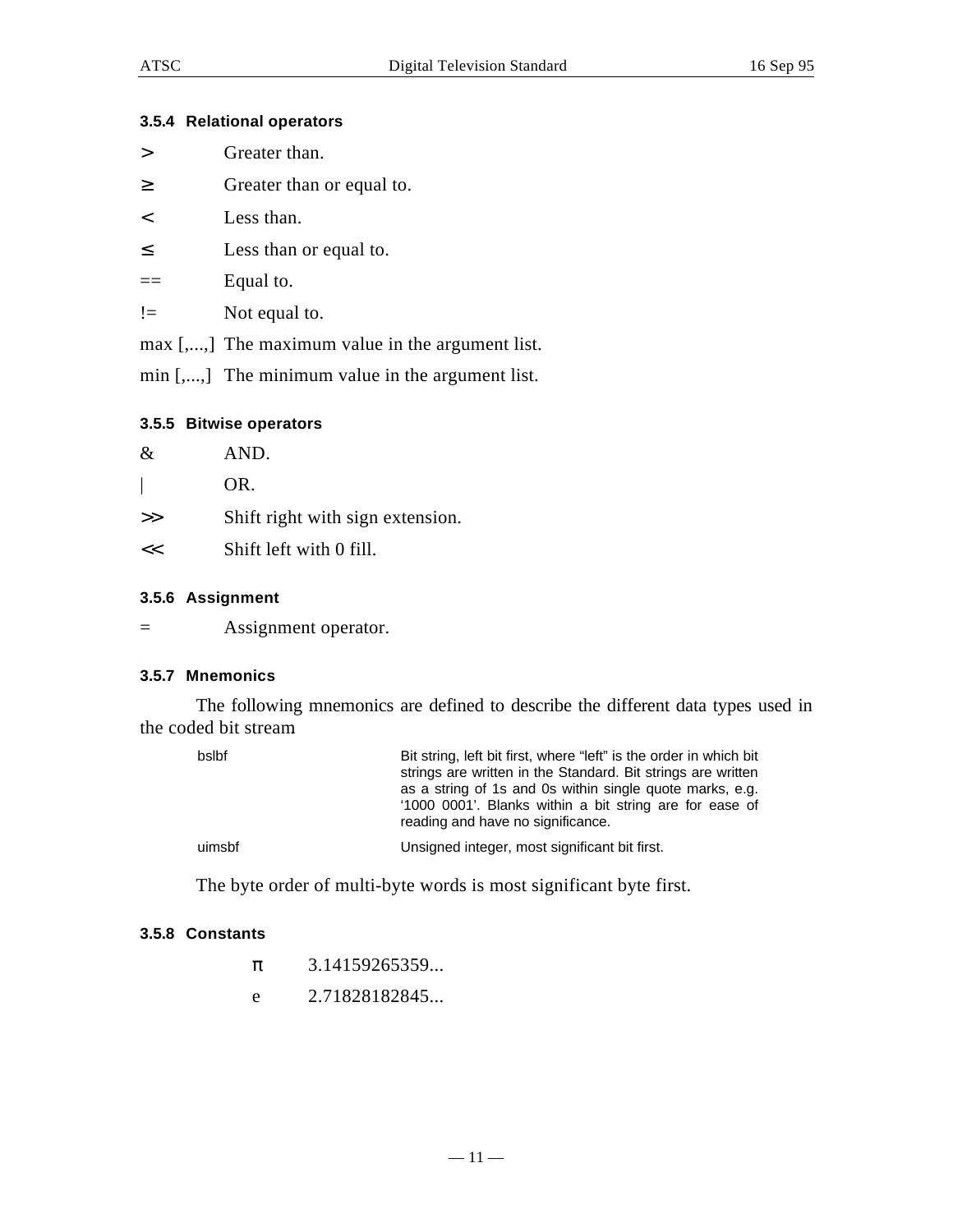#### **3.5.9 Method of describing bit stream syntax**

Each data item in the coded bit stream described below is in bold type. It is described by its name, its length in bits, and a mnemonic for its type and order of transmission.

The action caused by a decoded data element in a bit stream depends on the value of that data element and on data elements previously decoded. The decoding of the data elements and definition of the state variables used in their decoding are described in the clauses containing the semantic description of the syntax. The following constructs are used to express the conditions when data elements are present, and are in normal type.

Note this syntax uses the "C" code convention that a variable or expression evaluating to a non-zero value is equivalent to a condition that is true.

| while $($ condition $)$ $\{$<br>data element<br><sup>}</sup>     | If the condition is true, then the group of data elements<br>occurs next in the data stream. This repeats until the<br>condition is not true.                                                                                                                                    |
|------------------------------------------------------------------|----------------------------------------------------------------------------------------------------------------------------------------------------------------------------------------------------------------------------------------------------------------------------------|
| $do$ {<br>data_element<br>$\ldots$ }<br>while (condition)        | The data element always occurs at least once. The data<br>element is repeated until the condition is not true.                                                                                                                                                                   |
| if (condition) {<br>data element<br>ł                            | If the condition is true, then the first group of data<br>elements occurs next in the data stream.                                                                                                                                                                               |
| else $\{$<br>data element<br>}                                   | If the condition is not true, then the second group of data<br>elements occurs next in the data stream.                                                                                                                                                                          |
| for $(i = 0; i < n; i++)$ {<br>data_element<br>.<br><sup>}</sup> | The group of data elements occurs n times. Conditional<br>constructs within the group of data elements may depend<br>on the value of the loop control variable i, which is set to<br>zero for the first occurrence, incremented to 1 for the<br>second occurrence, and so forth. |

As noted, the group of data elements may contain nested conditional constructs. For compactness, the {} are omitted when only one data element follows.

| data element []        | data element $\lceil \cdot \rceil$ is an array of data. The number of data<br>elements is indicated by the context.                  |  |
|------------------------|--------------------------------------------------------------------------------------------------------------------------------------|--|
| data_element [n]       | data_element $[n]$ is the $n+1$ th element of an array of<br>data.                                                                   |  |
| data_element [m][n]    | data_element $[m][n]$ is the $m+1,n+1$ th element of a two-<br>dimensional array of data.                                            |  |
| data_element [l][m][n] | data element $\lfloor \frac{n}{n} \rfloor$ is the $\lfloor +1, m+1, n+1 \rfloor$ th element of a<br>three-dimensional array of data. |  |
| data_element [mn]      | data element [mn] is the inclusive range of<br>bits<br>between bit m and bit n in the data element.                                  |  |

Decoders must include a means to look for start codes and sync bytes (transport stream) in order to begin decoding correctly, and to identify errors, erasures or insertions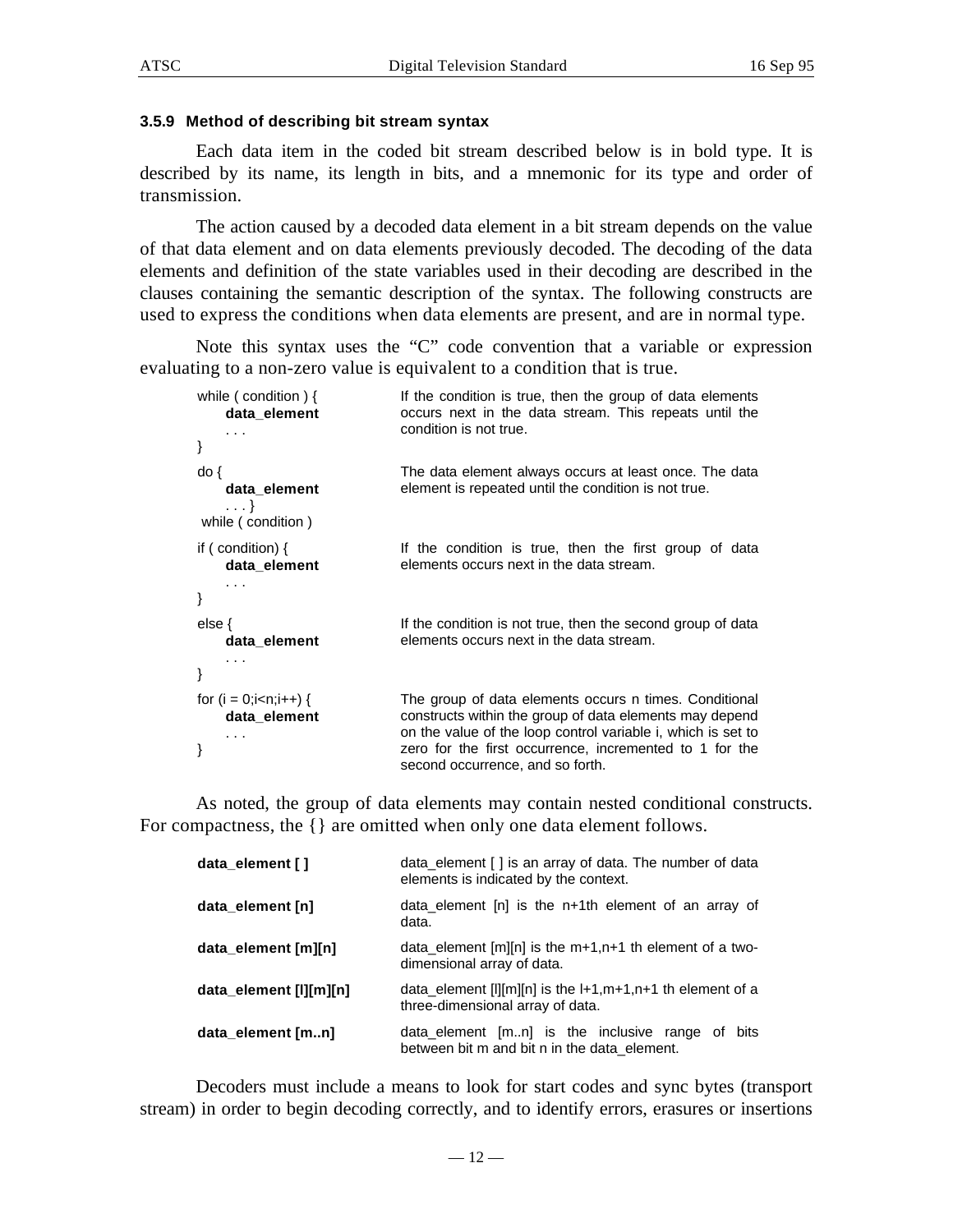while decoding. The methods to identify these situations, and the actions to be taken, are not standardized.

#### **3.5.9.1 Definition of bytealigned function**

The function bytealigned( ) returns 1 if the current position is on a byte boundary; that is, the next bit in the bit stream is the first bit in a byte. Otherwise it returns 0.

#### **3.5.9.2 Definition of nextbits function**

The function nextbits( ) permits comparison of a bit string with the next bits to be decoded in the bit stream.

#### **3.5.9.3 Definition of next\_start\_code function**

The next\_start\_code( ) function removes any zero bit and zero byte stuffing and locates the next start code.

This function checks whether the current position is byte-aligned. If it is not, 0 stuffing bits are present. After that any number of 0 bytes may be present before the startcode. Therefore start-codes are always byte-aligned and may be preceded by any number of 0 stuffing bits.

| <b>Syntax</b>                                       | No. of bits | <b>Mnemonic</b> |
|-----------------------------------------------------|-------------|-----------------|
| $next_start\_code()$                                |             |                 |
| while (!bytealigned())                              |             |                 |
| zero bit                                            |             | ί0′             |
| while (nextbits()!='0000 0000 0000 0000 0000 0001') |             |                 |
| zero_byte                                           | 8           | '00000000'      |
|                                                     |             |                 |

**Table 3.1 Next Start Code**

# **4. BACKGROUND**

<u>.</u>

#### *4.1 Advanced Television Systems Committee (ATSC)*

The Advanced Television Systems Committee, chaired by James C. McKinney, was formed by the member organizations of the Joint Committee on InterSociety Coordination  $\left(\text{JCIC}\right)^1$  for the purpose of exploring the need for and, where appropriate, to coordinate development of the documentation of Advanced Television Systems. Documentation is understood to include voluntary technical standards, recommended practices, and engineering guidelines.

<sup>&</sup>lt;sup>1</sup> The JCIC is presently composed of: the Electronic Industries Association (EIA), the Institute of Electrical and Electronics Engineers (IEEE), the National Association of Broadcasters (NAB), the National Cable Television Association (NCTA), and the Society of Motion Picture and Television Engineers (SMPTE).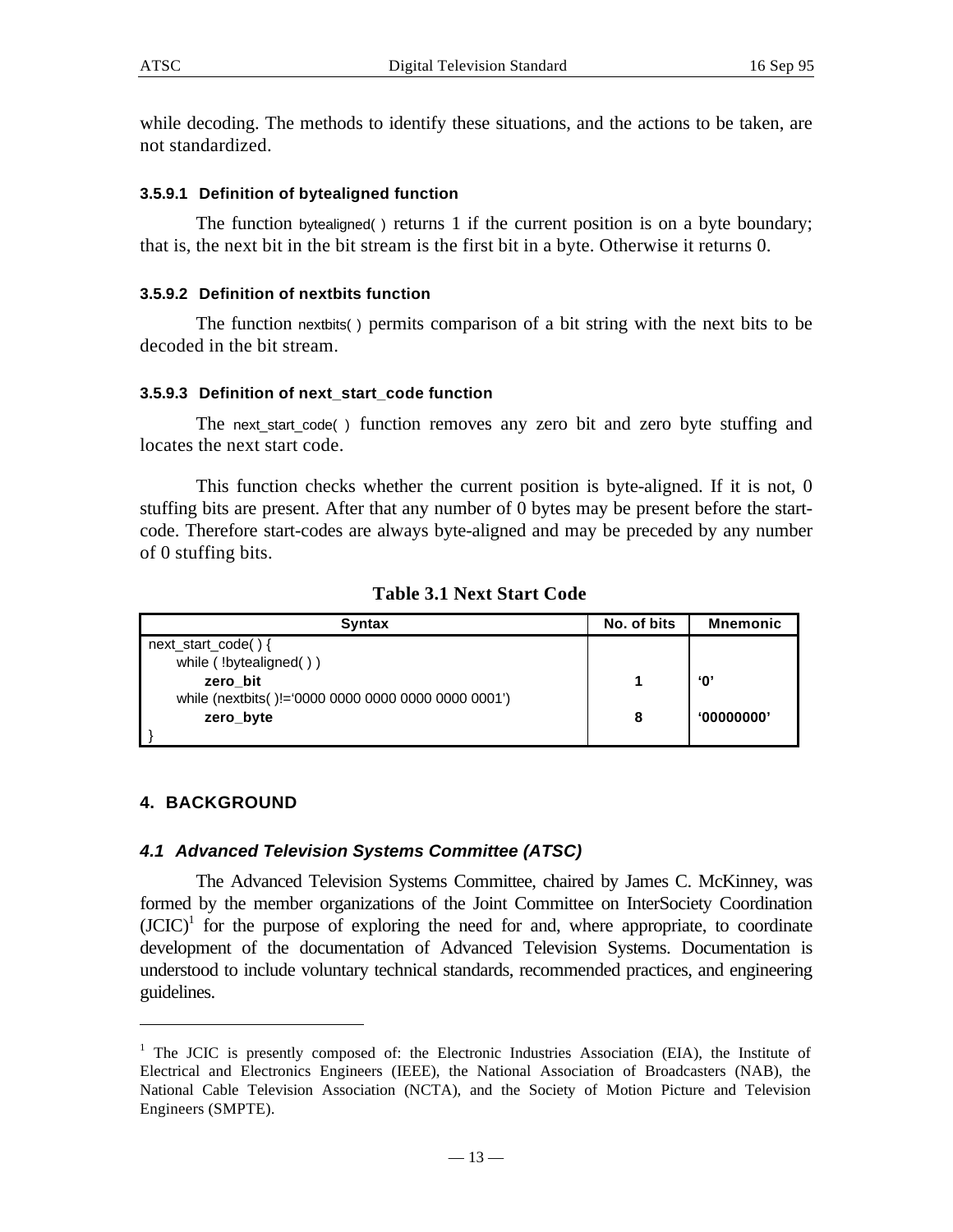$\overline{a}$ 

Proposed documentation may be developed by the ATSC, by member organizations of the JCIC, or by existing standards committees. The ATSC was established recognizing that the prompt, efficient and effective development of a coordinated set of national standards is essential to the future development of domestic television services.

On June 5, 1992 ATSC provided information to the Federal Communications Commission (FCC) outlining proposed industry actions to fully document the advanced television system standard. The FCC has recognized the importance of prompt disclosure of the system technical specifications to the mass production of advanced television system professional and consumer equipment in a timely fashion. The FCC has further noted its appreciation of the diligence with which the ATSC and the other groups participating in the standardization are pursuing these matters.<sup>2</sup>

Supporting this activity, the ATSC Executive Committee requested that the T3/S1 Specialist Group on Macro Systems Approach meet and suggest which portions of an advanced television system broadcasting standard might require action by the FCC and which portions should be voluntary.

Subsequently, T3/S1 held meetings and developed recommendations in two areas:

- 1. Principles upon which documentation of the advanced television system should be based; and
- 2. A list of characteristics of an advanced television system that should be documented.

The list tentatively identified the industry group(s) that would provide the documentation information and the document where the information would likely appear.

The recommendations developed by the T3/S1 Specialist Group were modified by T3 to accommodate information and knowledge about advanced television systems developed in the period since June 1992. Some of the modifications to the recommendations ensued from the formation of the Grand Alliance. The modified guidelines were approved at the March 31, 1994 meeting of the T3 Technology Group on Distribution and are described in Section 4.5.

#### *4.2 Advisory Committee on Advanced Television Service (ACATS)*

A "Petition for Notice of Inquiry" was filed with the FCC on February 21, 1987 by 58 broadcasting organizations and companies requesting that the Commission initiate a proceeding to explore the issues arising from the introduction of advanced television technologies and their possible impact on the television broadcasting service. At that time, it was generally believed that High Definition Television (HDTV) could not be broadcast using 6 MHz terrestrial broadcasting channels. The broadcasting organizations were concerned that the alternative media would be able to deliver HDTV to the viewing public placing terrestrial broadcasting at a severe disadvantage.

 $2$  FCC 92-438, MM Docket No. 87-268, "Memorandum Opinion and Order/Third Report and Order/Third Further Notice of Proposed Rule Making," Adopted: September 17, 1992, pp. 59-60.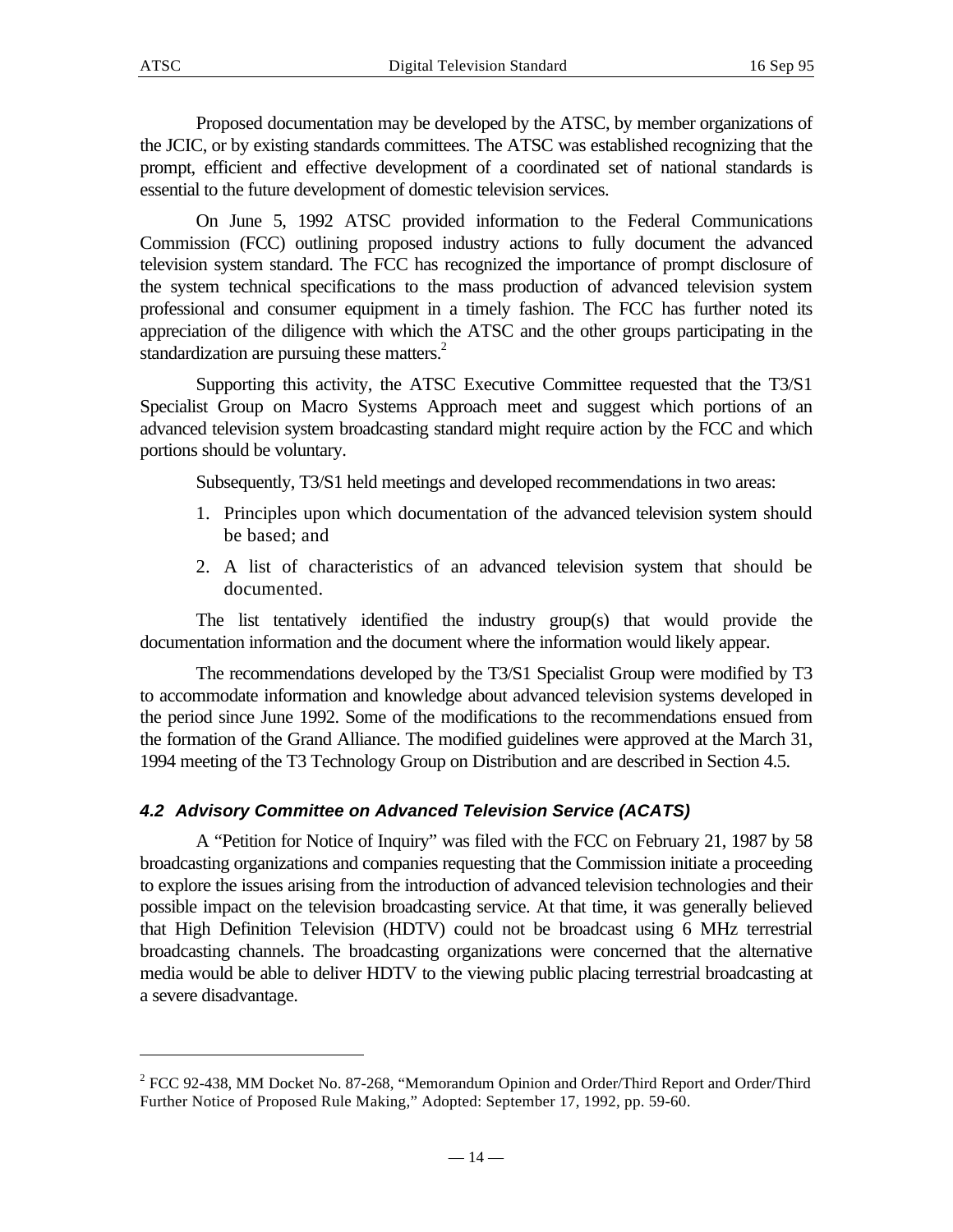The FCC agreed that this was a subject of utmost importance and initiated a proceeding (MM Docket No. 87-268) to consider the technical and public policy issues of advanced television systems. The Advisory Committee on Advanced Television Service was empaneled by the Federal Communications Commission in 1987 with Richard E. Wiley as chairman to develop information that would assist the FCC in establishing an advanced television standard for the United States. The objective given to the Advisory Committee in its Charter by the FCC was:

"The Committee will advise the Federal Communications Commission on the facts and circumstances regarding advanced television systems for Commission consideration of technical and public policy issues. In the event that the Commission decides that adoption of some form of advanced broadcast television is in the public interest, the Committee would also recommend policies, standards and regulations that would facilitate the orderly and timely introduction of advanced television services in the United States."

The Advisory Committee established a series of subgroups to study the various issues concerning services, technical parameters, and testing mechanisms required to establish an Advanced television system standard. The Advisory Committee also established a system evaluation, test and analysis process that began with over twenty proposed systems, reducing them to four final systems for consideration.

#### *4.3 Digital HDTV Grand Alliance (Grand Alliance)*

On May 24, 1993 the three groups that had developed the four final digital systems agreed to produce a single, best-of-the best system to propose as the standard. The three groups (AT&T and Zenith Electronics Corporation; General Instrument Corporation and the Massachusetts Institute of Technology; and Philips Consumer Electronics, Thomson Consumer Electronics, and the David Sarnoff Research Center) have been working together as the "Digital HDTV Grand Alliance." The system described in this Standard is based on the Digital HDTV Grand Alliance proposal to the Advisory Committee.

#### *4.4 Organization for documenting the Digital Television Standard*

The ATSC Executive Committee assigned the work of documenting the advanced television system standards to T3 specialist groups dividing the work into five areas of interest: **Video** (including input signal format and source coding), **Audio** (including input signal format and source coding), **Transport** (including data multiplex and channel coding), **RF/Transmission,** (including the modulation subsystem) and **Receiver** characteristics. A steering committee consisting of the chairs of the five specialist groups, the chair and vicechairs of T3, and liaison among the ATSC, the FCC, and ACATS was established to coordinate the development of the documents. The members of the steering committee and areas of interest were as follows:

| <b>Stanley Baron</b> | T3 chair                  |
|----------------------|---------------------------|
| Jules Cohen          | T <sub>3</sub> vice-chair |
| <b>Brian James</b>   | T <sub>3</sub> vice-chair |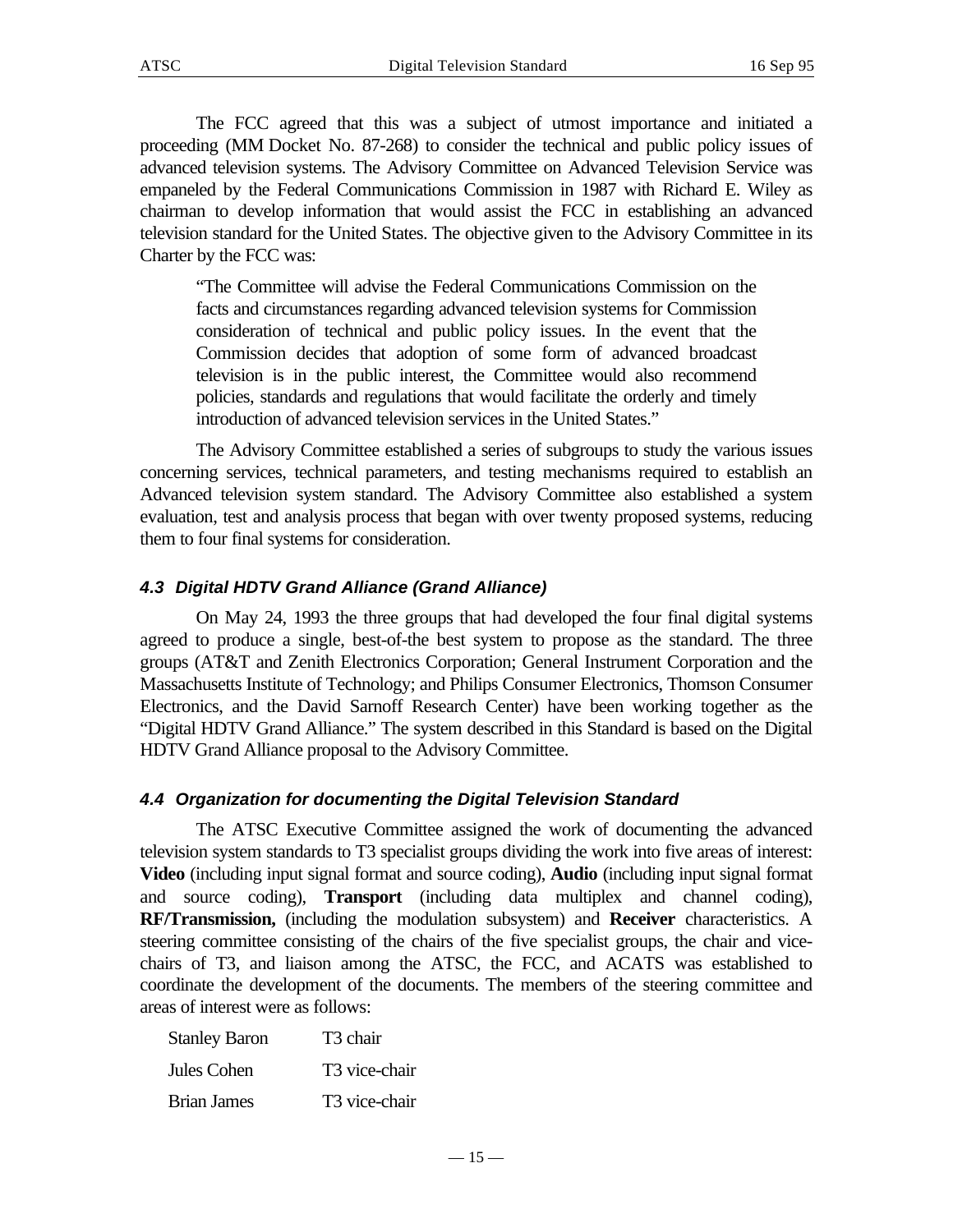| Larry Pearlstein      | T3/S6 (Video systems characteristics), chair                           |
|-----------------------|------------------------------------------------------------------------|
| Graham S. Stubbs      | T3/S7 (Audio systems characteristics), chair                           |
| Bernard J. Lechner    | T3/S8 (Service multiplex and transport systems characteristics), chair |
| Lynn D. Claudy        | T3/S9 (RF/Transmission systems characteristics), chair                 |
| Werner F. Wedam       | T3/S10 (Receiver characteristics), chair                               |
| Robert M. Rast        | <b>Grand Alliance facilitator</b>                                      |
| <b>Robert Hopkins</b> | <b>ATSC</b>                                                            |
|                       | Robert M. Bromery FCC Office of Engineering and Technology             |
| Gordon Godfrey        | FCC Mass Media Bureau                                                  |
| Paul E. Misener       | <b>ACATS</b>                                                           |

#### *4.5 Principles for documenting the Digital Television Standard*

T3 adopted the following principles for documenting the advanced television system standard:

- 1. The Grand Alliance was recognized as the principal supplier of information for documenting the advanced television system, supported by the ATSC and others. Other organizations seen as suppliers of information: EIA, FCC, IEEE, MPEG, NCTA, and SMPTE.
- 2. The Grand Alliance was encouraged to begin drafting the essential elements of system details as soon as possible to avoid delays in producing the advanced television system documentation.
- 3. FCC requirements for the advanced television system standard were to be obtained as soon as possible.
- 4. Complete functional system details (permitting those skilled in the art to construct a working system) were to be made publicly available.
- 5. Protection of any intellectual property made public must be by patent or copyright as appropriate.
- 6. The advanced television system documentation shall include the necessary system information such that audio and video encoders may be manufactured to deliver the system's full demonstrated performance quality.
- 7. The advanced television system documentation shall point to existing standards, recommended practices or guideline documents. These documents shall be referenced in one of two ways as deemed appropriate for the application. In the first instance, a specific revision shall be specified where review of changes to the referenced document is required before changes might be incorporated into the advanced television system document. The second instance references the document without specificity to revision and allows any changes to the referenced documents to be automatically incorporated.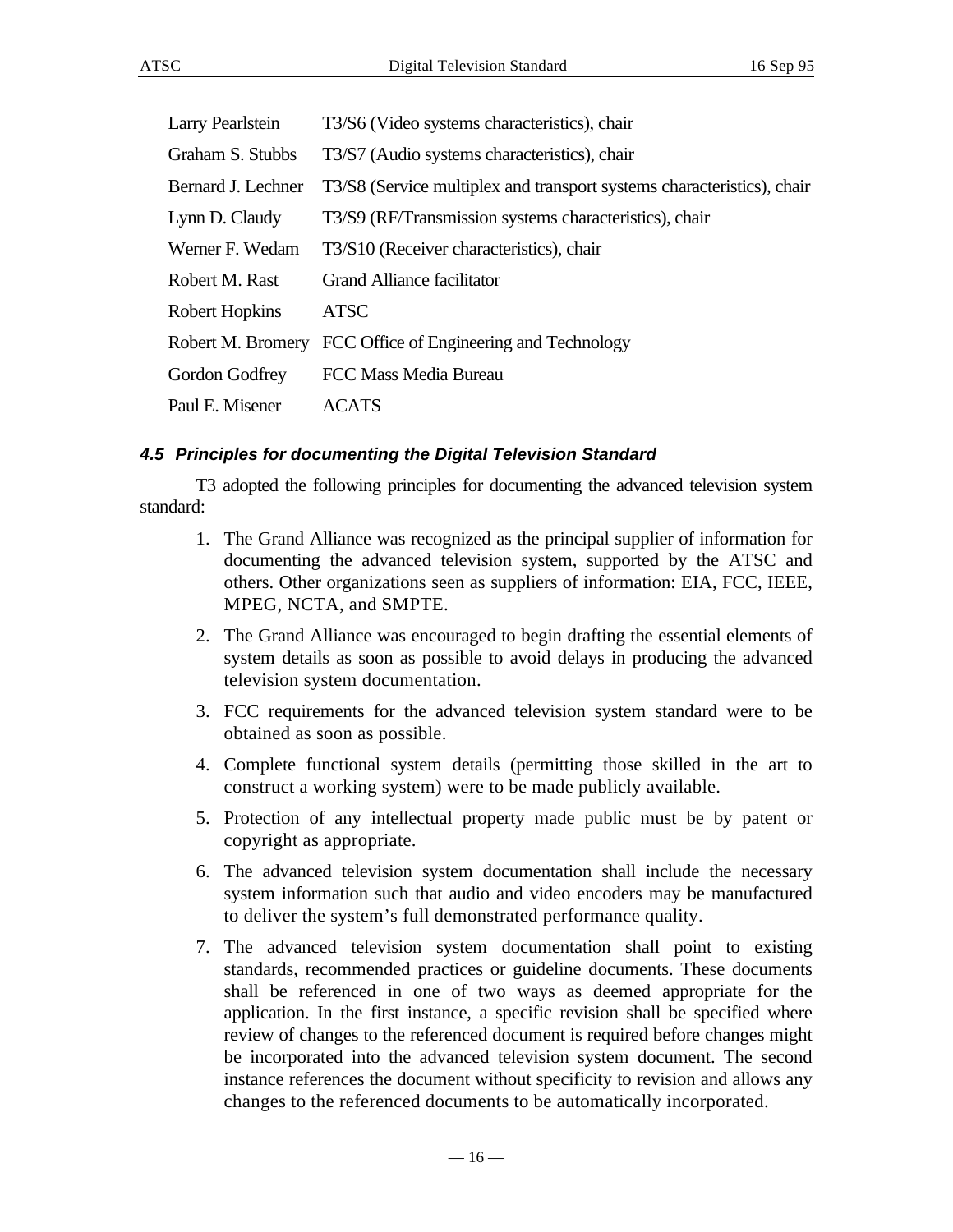- 8. System specifications shall explain how future, compatible improvements may be achieved.
- 9. As ongoing improvements take place in the advanced television system, manufacturers of encoders and decoders should coordinate their efforts to insure compatibility.
- 10. The advanced television system standard must support backward compatibility of future improvements with all generations of advanced television system receivers and inherently support production of low cost receivers (not withstanding that cost reduction through reduced performance quality may also be used to achieve inexpensive products).
- 11. The advanced television system standard should not foreclose flexibility in implementing advanced television system receivers at different price and performance levels.
- 12. The advanced television system standard should not foreclose flexibility in implementing program services or in data stream modification or insertion of data packets by down-stream (local) service providers.
- 13. The advanced television system documentation shall address interoperability with non-broadcast delivery systems including cable.
- 14. The advanced television system standard shall identify critical system parameters and shall provide information as to the range of acceptable values, the method of measurement, and the location in the system where measurement takes place.

#### **5. SYSTEM OVERVIEW**

#### *5.1 Objectives*

The Digital Television Standard describes a system designed to transmit high quality video and audio and ancillary data over a single 6 MHz channel. The system can deliver reliably about 19 Mbps of throughput in a 6 MHz terrestrial broadcasting channel and about 38 Mbps of throughput in a 6 MHz cable television channel. This means that encoding a video source whose resolution can be as high as five times that of conventional television (NTSC) resolution requires a bit rate reduction by a factor of 50 or higher. To achieve this bit rate reduction, the system is designed to be efficient in utilizing available channel capacity by exploiting complex video and audio compression technology.

The objective is to maximize the information passed through the data channel by minimizing the amount of data required to represent the video image sequence and its associated audio. The objective is to represent the video, audio, and data sources with as few bits as possible while preserving the level of quality required for the given application.

Although the RF/Transmission subsystems described in this Standard are designed specifically for terrestrial and cable applications, the objective is that the video, audio, and service multiplex/transport subsystems be useful in other applications.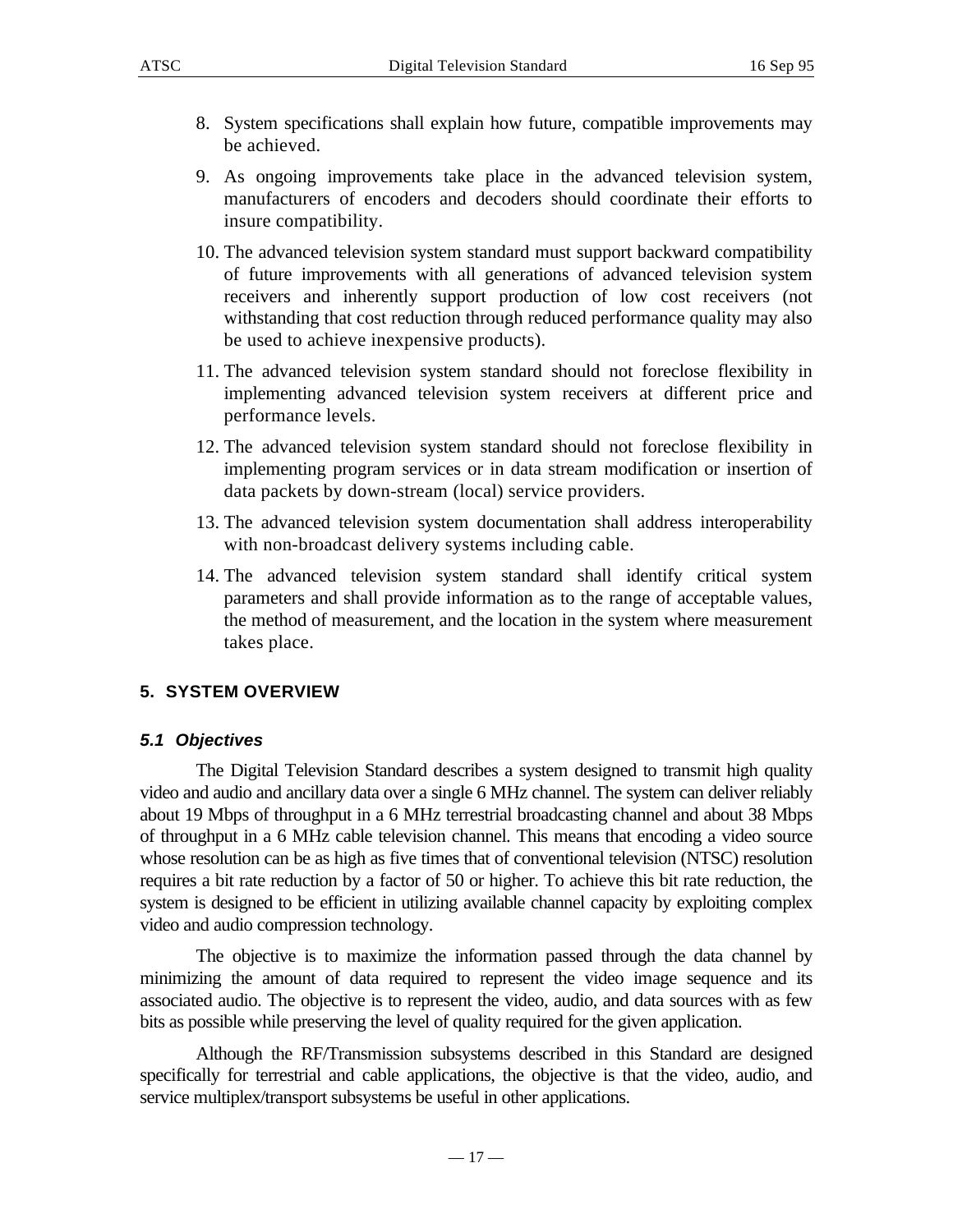#### *5.2 System block diagram*

A basic block diagram representation of the system is shown in Figure 5.1. This representation is based on one adopted by the International Telecommunication Union, Radiocommunication Sector (ITU-R), Task Group 11/3 (Digital Terrestrial Television Broadcasting). According to this model, the digital television system can be seen to consist of three subsystems.<sup>3</sup>

- 1. Source coding and compression,
- 2. Service multiplex and transport, and
- 3. RF/Transmission.



# **Figure 5.1. ITU-R digital terrestrial television broadcasting model.**

"Source coding and compression" refers to the bit rate reduction methods, also known as data compression, appropriate for application to the video, audio, and ancillary digital data streams. The term "ancillary data" includes control data, conditional access control data, and data associated with the program audio and video services, such as closed captioning. "Ancillary data" can also refer to independent program services. The purpose of the coder is to minimize the number of bits needed to represent the audio and video information. The digital television system employs the MPEG-2 video stream syntax for the coding of video and the Digital Audio Compression (AC-3) Standard for the coding of audio.

"Service multiplex and transport" refers to the means of dividing the digital data stream into "packets" of information, the means of uniquely identifying each packet or packet type,

 $\overline{a}$ 

<sup>&</sup>lt;sup>3</sup> ITU-R Document TG11/3-2, "Outline of Work for Task Group 11/3, Digital Terrestrial Television Broadcasting," June 30, 1992.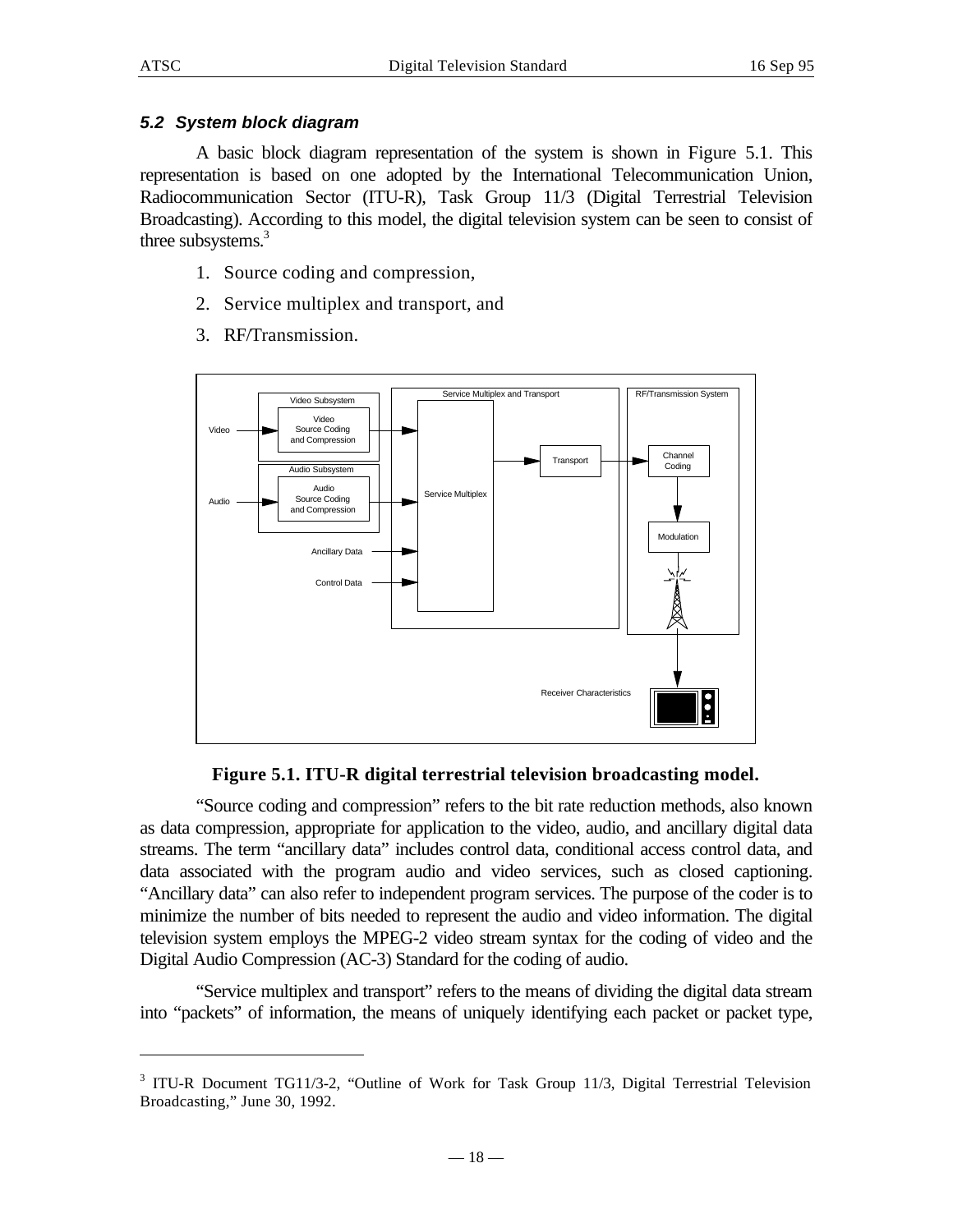$\overline{a}$ 

and the appropriate methods of multiplexing video data stream packets, audio data stream packets, and ancillary data stream packets into a single data stream. In developing the transport mechanism, interoperability among digital media, such as terrestrial broadcasting, cable distribution, satellite distribution, recording media, and computer interfaces, was a prime consideration. The digital television system employs the MPEG-2 transport stream syntax for the packetization and multiplexing of video, audio, and data signals for digital broadcasting systems.<sup>4</sup> The MPEG-2 transport stream syntax was developed for applications where channel bandwidth or recording media capacity is limited and the requirement for an efficient transport mechanism is paramount. It was designed also to facilitate interoperability with the ATM transport mechanism.

"RF/Transmission" refers to channel coding and modulation. The channel coder takes the data bit stream and adds additional information that can be used by the receiver to reconstruct the data from the received signal which, due to transmission impairments, may not accurately represent the transmitted signal. The modulation (or physical layer) uses the digital data stream information to modulate the transmitted signal. The modulation subsystem offers two modes: a terrestrial broadcast mode (8 VSB), and a high data rate mode (16 VSB).

Figure 5.2 illustrates a high level view of encoding equipment. This view is not intended to be complete, but is used to illustrate the relationship of various clock frequencies within the encoder. There are two domains within the encoder where a set of frequencies are related, the source coding domain and the channel coding domain.



#### **Figure 5.2. High level view of encoding equipment.**

The source coding domain, represented schematically by the video, audio and transport encoders, uses a family of frequencies which are based on a 27 MHz clock  $(f_{27MHz})$ . This clock is used to generate a 42-bit sample of the frequency which is

<sup>&</sup>lt;sup>4</sup> Chairman, ITU-R Task Group 11/3, "Report of the Second Meeting of ITU-R Task Group 11/3, Geneva, October 13-19, 1993," January 5, 1994, p. 40.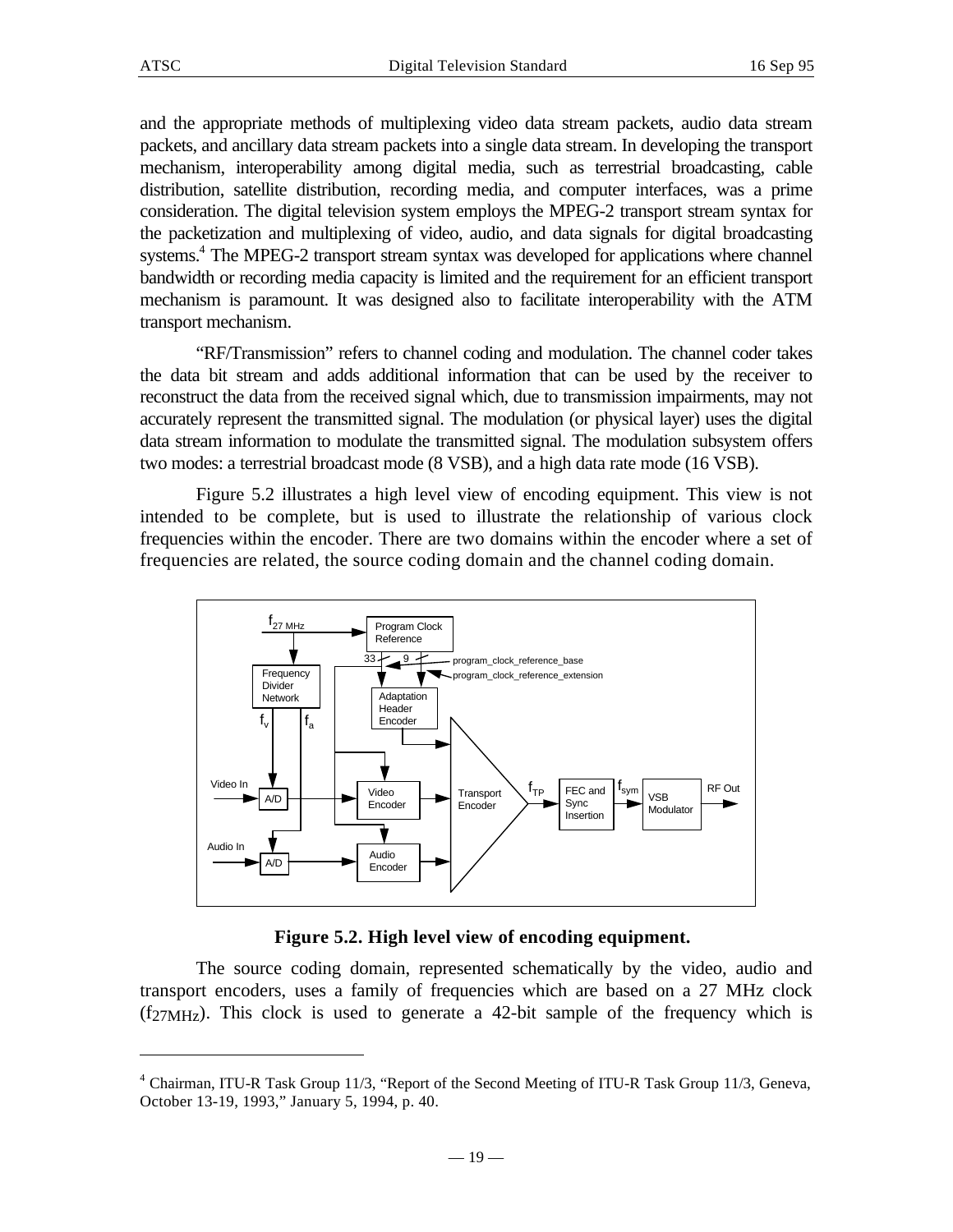partitioned into two parts defined by the MPEG-2 specification. These are the 33-bit program\_clock\_reference\_base and the 9-bit program\_clock\_reference\_extension . The former is equivalent to a sample of a 90 kHz clock which is locked in frequency to the 27 MHz clock, and is used by the audio and video source encoders when encoding the presentation time stamp (PTS) and the decode time stamp (DTS). The audio and video sampling clocks,  $f_a$  and  $f_v$  respectively, must be frequency-locked to the 27 MHz clock. This can be expressed as the requirement that there exist two pairs of integers,  $(n_a, m_a)$  and  $(n_v, m_v)$ , such that:

$$
f_a = \left(\frac{n_a}{m_a}\right) x 27 MHz
$$

and

$$
f_v = \left(\frac{n_v}{m_v}\right) x 27 MHz
$$

The channel coding domain is represented by the FEC/Sync Insertion subsystem and the VSB modulator. The relevant frequencies in this domain are the VSB symbol frequency  $(f_{sym})$ and the frequency of the transport stream  $(f_{TP})$  which is the frequency of transmission of the encoded transport stream. These two frequencies must be locked, having the relation

$$
f_{TP} = 2 \ x \left(\frac{188}{208}\right) \left(\frac{312}{313}\right) f_{sym}
$$

The signals in the two domains are not required to be frequency-locked to each other, and in many implementations will operate asynchronously. In such systems, the frequency drift can necessitate the occasional insertion or deletion of a NULL packet from within the transport stream, thereby accommodating the frequency disparity.

The annexes that follow consider the characteristics of the subsystems necessary to accommodate the services envisioned.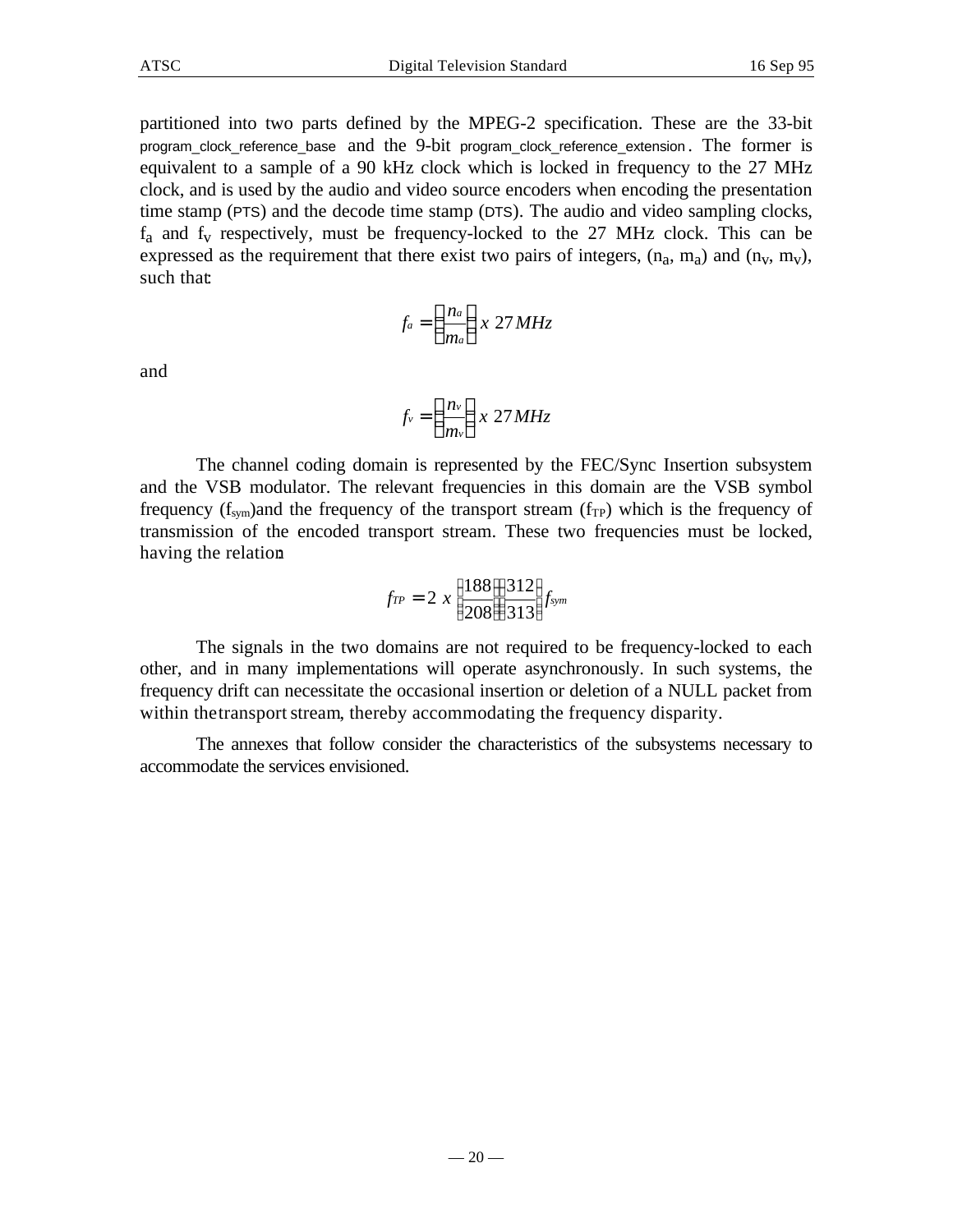# **ANNEX A**

(Normative)

# **VIDEO SYSTEMS CHARACTERISTICS**

#### **1. SCOPE**

This Annex describes the characteristics of the video subsystem of the Digital Television Standard. The input formats and bit stream characteristics are described in separate sections.

# **2. REFERENCES**

#### *2.1 Normative references*

The following documents contain provisions which, through reference in this text, constitute provisions of this standard. At the time of publication, the editions indicated were valid. All standards are subject to revision, and parties to agreement based on this standard are encouraged to investigate the possibility of applying the most recent editions of the documents listed below.

ISO/IEC IS 13818-1, International Standard (1994), *MPEG-2 Systems*.

ISO/IEC IS 13818-2, International Standard (1994), *MPEG-2 Video*.

# *2.2 Informative references*

SMPTE 274M (1995), *Standard for television, 1920 x 1080 Scanning and Interface*.

SMPTE S17.392 (1995), *Proposed Standard for television, 1280 x 720 Scanning and Interface*.

ITU-R BT.601-4 (1994), *Encoding parameters of digital television for studios.*

# **3. COMPLIANCE NOTATION**

As used in this document, *"shall"* or *"will"* denotes a mandatory provision of the standard. *"Should"* denotes a provision that is recommended but not mandatory. *"May"* denotes a feature whose presence does not preclude compliance, that may or may not be present at the option of the implementor.

# **4. POSSIBLE VIDEO INPUTS**

While not required by this standard, there are certain television production standards, shown in Table 1, that define video formats that relate to compression formats specified by this standard.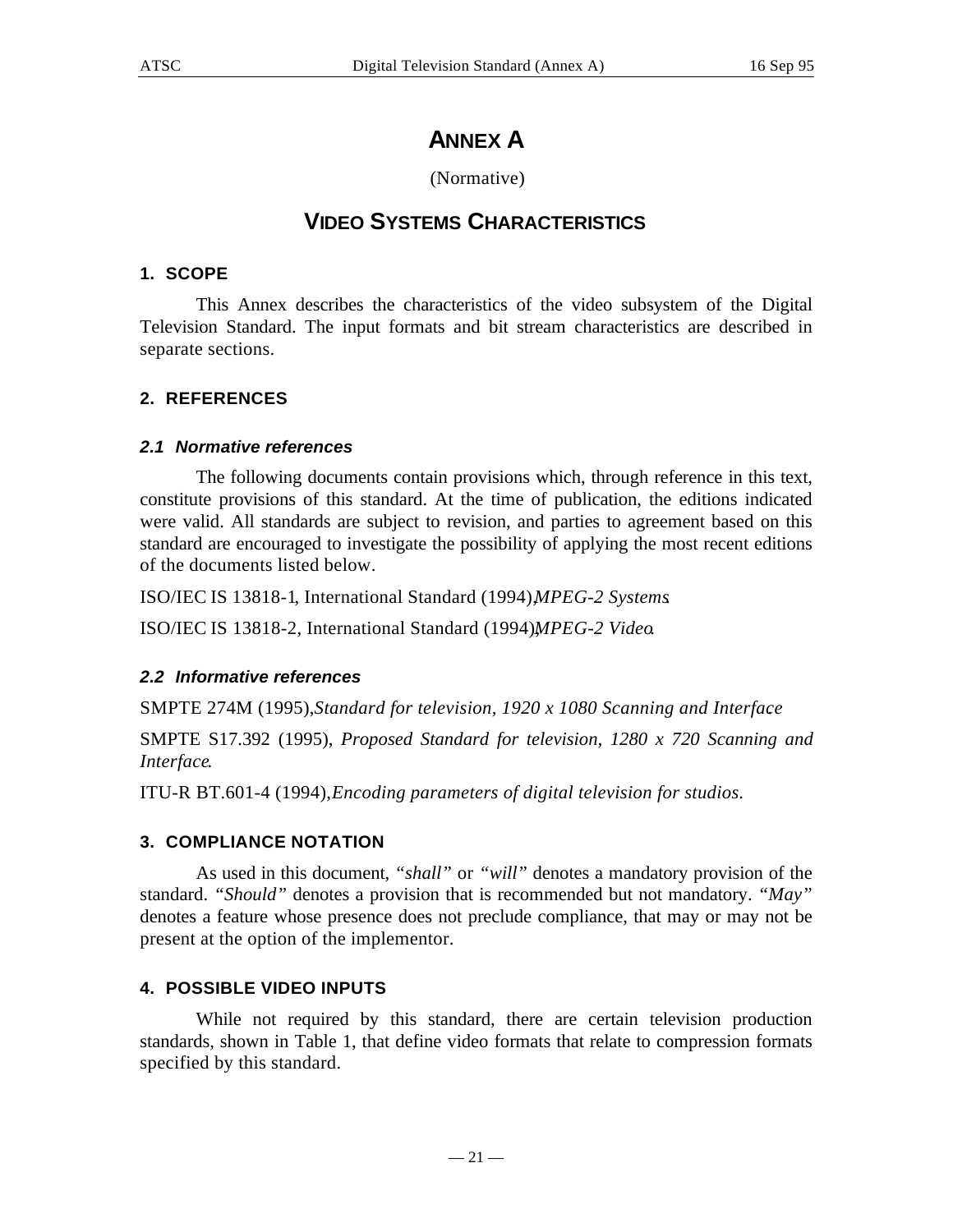| Video standard        | <b>Active lines</b> | <b>Active samples/line</b> |
|-----------------------|---------------------|----------------------------|
| SMPTE 274M            | 1080                | 1920                       |
| <b>SMPTE S17.392</b>  | 720.                | 1280                       |
| <b>ITU-R BT.601-4</b> | 483                 | 720                        |

**Table 1 Standardized Video Input Formats**

The compression formats may be derived from one or more appropriate video input formats. It may be anticipated that additional video production standards will be developed in the future that extend the number of possible input formats.

#### **5. SOURCE CODING SPECIFICATION**

The ATV video compression algorithm shall conform to the Main Profile syntax of ISO/IEC 13818-2. The allowable parameters shall be bounded by the upper limits specified for the Main Profile at High Level.<sup>1</sup> Additionally, ATV bit streams shall meet the constraints and specifications described in Sections 5.1 and 5.2.

#### *5.1 Constraints with respect to ISO/IEC 13818-2 Main Profile*

The following tables list the allowed values for each of the ISO/IEC 13818-2 syntactic elements which are restricted beyond the limits imposed by MP@HL.

In these tables conventional numbers denote decimal values, numbers preceded by **0x** are to be interpreted as hexadecimal values and numbers within single quotes (e.g., '10010100') are to be interpreted as a string of binary digits.

#### **5.1.1 Sequence header constraints**

<u>.</u>

Table 2 identifies parameters in the sequence header of a bit stream that shall be constrained by the video subsystem and lists the allowed values for each.

| Sequence header syntactic element | <b>Allowed value</b> |
|-----------------------------------|----------------------|
|                                   |                      |
| horizontal size value             | see Table 3          |
| vertical_size_value               | see Table 3          |
| aspect_ratio_information          | see Table 3          |
| frame rate code                   | see Table 3          |
| bit_rate_value $(\leq 19.4$ Mbps) | $\leq 48500$         |
| bit_rate_value $(\leq 38.8$ Mbps) | $\leq 97000$         |
| vbv_buffer_size_value             | $<$ 488              |

**Table 2 Sequence Header Constraints**

The allowable values for the field bit\_rate\_value are application dependent. In the primary application of terrestrial broadcast, this field shall correspond to a bit rate which is less than or equal to 19.4 Mbps. In the high data rate mode, the corresponding bit rate is less than or equal to 38.8 Mbps.

 $<sup>1</sup>$  See ISO/IEC 13818-2, Section 8 for more information regarding profiles and levels.</sup>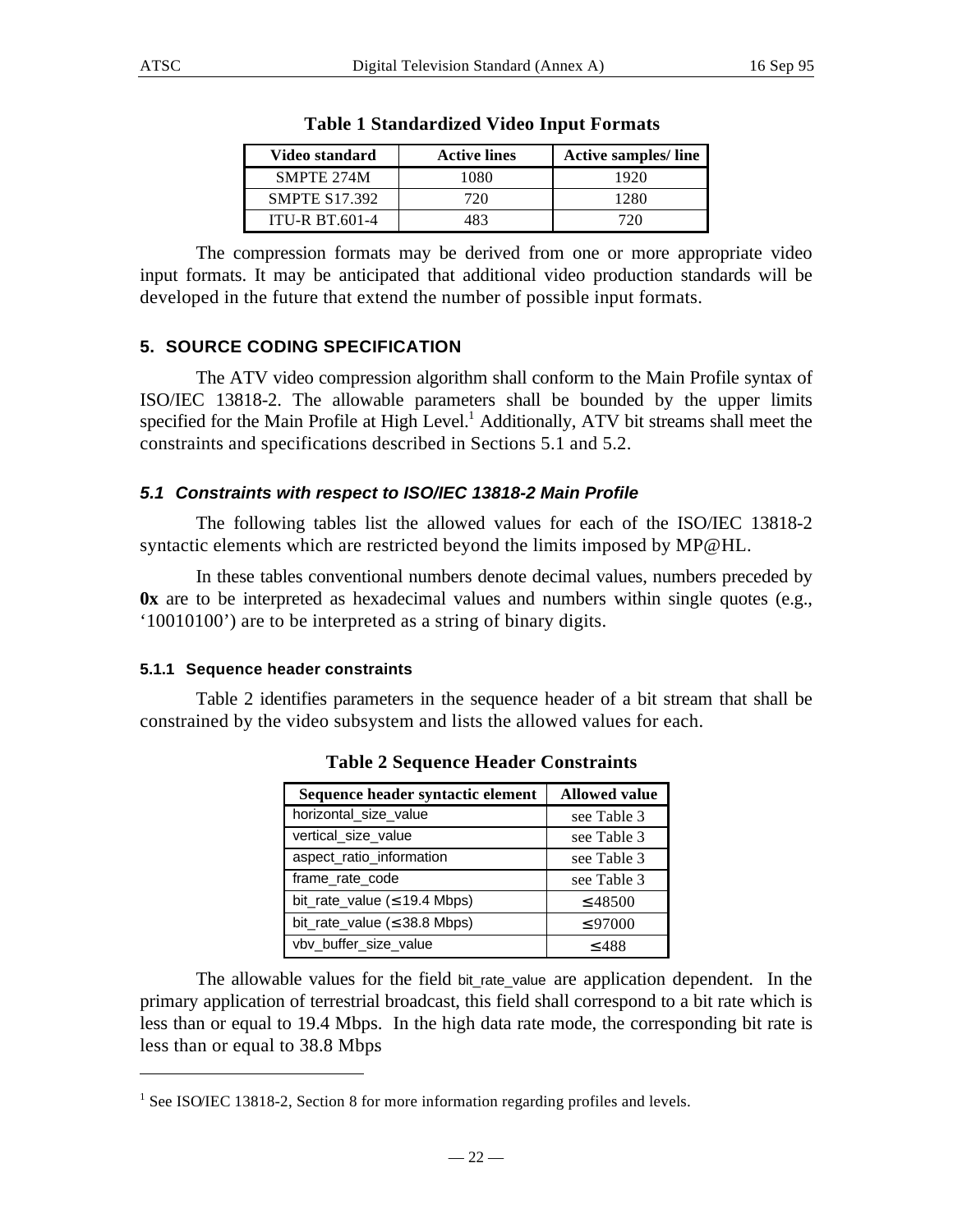$\overline{a}$ 

#### **5.1.2 Compression format constraints**

Table 3 lists the allowed compression formats.

| vertical_size_<br>value | horizontal_size_<br>value | aspect_ratio<br>information | frame rate<br>code | progressive_<br>sequence |
|-------------------------|---------------------------|-----------------------------|--------------------|--------------------------|
| $1080^2$                | 1920                      | 1,3                         | 1,2,4,5            |                          |
|                         |                           |                             | 4,5                |                          |
| 720                     | 1280                      | 1,3                         | 1,2,4,5,7,8        |                          |
|                         |                           |                             | 1,2,4,5,7,8        |                          |
| 480                     | 704                       | 2,3                         | 4,5                |                          |
|                         | 640                       | 1,2                         | 1,2,4,5,7,8        |                          |
|                         |                           |                             | 4,5                |                          |

#### **Table 3 Compression Format Constraints**

| Legend for MPEG-2 coded values in Table 3                                                                  |  |  |  |
|------------------------------------------------------------------------------------------------------------|--|--|--|
| aspect_ratio_information 1 = square samples $2 = 4:3$ display aspect ratio $3 = 16:9$ display aspect ratio |  |  |  |
| frame_rate_code $1 = 23.976$ Hz $2 = 24$ Hz $4 = 29.97$ Hz $5 = 30$ Hz $7 = 59.94$ Hz $8 = 60$ Hz          |  |  |  |
| progressive_sequence $0 =$ interlaced scan $1 =$ progressive scan                                          |  |  |  |

#### **5.1.3 Sequence extension constraints**

Table 4 identifies parameters in the sequence extension part of a bit stream that shall be constrained by the video subsystem and lists the allowed values for each. A sequence\_extension structure is required to be present after every sequence\_header structure.

| Sequence extension syntactic element | <b>Allowed values</b> |
|--------------------------------------|-----------------------|
| progressive_sequence                 | see Table 3           |
| profile_and_level_indication         | see Note              |
| chroma format                        | $^{\circ}$ 01'        |
| horizontal size extension            | 0 <sup>o</sup>        |
| vertical size extension              | 00                    |
| bit rate extension                   | '0000 0000 0000'      |
| vbv_buffer_size_extension            | 0000 0000             |
| frame rate extension n               | 00                    |
| frame rate extension d               | $00000 \, 0$          |

**Table 4 Sequence Extension Constraints**

Note: The profile\_and\_level\_indication field shall indicate the lowest profile and level defined in ISO/IEC 13818-2, Section 8, that is consistent with the parameters of the video elementary stream.

 $2$  Note that 1088 lines are actually coded in order to satisfy the MPEG-2 requirement that the coded vertical size be a multiple of 16 (progressive scan) or 32 (interlaced scan).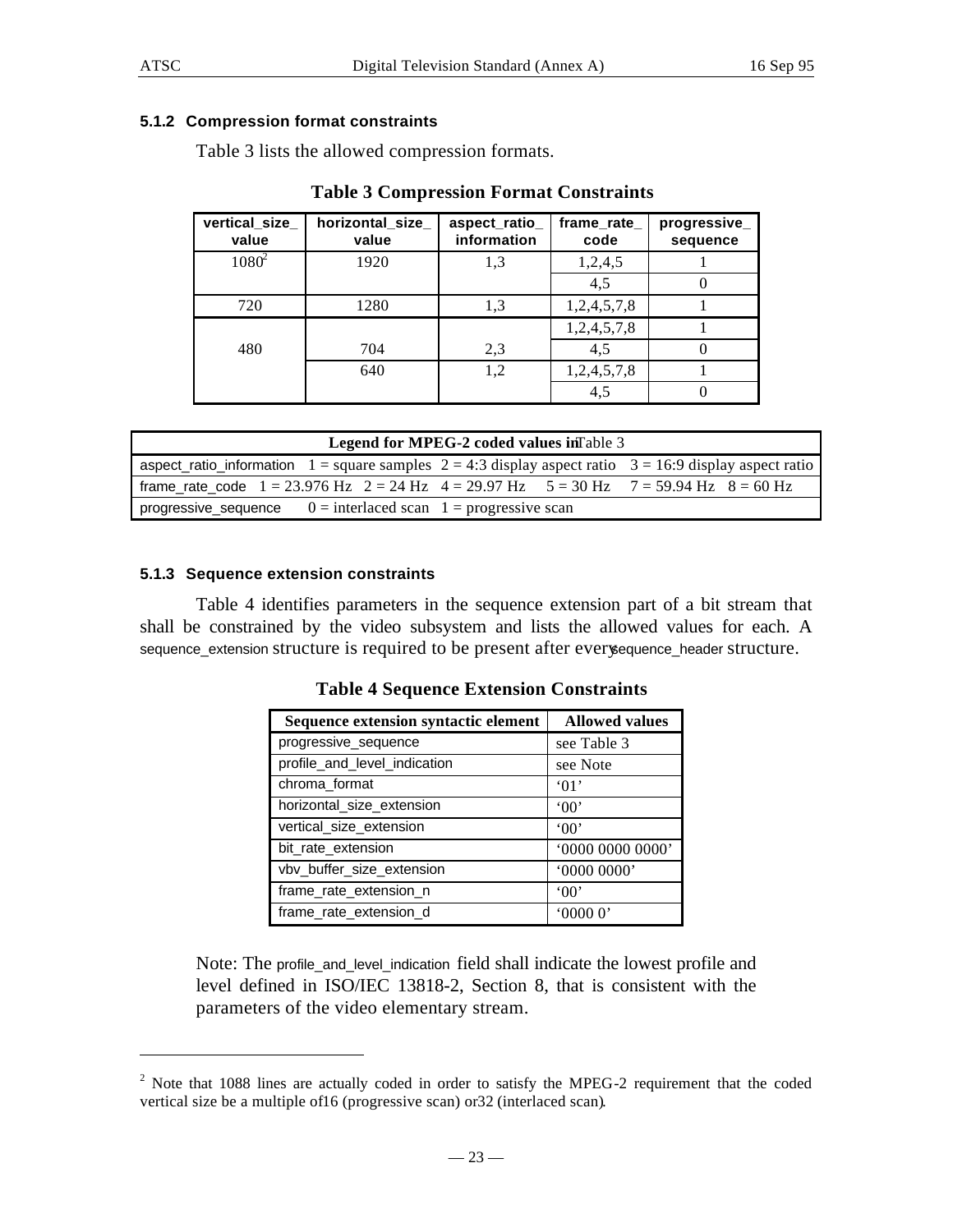$\overline{a}$ 

#### **5.1.4 Sequence display extension constraints**

Table 5 identifies parameters in the sequence display extension part of a bit stream that shall be constrained by the video subsystem and lists the allowed values for each.

**Table 5 Sequence Display Extension Constraints**

| Sequence display extension syntactic element | <b>Allowed values</b> |
|----------------------------------------------|-----------------------|
| video format                                 | 000                   |

The preferred and default values for color\_primaries, transfer\_characteristics, and matrix\_coefficients are defined to be SMPTE 274 $M<sup>3</sup>$  (value 0x01 in all three cases). While all values described by MPEG-2 are allowed in the transmitted bit stream, it is noted that SMPTE 170M values (0x06 in all three cases) will be the most likely alternate in common use.

#### **5.1.5 Picture header constraints**

In all cases other than when vbv\_delay has the value 0xFFFF, the value of vbv\_delay shall be constrained as follows:

vbv\_delay  $\leq 45000$ 

#### *5.2 Bit stream specifications beyond MPEG-2*

This section covers the extension and user data part of the video syntax. These data are inserted at the sequence, GOP, and picture level. The syntax used for the insertion of closed captioning in picture user data is described. <sup>4</sup>

#### **5.2.1 Picture extension and user data syntax**

Table 6 describes the syntax used for picture extension and user data.

|                                                                                                 | No. of bits | <b>Mnemonic</b> |
|-------------------------------------------------------------------------------------------------|-------------|-----------------|
| extension_and_user_data(2){                                                                     |             |                 |
| while (( $nextbits() == extension\_start\_code()$<br>( nextbits() == user_data_start_code ) ) { |             |                 |
| if ( nextbits()== extension_start_code )                                                        |             |                 |
| extension_data(2)                                                                               |             |                 |
| if $(nextbits() == user_data_start_code)$                                                       |             |                 |
| user_data $(2)$                                                                                 |             |                 |
|                                                                                                 |             |                 |
|                                                                                                 |             |                 |

**Table 6 Picture Extension and User Data Syntax**

 $3$  At some point in the future, the color gamut may be extended by allowing negative values of RGB and defining the transfer characteristics for negative RGB values.

<sup>&</sup>lt;sup>4</sup> In order to decode the user data, the decoder should properly recognize the 32-bit ATSC registration identifier at the PSI stream level (see ISO/IEC 13818-1).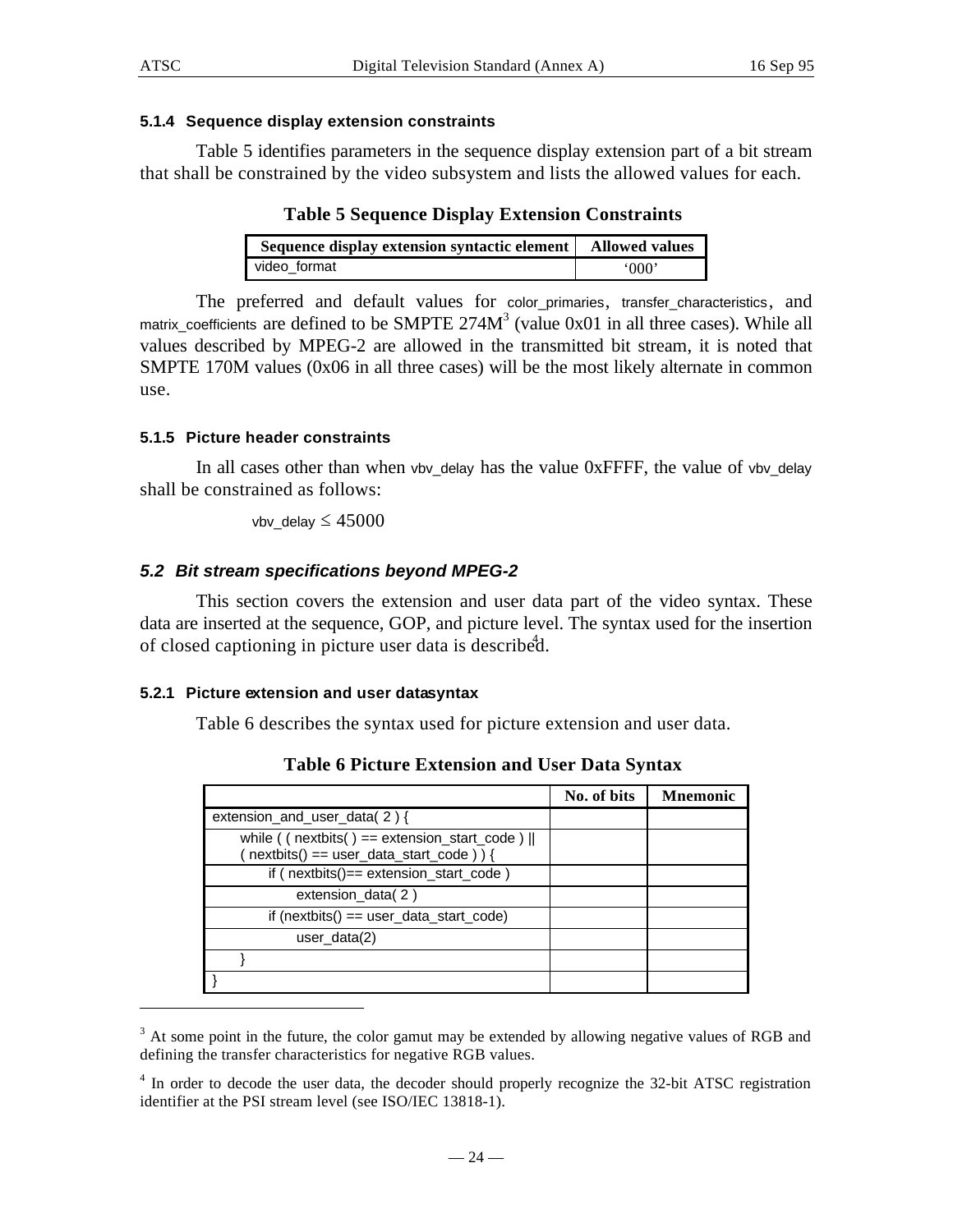#### **5.2.2 Picture user data syntax**

Table 7 describes the picture user data syntax.

# **Table 7 Picture User Data Syntax**<sup>5</sup>

|                                                          | No. of bits    | <b>Mnemonic</b> |
|----------------------------------------------------------|----------------|-----------------|
| user_data( $)$ {                                         |                |                 |
| user_data_start_code                                     | 32             | bslbf           |
| ATSC_identifier                                          | 32             | bslbf           |
| user_data_type_code                                      | 8              | uimsbf          |
| if (user_data_type_code == '0x03') {                     |                |                 |
| process em data flag                                     | 1              | bslbf           |
| process_cc_data_flag                                     | 1              | bslbf           |
| additional_data_flag                                     | $\mathbf{1}$   | bslbf           |
| cc_count                                                 | 5              | uimsbf          |
| em data                                                  | 8              | bslbf           |
| for $(i=0; i < cc_{count}; i++)$ {                       |                |                 |
| marker_bits                                              | 5              | 11111'          |
| cc_valid                                                 | 1              | bslbf           |
| cc_type                                                  | $\overline{2}$ | bslbf           |
| cc_data_1                                                | 8              | bslbf           |
| cc_data_2                                                | 8              | bslbf           |
|                                                          |                |                 |
| marker_bits                                              | 8              | '11111111'      |
| if (additional_data_flag) {                              |                |                 |
| while( nextbits() != '0000 0000 0000 0000 0000 0001' ) { |                |                 |
| additional user data                                     | 8              |                 |
|                                                          |                |                 |
|                                                          |                |                 |
| ł                                                        |                |                 |
| next_start_code()                                        |                |                 |
| }                                                        |                |                 |

#### **5.2.3 Picture user data semantics**

 $\overline{a}$ 

**user\_data\_start\_code**— This is set to 0x0000 01B2.

**ATSC\_identifier** — This is a 32 bit code that indicates that the video user data conforms to this specification. The valuents C\_identifier shall be  $0x4741$  3934.

**user\_data\_type\_code —** The 8-bit code is set to 0x03.

<sup>&</sup>lt;sup>5</sup> Shaded cells in this table indicate syntactic and semantic additions to the ISO/IEC 13818-2 standard.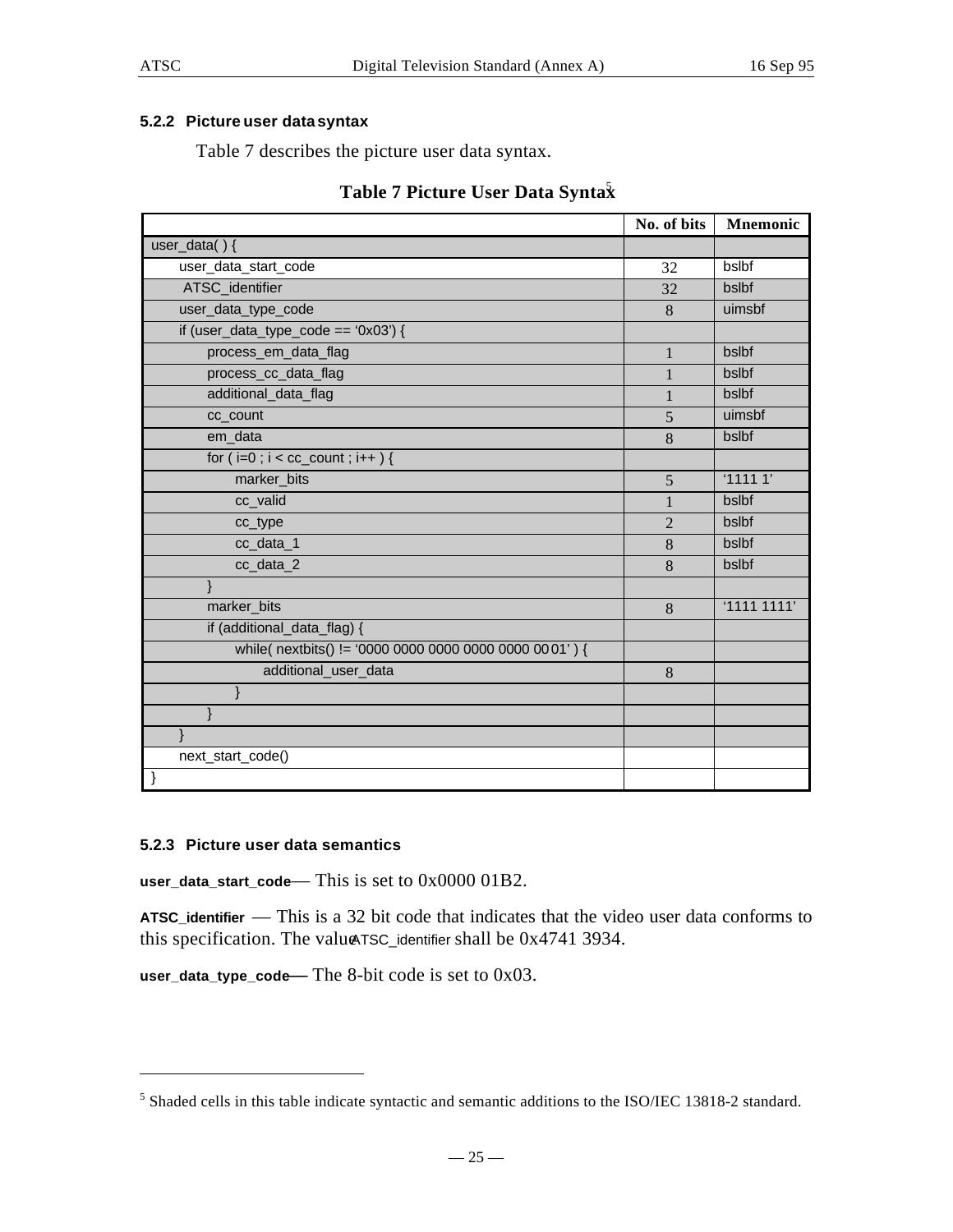**process** em data flag — This flag is set to indicate whether it is necessary to process the em\_data. If it is set to 1, the em\_data has to be parsed and its meaning has to be processed. When it is set to 0, the em\_data can be discarded.

**process\_cc\_data\_flag** — This flag is set to indicate whether it is necessary to process the cc\_data. If it is set to 1, the cc\_data has to be parsed and its meaning has to be processed. When it is set to 0, the cc\_data can be discarded.

**additional\_data\_flag—** This flag is set to 1 to indicate the presence of additional user data.

**cc\_count —** This 5-bit integer indicates the number of closed caption constructs following this field. It can have values 0 through 31. The value of cc\_count shall be set according to the frame rate and coded picture structure (field or frame) such that a fixed bandwidth of 9600 bits per second is maintained for the closed caption payload data. Sixteen (16) bits of closed caption payload data are carried in each pair of the fields\_data\_1 and cc\_data\_2.

 $em\_data$  — Eight bits for representing emergency message.

**cc\_valid** — This flag is set to '1' to indicate that the two closed caption data bytes that follow are valid. If set to '0' the two data bytes are invalid.

**cc\_type** — Denotes the type of the two closed caption data bytes that follow.

**cc\_data\_1 —** The first byte of a closed caption data pair.

**cc\_data\_2 —** The second byte of a closed caption data pair.

**additional\_user\_data** — Any further demand for picture user data could be met by defining this part of the bit stream.

 $\overline{a}$ 

 $6$  Syntax and semantics to be specified by EIA.

 $^7$  EIA, *Recommended Practice for Advanced Television Closed Captioning*draft, July 1, 1994.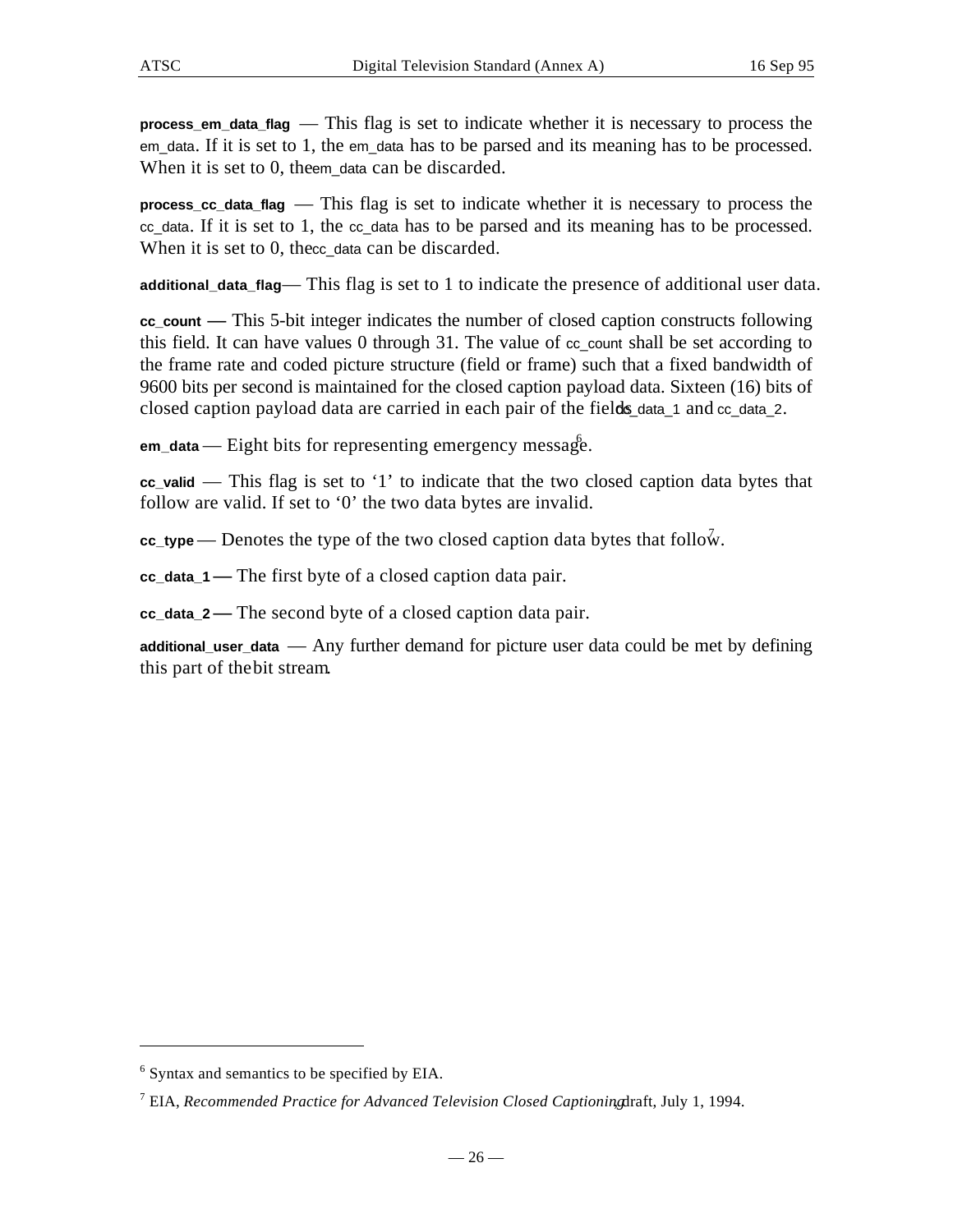# **ANNEX B**

(Normative)

## **AUDIO SYSTEMS CHARACTERISTICS**

#### **1. SCOPE**

This Annex describes the audio system characteristics and normative specifications of the Digital Television Standard.

## **2. NORMATIVE REFERENCES**

The following documents contain provisions which in whole or part, through reference in this text, constitute provisions of this standard. At the time of publication, the editions indicated were valid. All standards are subject to revision and amendment, and parties to agreement based on this standard are encouraged to investigate the possibility of applying the most recent editions of the documents listed below.

ATSC Standard A/52 (1995), *Digital Audio Compression (AC-3)*.

AES 3-1992 (ANSI S4.40-1992), *AES Recommended Practice for digital audio engineering — Serial transmission format for two-channel linearly represented digital audio data*.

ANSI S1.4-1983, *Specification for Sound Level Meters*.

IEC 651 (1979), *Sound Level Meters*.

IEC 804 (1985), Amendment 1 (1989) *Integrating/Averaging Sound Level Meters*.

#### **3. COMPLIANCE NOTATION**

As used in this document, *"shall"* or *"will"* denotes a mandatory provision of the standard. *"Should"* denotes a provision that is recommended but not mandatory. *"May"* denotes a feature whose presence does not preclude compliance, that may or may not be present at the option of the implementor.

#### **4. SYSTEM OVERVIEW**

As illustrated in Figure 1, the audio subsystem comprises the audio encoding/decoding function and resides between the audio inputs/outputs and the transport subsystem. The audio encoder(s) is (are) responsible for generating the audio elementary stream(s) which are encoded representations of the baseband audio input signals. At the receiver, the audio subsystem is responsible for decoding the audio elementary stream(s) back into baseband audio.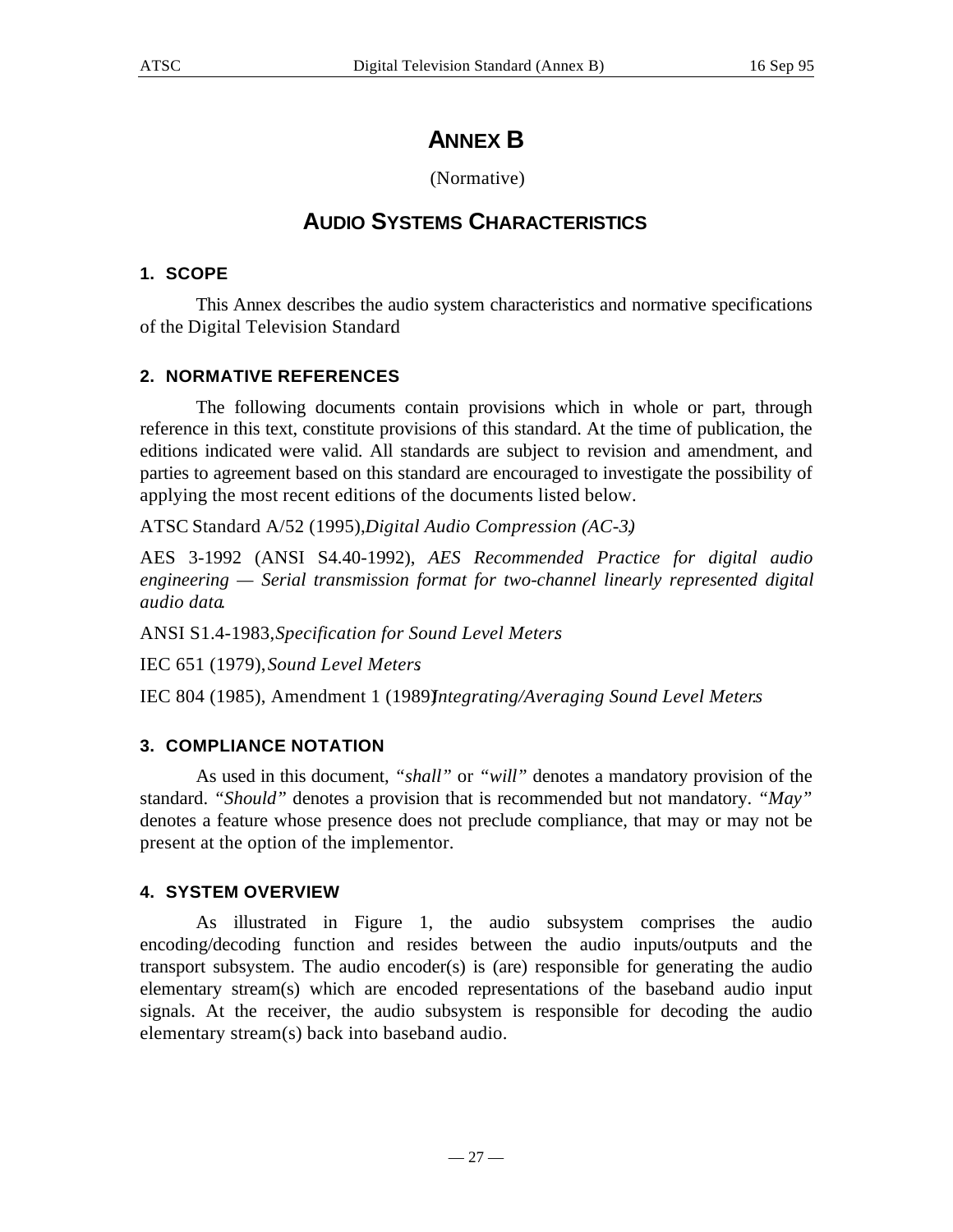

**Figure 1. Audio subsystem in the digital television system.**

## **5. SPECIFICATION**

This Section forms the normative specification of the audio system. The audio compression system conforms with the Digital Audio Compression (AC-3) Standard, subject to the constraints outlined in this Section.

#### *5.1 Constraints with respect to ATSC Standard A/52*

The digital television audio coding system is based on the Digital Audio Compression (AC-3) Standard specified in the body of ATSC Doc. A/52 (the annexes are not included). Constraints on the system are shown in Table 1 which shows permitted values of certain syntactical elements. These constraints are described in Sections 5.2 - 5.4.

| <b>AC-3</b> syntactical | Comment                                                                                        | <b>Allowed value</b>                        |
|-------------------------|------------------------------------------------------------------------------------------------|---------------------------------------------|
| element                 |                                                                                                |                                             |
| fscod                   | Indicates sampling rate                                                                        | '00' (indicates 48 kHz)                     |
| frmsizecod              | Main audio service or associated audio service<br>containing all necessary program elements    | $\leq$ '011100' (indicates $\leq$ 384 kbps) |
| frmsizecod              | Single channel associated service containing a<br>single program element                       | $\leq$ '010000' (indicates $\leq$ 128 kbps) |
| frmsizecod              | Two channel dialogue associated service                                                        | $\leq$ '010100' (indicates $\leq$ 192 kbps) |
| (frmsizecod)            | Combined bit rate of a main and an associated<br>service intended to be simultaneously decoded | $(total \leq 512 kbps)$                     |
| acmod                   | Indicates number of channels                                                                   | $\ge$ '001'                                 |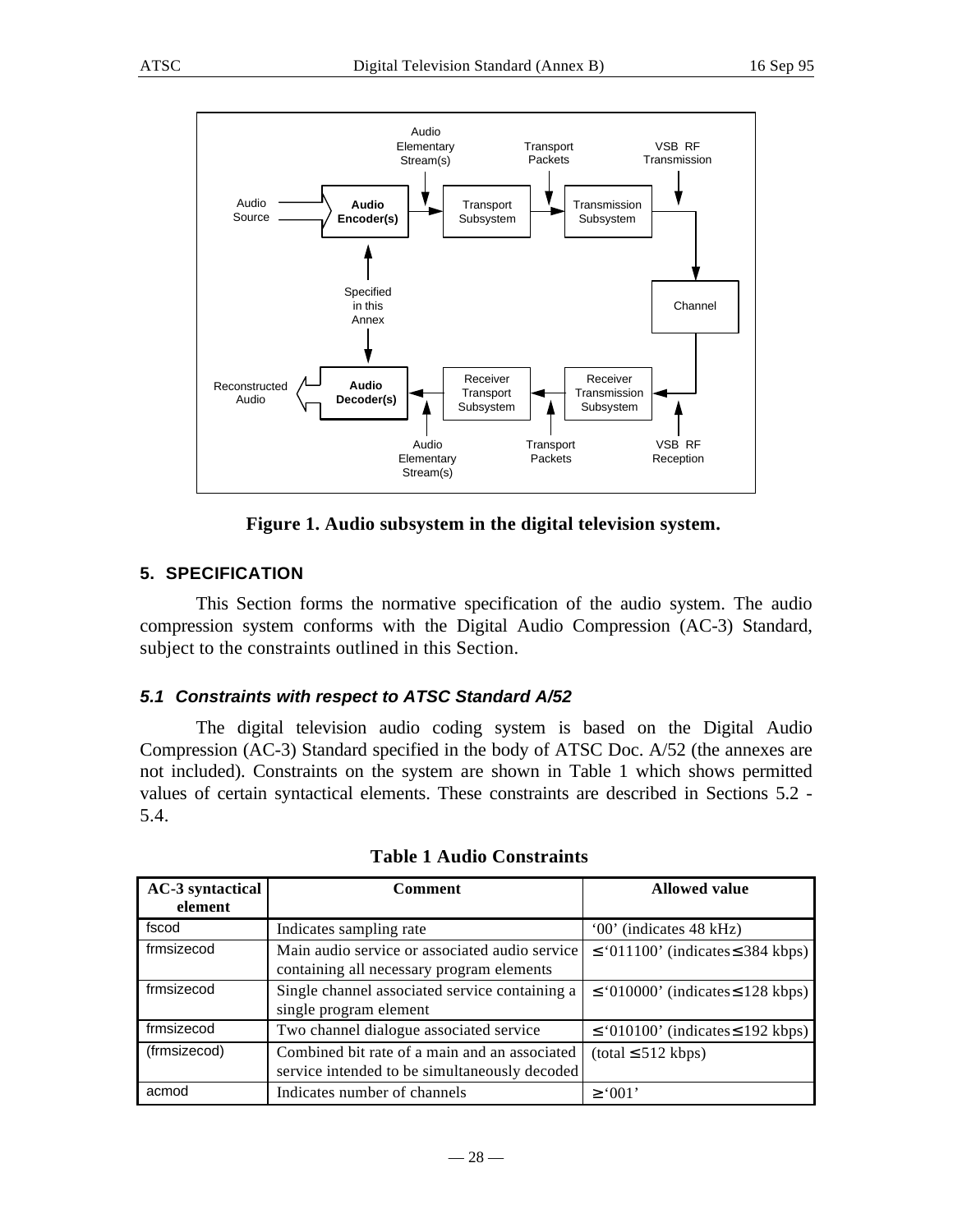#### *5.2 Sampling frequency*

The system conveys digital audio sampled at a frequency of 48 kHz, locked to the 27 MHz system clock. The 48 kHz audio sampling clock is defined as:

(1) 48 kHz audio sample rate =  $(2\div 1125) \times (27 \text{ MHz}$  system clock)

If analog signal inputs are employed, the A/D converters should sample at 48 kHz. If digital inputs are employed, the input sampling rate shall be 48 kHz, or the audio encoder shall contain sampling rate converters which convert the sampling rate to 48 kHz.

## *5.3 Bit rate*

A main audio service, or an associated audio service which is a complete service (containing all necessary program elements) shall be encoded at a bit rate less than or equal to 384 kbps. A single channel associated service containing a single program element shall be encoded at a bit rate less than or equal to 128 kbps. A two channel associated service containing only dialogue shall be encoded at a bit rate less than or equal to 192 kbps. The combined bit rate of a main service and an associated service which are intended to be decoded simultaneously shall be less than or equal to 512 kbps.

## *5.4 Audio coding modes*

Audio services shall be encoded using any of the audio coding modes specified in  $A/52$ , with the exception of the 1+1 mode. The value of acmod in the AC-3 bit stream shall have a value in the range of 1-7, with the value 0 prohibited.

## *5.5 Dialogue level*

The value of the dialnorm parameter in the AC-3 elementary bit stream shall indicate the level of average spoken dialogue within the encoded audio program. Dialogue level may be measured by means of an "A" weighted integrated measurement (LAeq). (Receivers use the value of dialnorm to adjust the reproduced audio level so as to normalize the dialogue level.)

#### *5.6 Dynamic range compression*

Each encoded audio block may contain a dynamic range control word (dynrng) which is used by decoders (by default) to alter the level of the reproduced audio. The control words allow the decoded signal level to be increased or decreased by up to 24 dB. In general, elementary streams may have dynamic range control words inserted or modified without affecting the encoded audio. When it is necessary to alter the dynamic range of audio programs which are broadcast, the dynamic range control word should be used.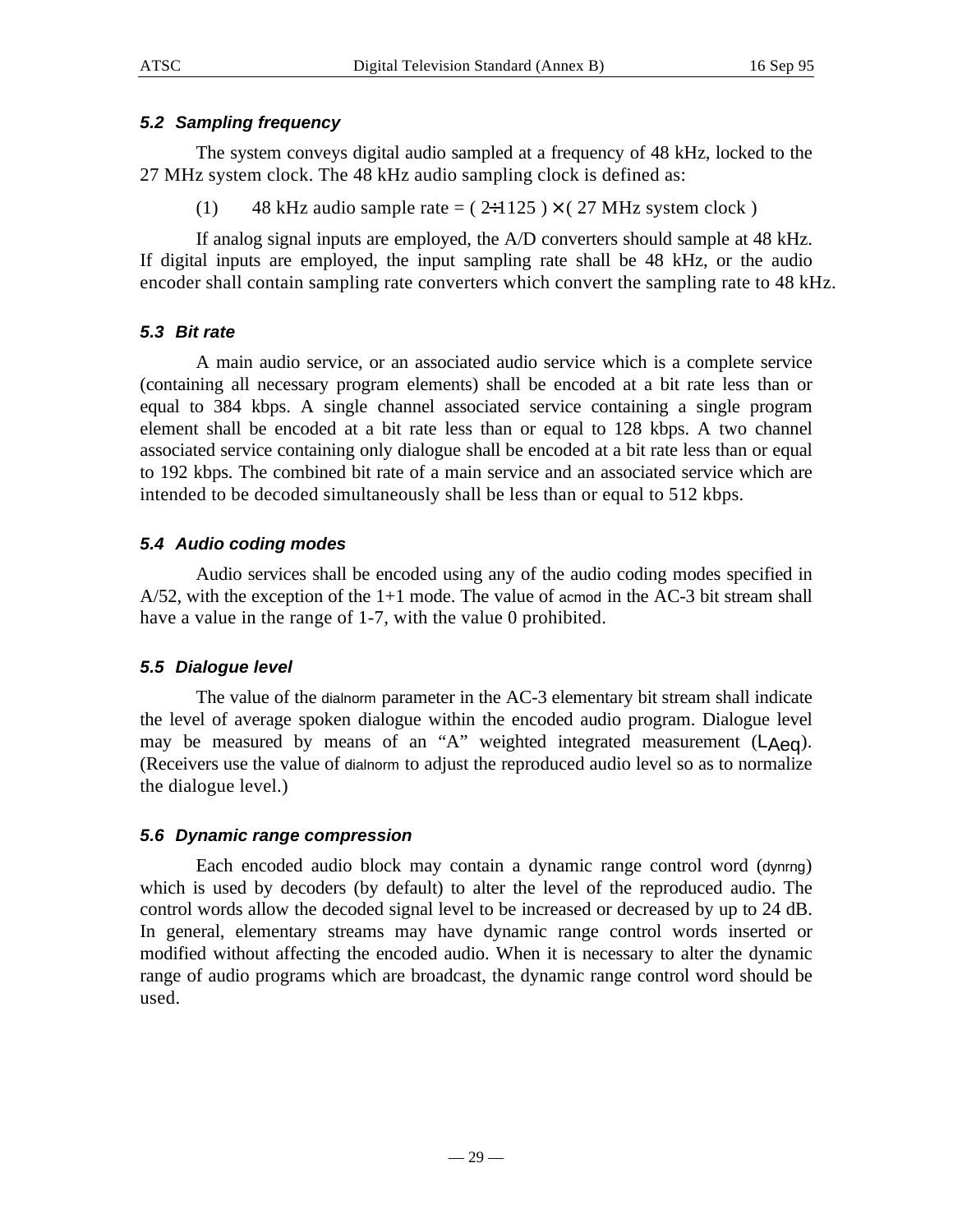#### **6. MAIN AND ASSOCIATED SERVICES**

#### *6.1 Overview*

An AC-3 elementary stream contains the encoded representation of a single audio service. Multiple audio services are provided by multiple elementary streams. Each elementary stream is conveyed by the transport multiplex with a unique PID. There are a number of audio service types which may (individually) be coded into each elementary stream. Each AC-3 elementary stream is tagged as to its service type using the bsmod bit field. There are two types of *main service* and six types of *associated service*. Each associated service may be tagged (in the AC-3 audio descriptor in the transport PSI data) as being associated with one or more main audio services. Each AC-3 elementary stream may also be tagged with a language code.

Associated services may contain complete program mixes, or may contain only a single program element. Associated services which are complete mixes may be decoded and used as is. They are identified by the full\_svc bit in the AC-3 descriptor (see A/52, Annex A). Associated services which contain only a single program element are intended to be combined with the program elements from a main audio service.

This Section specifies the meaning and use of each type of service. In general, a complete audio program (what is presented to the listener over the set of loudspeakers) may consist of a main audio service, an associated audio service which is a complete mix, or a main audio service combined with an associated audio service. The capability to simultaneously decode one main service and one associated service is required in order to form a complete audio program in certain service combinations described in this Section. This capability may not exist in some receivers.

#### *6.2 Summary of service types*

The audio service types are listed in Table 2.

| bsmod  | <b>Type of service</b>                     |
|--------|--------------------------------------------|
| 000(0) | Main audio service: complete main (CM)     |
| 001(1) | Main audio service: music and effects (ME) |
| 010(2) | Associated service: visually impaired (VI) |
| 011(3) | Associated service: hearing impaired (HI)  |
| 100(4) | Associated service: dialogue (D)           |
| 101(5) | Associated service: commentary (C)         |
| 110(6) | Associated service: emergency (E)          |
| 111(7) | Associated service: voice-over (VO)        |

**Table 2 Audio Service Types**

#### *6.3 Complete main audio service (CM)*

The CM type of main audio service contains a complete audio program (complete with dialogue, music, and effects). This is the type of audio service normally provided.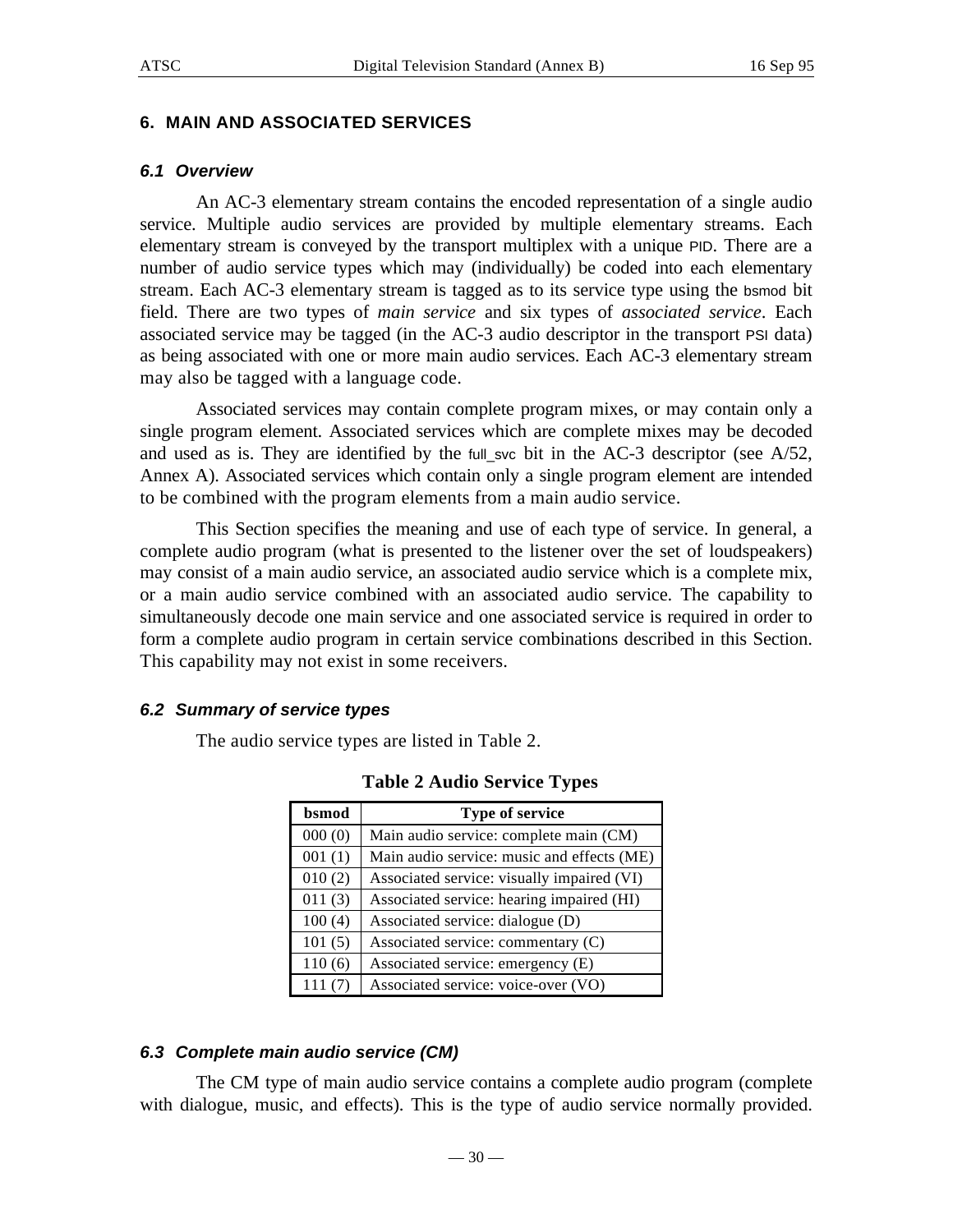The CM service may contain from 1 to 5.1 audio channels. The CM service may be further enhanced by means of the VI, HI, C, E, or VO associated services described below. Audio in multiple languages may be provided by supplying multiple CM services, each in a different language.

#### *6.4 Main audio service, music and effects (ME)*

The ME type of main audio service contains the music and effects of an audio program, but not the dialogue for the program. The ME service may contain from 1 to 5.1 audio channels. The primary program dialogue is missing and (if any exists) is supplied by simultaneously encoding a D associated service. Multiple D associated services in different languages may be associated with a single ME service.

#### *6.5 Visually impaired (VI)*

The VI associated service typically contains a narrative description of the visual program content. In this case, the VI service shall be a single audio channel. The simultaneous reproduction of both the VI associated service and the CM main audio service allows the visually impaired user to enjoy the main multi-channel audio program, as well as to follow (by ear) the on-screen activity.

The dynamic range control signal in this type of VI service is intended to be used by the audio decoder to modify the level of the main audio program. Thus the level of the main audio service will be under the control of the VI service provider, and the provider may signal the decoder (by altering the dynamic range control words embedded in the VI audio elementary stream) to reduce the level of the main audio service by up to 24 dB in order to assure that the narrative description is intelligible.

Besides providing the VI service as a single narrative channel, the VI service may be provided as a complete program mix containing music, effects, dialogue, and the narration. In this case, the service may be coded using any number of channels (up to 5.1), and the dynamic range control signal applies only to this service. The fact that the service is a complete mix shall be indicated in the AC-3 descriptor (see A/52, Annex A).

#### *6.6 Hearing impaired (HI)*

The HI associated service typically contains only dialogue which is intended to be reproduced simultaneously with the CM service. In this case, the HI service shall be a single audio channel. This dialogue may have been processed for improved intelligibility by hearing impaired listeners. Simultaneous reproduction of both the CM and HI services allows the hearing impaired listener to hear a mix of the CM and HI services in order to emphasize the dialogue while still providing some music and effects.

Besides providing the HI service as a single dialogue channel, the HI service may be provided as a complete program mix containing music, effects, and dialogue with enhanced intelligibility. In this case, the service may be coded using any number of channels (up to 5.1). The fact that the service is a complete mix shall be indicated in the AC-3 descriptor (see A/52, Annex A).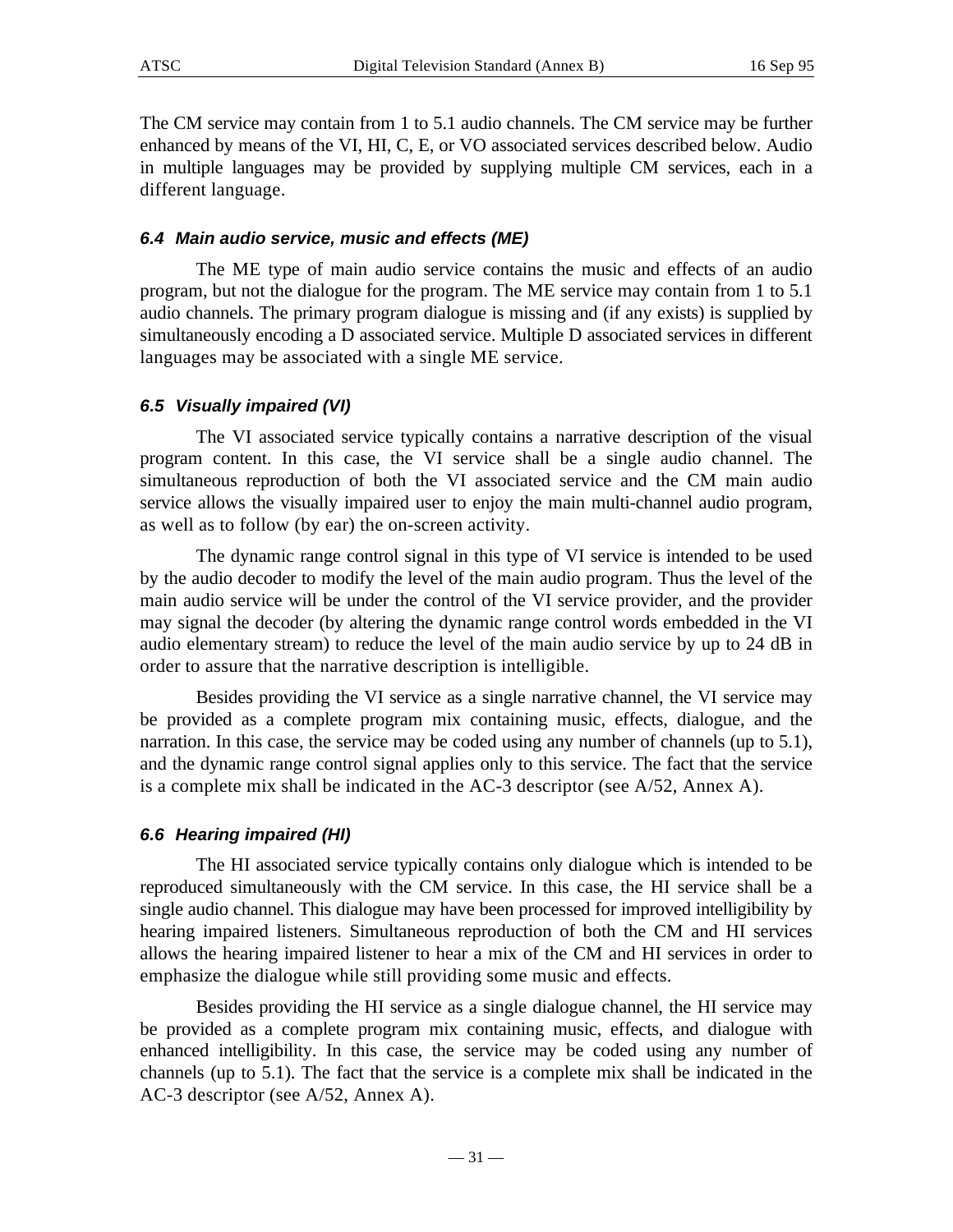#### *6.7 Dialogue (D)*

The D associated service contains program dialogue intended for use with an ME main audio service. The language of the D service is indicated in the AC-3 bit stream, and in the audio descriptor. A complete audio program is formed by simultaneously decoding the D service and the ME service and mixing the D service into the center channel of the ME main service (with which it is associated).

If the ME main audio service contains more than two audio channels, the D service shall be monophonic (1/0 mode). If the main audio service contains two channels, the D service may also contain two channels (2/0 mode). In this case, a complete audio program is formed by simultaneously decoding the D service and the ME service, mixing the left channel of the ME service with the left channel of the D service, and mixing the right channel of the ME service with the right channel of the D service. The result will be a two channel stereo signal containing music, effects, and dialogue.

Audio in multiple languages may be provided by supplying multiple D services (each in a different language) along with a single ME service. This is more efficient than providing multiple CM services, but, in the case of more than two audio channels in the ME service, requires that dialogue be restricted to the center channel.

Some receivers may not have the capability to simultaneously decode an ME and a D service.

#### *6.8 Commentary (C)*

The commentary associated service is similar to the D service, except that instead of conveying essential program dialogue, the C service conveys optional program commentary. The C service may be a single audio channel containing only the commentary content. In this case, simultaneous reproduction of a C service and a CM service will allow the listener to hear the added program commentary.

The dynamic range control signal in the single channel C service is intended to be used by the audio decoder to modify the level of the main audio program. Thus the level of the main audio service will be under the control of the C service provider, and the provider may signal the decoder (by altering the dynamic range control words embedded in the C audio elementary stream) to reduce the level of the main audio service by up to 24 dB in order to assure that the commentary is intelligible.

Besides providing the C service as a single commentary channel, the C service may be provided as a complete program mix containing music, effects, dialogue, and the commentary. In this case the service may be provided using any number of channels (up to 5.1). The fact that the service is a complete mix shall be indicated in the AC-3 descriptor (see A/52, Annex A).

#### *6.9 Emergency (E)*

The E associated service is intended to allow the insertion of emergency or high priority announcements. The E service is always a single audio channel. An E service is given priority in transport and in audio decoding. Whenever the E service is present, it will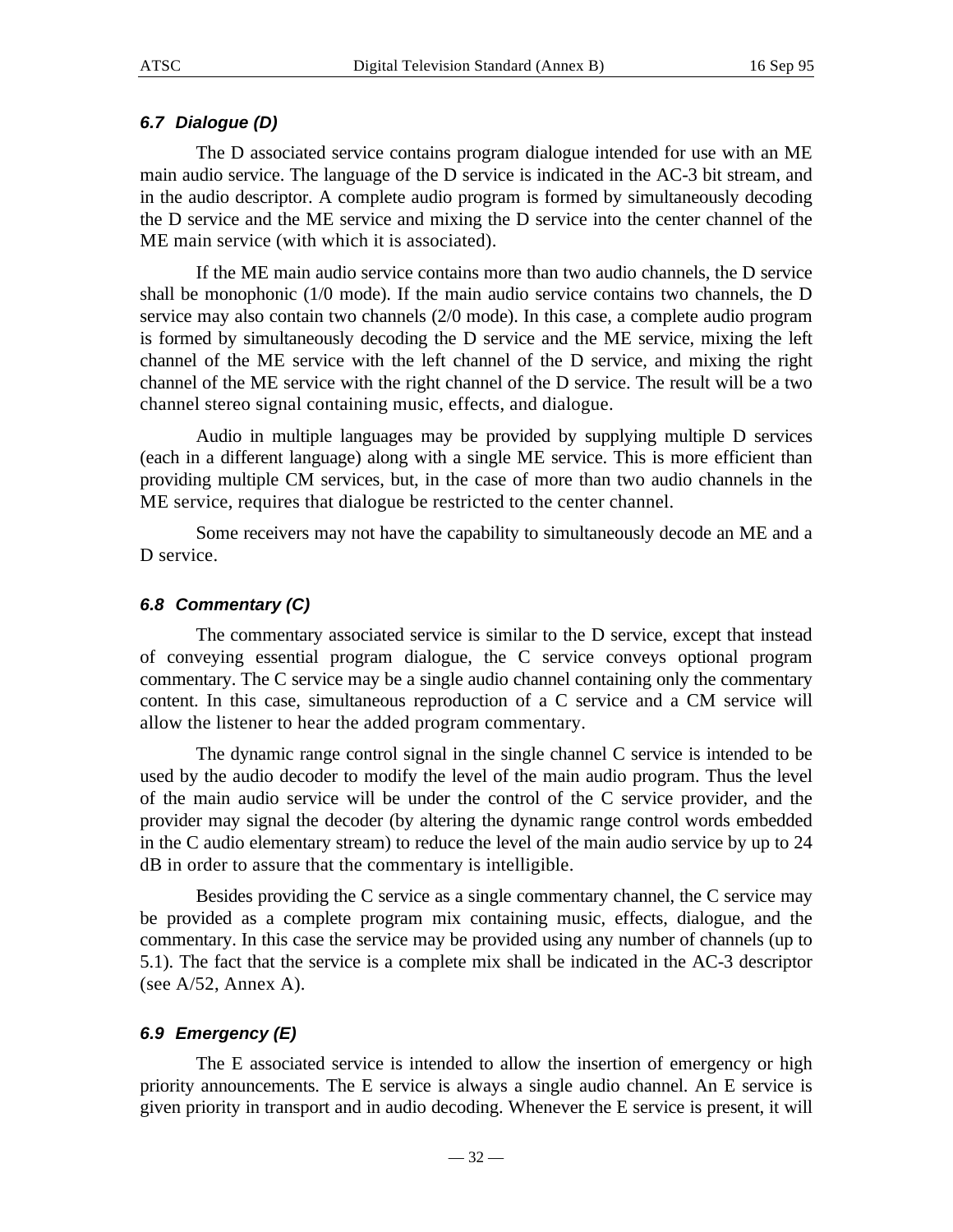be delivered to the audio decoder. Whenever the audio decoder receives an E type associated service, it will stop reproducing any main service being received and only reproduce the E service out of the center channel (or left and right channels if a center loudspeaker does not exits). The E service may also be used for non-emergency applications. It may be used whenever the broadcaster wishes to force all decoders to quit reproducing the main audio program and reproduce a higher priority single audio channel.

## *6.10 Voice-over (V0)*

The VO associated service is a single channel service intended to be reproduced along with the main audio service in the receiver. It allows typical voice-overs to be added to an already encoded audio elementary stream without requiring the audio to be decoded back to baseband and then re-encoded. It is always a single audio channel. It has second priority (only the E service has higher priority). It is intended to be simultaneously decoded and mixed into the center channel of the main audio service. The dynamic range control signal in the VO service is intended to be used by the audio decoder to modify the level of the main audio program. Thus the level of the main audio service may be controlled by the broadcaster, and the broadcaster may signal the decoder (by altering the dynamic range control words embedded in the VO audio elementary stream) to reduce the level of the main audio service by up to 24 dB during the voice-over.

Some receivers may not have the capability to simultaneously decode and reproduce a voice-over service along with a program audio service.

## **7. AUDIO ENCODER INTERFACES**

#### *7.1 Audio encoder input characteristics*

Audio signals which are input to the digital television system may be in analog or digital form. Audio signals should have any DC offset removed before being encoded. If the audio encoder does not include a DC blocking high pass filter, the audio signals should be high pass filtered before being applied to the encoder. In general, input signals should be quantized to at least 16-bit resolution. The audio compression system can convey audio signals with up to 24-bit resolution. Physical interfaces for the audio inputs to the encoder may be defined as voluntary industry standards by the AES, SMPTE, or other standards organizations.

#### *7.2 Audio encoder output characteristics*

Conceptually, the output of the audio encoder is an elementary stream which is formed into PES packets within the transport subsystem. It is possible that systems will be implemented wherein the formation of audio PES packets takes place within the audio encoder. In this case, the output(s) of the audio encoder(s) would be PES packets. Physical interfaces for these outputs (elementary streams and/or PES packets) may be defined as voluntary industry standards by SMPTE or other standards organizations.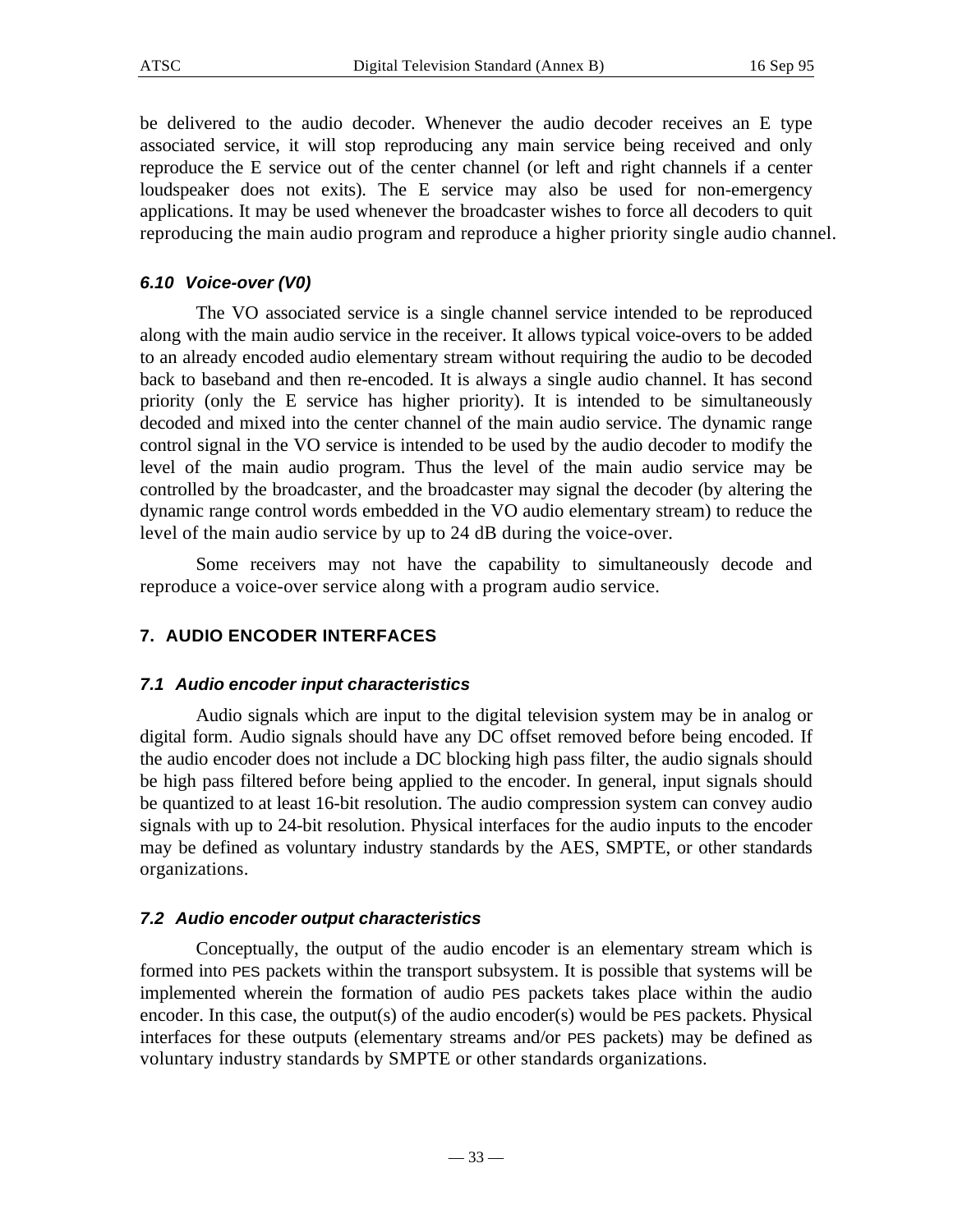# **ANNEX C**

(Normative)

## **SERVICE MULTIPLEX AND TRANSPORT SYSTEMS CHARACTERISTICS**

## **1. SCOPE**

This Annex describes the transport layer characteristics and normative specifications of the Digital Television Standard

## **2. NORMATIVE REFERENCES**

The following documents contain provisions which in whole or in part, through reference in this text, constitute provisions of this Standard. At the time of publication, the editions indicated were valid. All standards are subject to revision and amendment, and parties to agreements based on this Standard are encouraged to investigate the possibility of applying the most recent editions of the documents listed below.

ATSC Standard A/52 (1995), *Digital Audio Compression (AC-3)*.

ISO/IEC IS 13818-1, International Standard (1994), *MPEG-2 Systems*.

ISO/IEC IS 13818-2, International Standard (1994), *MPEG-2 Video*.

ISO/IEC CD 13818-4, MPEG Committee Draft (1994), *MPEG-2 Compliance*.

The normative reference for the Program Guide will be the standard developed from ATSC document T3/S8-050, "Program Guide for Digital Television".

The normative reference for System Information will be the standard developed from ATSC document T3/S8-079, "System Information for Digital Television".

## **3. COMPLIANCE NOTATION**

As used in this document, "*shall*" or "*will*" denotes a mandatory provision of the standard. "*Should*" denotes a provision that is recommended but not mandatory. "*May*" denotes a feature whose presence does not preclude compliance, that may or may not be present at the option of the implementor.

## **4. SYSTEM OVERVIEW**

The transport format and protocol for the Digital Television Standard is a compatible subset of the MPEG-2 Systems specification defined in ISO/IEC 13818-1. It is based on a fixed-length packet transport stream approach which has been defined and optimized for digital television delivery applications.

As illustrated in Figure 1, the transport function resides between the application (e.g., audio or video) encoding and decoding functions and the transmission subsystem. The encoder's transport subsystem is responsible for formatting the coded elementary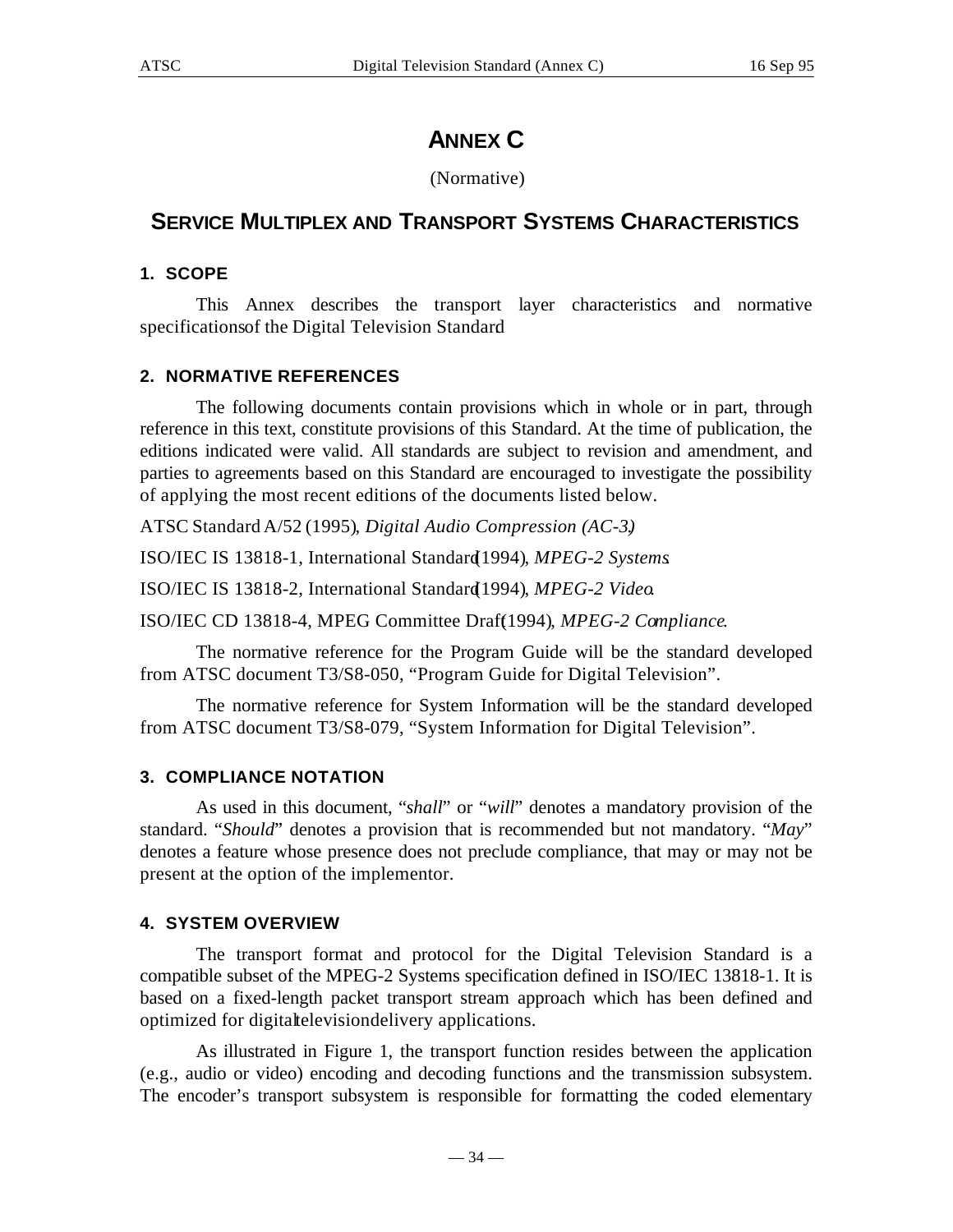streams and multiplexing the different components of the program for transmission. At the receiver, it is responsible for recovering the elementary streams for the individual application decoders and for the corresponding error signaling. The transport subsystem also incorporates other higher protocol layer functionality related to synchronization of the receiver.



#### **Figure 1. Sample organization of functionality in a transmitter-receiver pair for a single program.**

The overall system multiplexing approach can be thought of as a combination of multiplexing at two different layers. In the first layer, single program transport bit streams are formed by multiplexing transport packets from one or more Packetized Elementary Stream (PES) sources. In the second layer, many single program transport bit streams are combined to form a system of programs. The Program Specific Information (PSI) streams contain the information relating to the identification of programs and the components of each program.

Not shown explicitly in Figure 1, but essential to the practical implementation of this Standard, is a control system that manages the transfer and processing of the elementary streams from the application encoders. The rules followed by this control system are not a part of this Standard but must be established as recommended practices by the users of the Standard. The control system implementation shall adhere to the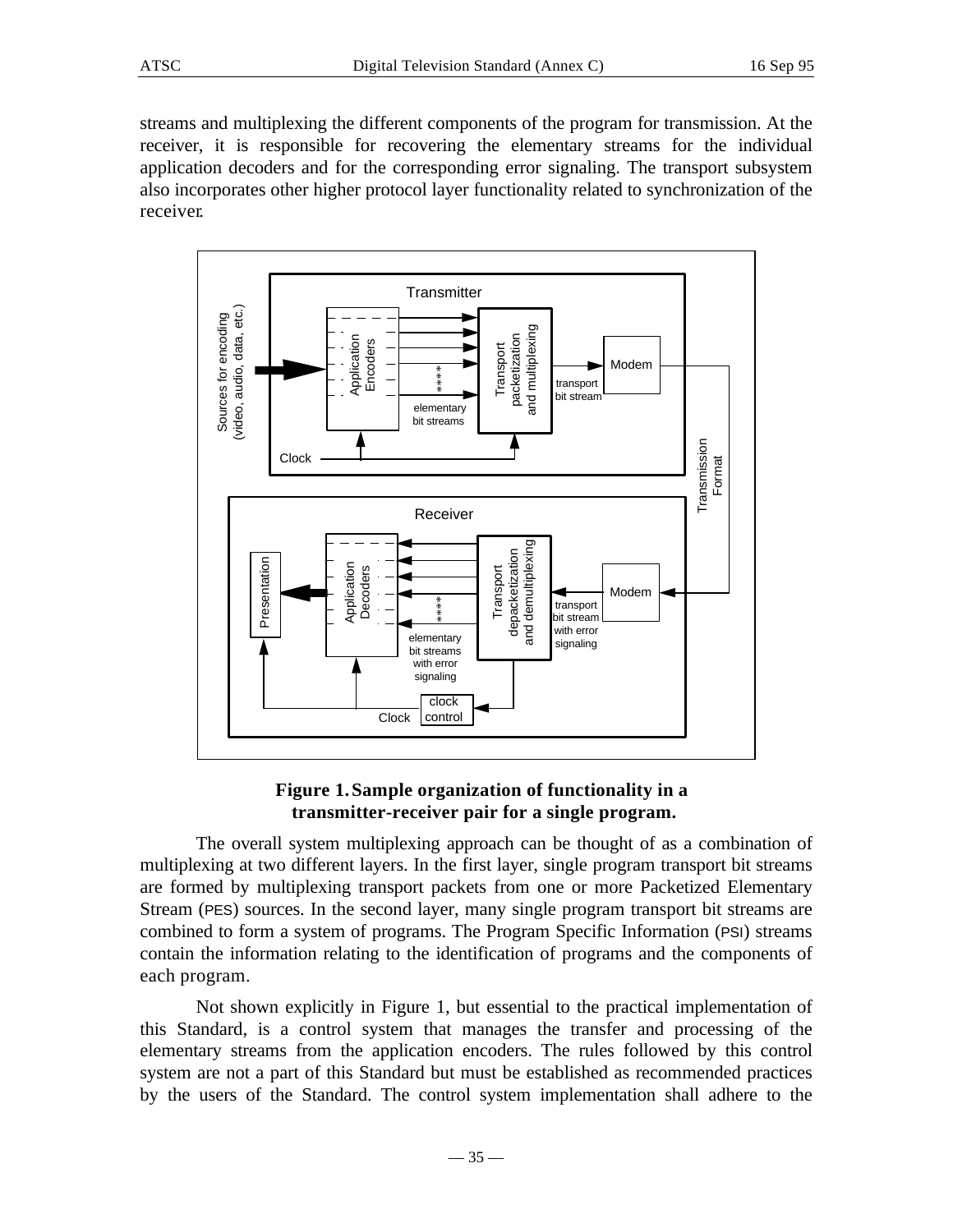requirements of the MPEG-2 transport system as specified in ISO/IEC 13818-1 with the additional constraints specified in this Standard. These constraints may go beyond the constraints imposed by the application encoders.

### **5. SPECIFICATION**

This Section constitutes the normative specification for the transport system of the Digital Television Standard. The syntax and semantics of the specification conform to ISO/IEC 13818-1 subject to the constraints and conditions specified in this Standard. This Section of the Standard describes the coding constraints that apply to the use of the MPEG-2 systems specification in the digital television system.

#### *5.1 MPEG-2 Systems standard*

The transport system is based on the transport stream definition of the MPEG-2 Systems standard as specified in ISO/IEC 13818-1.

#### **5.1.1 Video T-STD**

The video T-STD is specified in Section 2.4.2.3 of ISO/IEC 13818-1 and follows the constraints for the level encoded in the video elementary stream.

## **5.1.2 Audio T-STD**

The audio T-STD is specified in Section 3.6 of Annex A of ATSC Standard A/52.

## *5.2 Registration descriptor*

This Standard uses the registration descriptor described in Section 2.6.8 of ISO/IEC 13818-1 to identify the contents of programs and elementary streams to decoding equipment.

## **5.2.1 Program identifier**

Programs which conform to this specification will be identified by the 32-bit identifier in the section of the Program Map Table (PMT) detailed in Section 2.4.4.8 of ISO/IEC 13818-1. The identifier will be coded according to Section 2.6.8, and shall have a value of 0x47413934.

#### **5.2.2 Audio elementary stream identifier**

Audio elementary streams which conform to this specification will be identified by the 32-bit identifier in the section of the Program Map Table (PMT) detailed in Section 2.4.4.8 of ISO/IEC 13818-1. The identifier will be coded according to Section 2.6.8, and shall have a value of 0x4143033.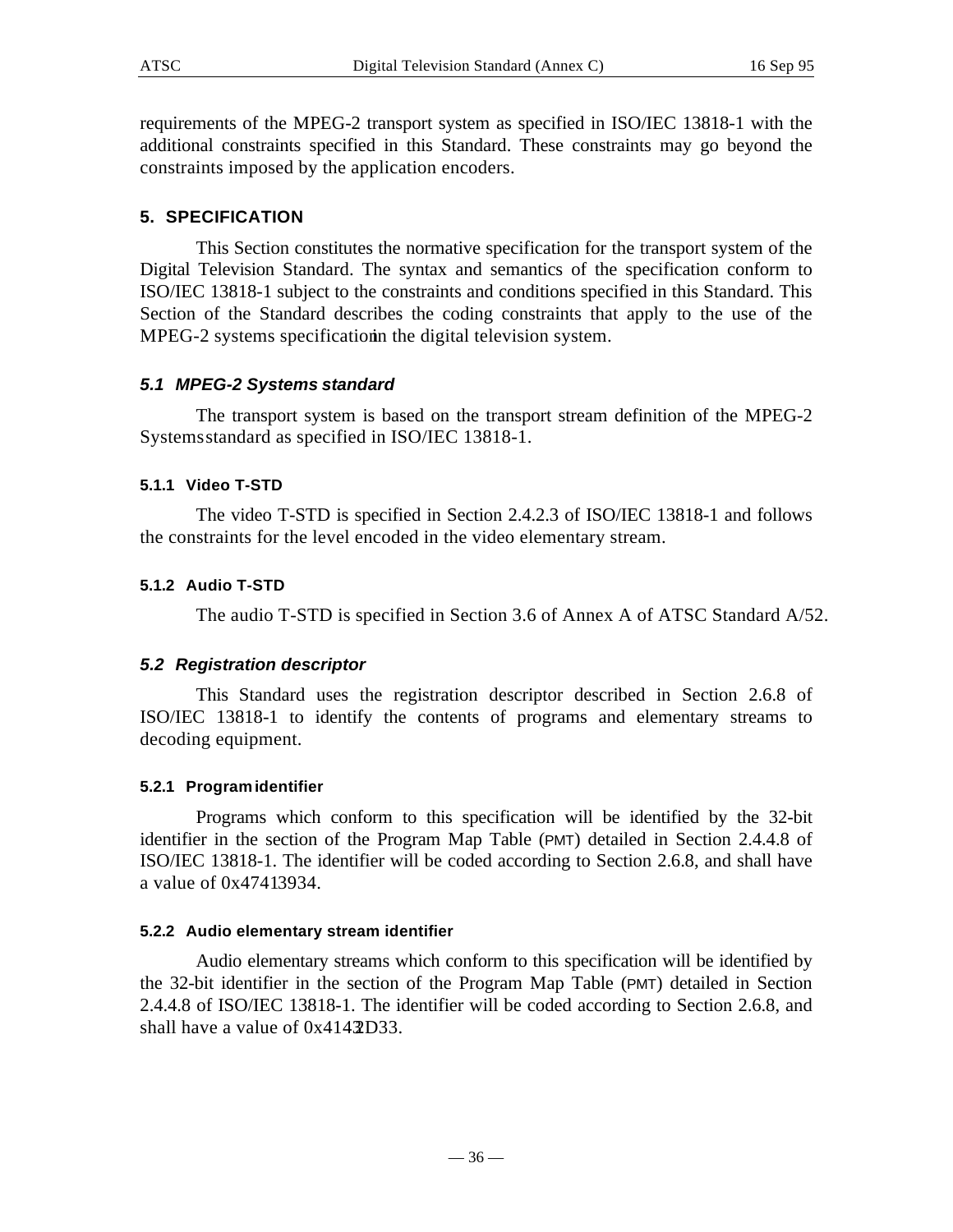## *5.3 The program paradigm*

The program paradigm specifies the method that shall be used for allocating the values of the Packet Identifier (PID) field of the transport packet header in a systematic manner. Within one transport multiplex, television programs that follow the program paradigm are assigned a program number ranging from 1 to 255. The binary value of the program number is used to form  $b_{11}$  through  $b_4$  of the PID. Programs adhering to the paradigm shall have  $b_{12}$  equal to '0'. Programs not adhering to the paradigm shall have  $b_{12}$ equal to '1'.

We further define:

• base  $PID = program$  number  $<< 4$ 

where program number refers to each program within one transport multiplex and corresponds to the 16-bitprogram\_number identified inPAT and PMT.

The  $b_0$  through  $b_3$  of the PID are assigned according to Table 1.

The paradigm to identify the transport bit streams containing certain elements of the program is defined in Table 1.

| <b>Name</b> | <b>PID Definition</b> | <b>Description</b>                                               |
|-------------|-----------------------|------------------------------------------------------------------|
| PMT_PID     | base PID+0x0000       | PID for the bit stream containing the program_map_table for the  |
|             |                       | program.                                                         |
| Video_PID   | base PID+0x0001       | PID for the bit stream containing the video for the program.     |
| PCR_PID     | base PID+0x0001       | Implies the video bit stream also carries the PCR values for the |
|             |                       | program                                                          |
| Audio PID   | base PID+0x0004       | PID for the bit stream containing the primary audio for the      |
|             |                       | program. The primary audio shall be a complete main audio        |
|             |                       | service (CM) as defined by ATSC Standard A/52 and shall          |
|             |                       | contain the complete primary audio of the program including all  |
|             |                       | required voice-overs and emergency messages.                     |
| Data PID    | base PID+0x000A       | PID for the bit stream containing the data for the program.      |

**Table 1 PID Assignment for the Constituent Elementary Streams of a Program**

The program map table must be decoded to obtain the PIDs for services not defined by the paradigm but included within the program (such as a second data channel). According to the program paradigm, every 16th PID is a PMT\_PID and may be assigned to a program. If a PMT\_PID is assigned to a program by the program paradigm, the next 15 PIDs after that PMT\_PID are reserved for elements of that program and shall not be otherwise assigned.

## *5.4 Constraints on PSI*

The program constituents for all programs, including television programs that follow the program paradigm and other programs or services that do not follow the program paradigm, are described in the PSI. There are the following constraints on the PSI information: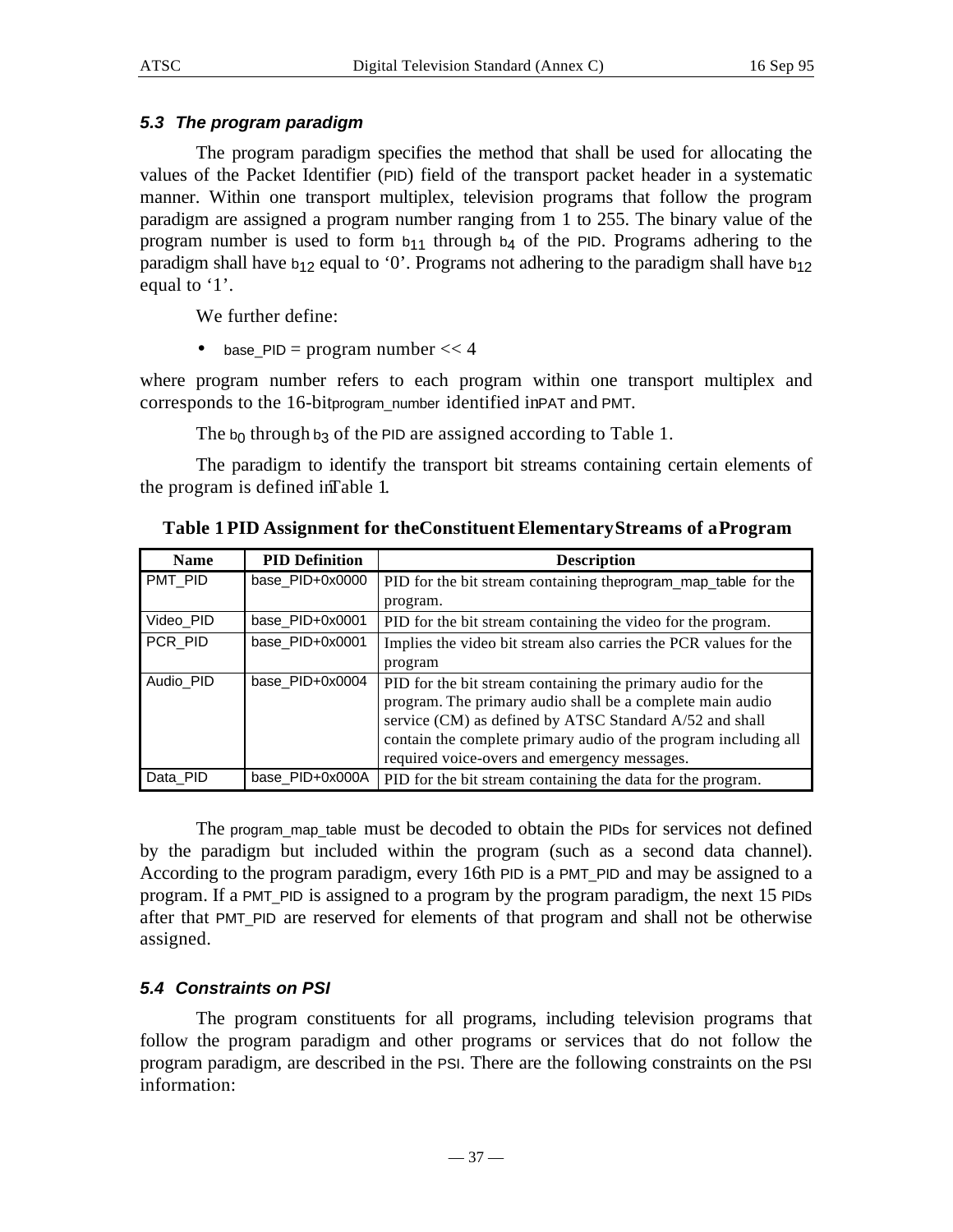- Only one program is described in a PSI transport bit stream corresponding to a particular PMT\_PID value. A transport bit stream containing a program\_map\_table shall not be used to transmit any other kind of PSI table (identified by a different table\_id).
- The maximum spacing between occurrences of a program\_map\_table containing television program information shall be 400 ms.
- The program numbers are associated with the corresponding PMT\_PIDs in the PID0 Program Association Table. The maximum spacing between occurrences of section  $0$  of the program\_association\_table is  $100$  ms.
- The video elementary stream section shall contain the Data stream alignment descriptor described in Section 2.6.10 of ISO/IEC 13818-1. The alignment\_type field shown in Table 2-47 of ISO/IEC 13818-1 shall be 0x02.
- Adaptation headers shall not occur in transport packets of the PMT PID for purposes other than for signaling with the discontinuity\_indictor that the version\_number (Section 2.4.4.5 of ISO/IEC 13818-1) may be discontinuous.
- Adaptation headers shall not occur in transport packets of the PAT\_PID for purposes other than for signaling with the discontinuity\_indicator that the version\_number (Section 2.4.4.5 of ISO/IEC 13818-1) may be discontinuous.

#### *5.5 PES constraints*

Packetized Elementary Stream syntax and semantics shall be used to encapsulate the audio and video elementary stream information. The Packetized Elementary Stream syntax is used to convey the Presentation Time-Stamp (PTS) and Decoding Time-Stamp (DTS) information required for decoding audio and video information with synchronism. This Section describes the coding constraints for this system layer.

Within the PES packet header, the following restrictions apply:

- PES\_scrambling\_control shall be coded as  $00'$ .
- ESCR flag shall be coded as  $0$ .
- ES\_rate\_flag shall be coded as  $0'$ .
- $\bullet$  PES\_CRC\_flag shall be coded as '0'.

Within the PES packet extension, the following restrictions apply.

- PES private data flag shall be coded as  $0'.$
- pack header field flag shall be coded as  $0'.$
- program\_packet\_sequence\_counter\_flag shall be coded as '0'.
- P-STD buffer flag shall be coded as  $0'.$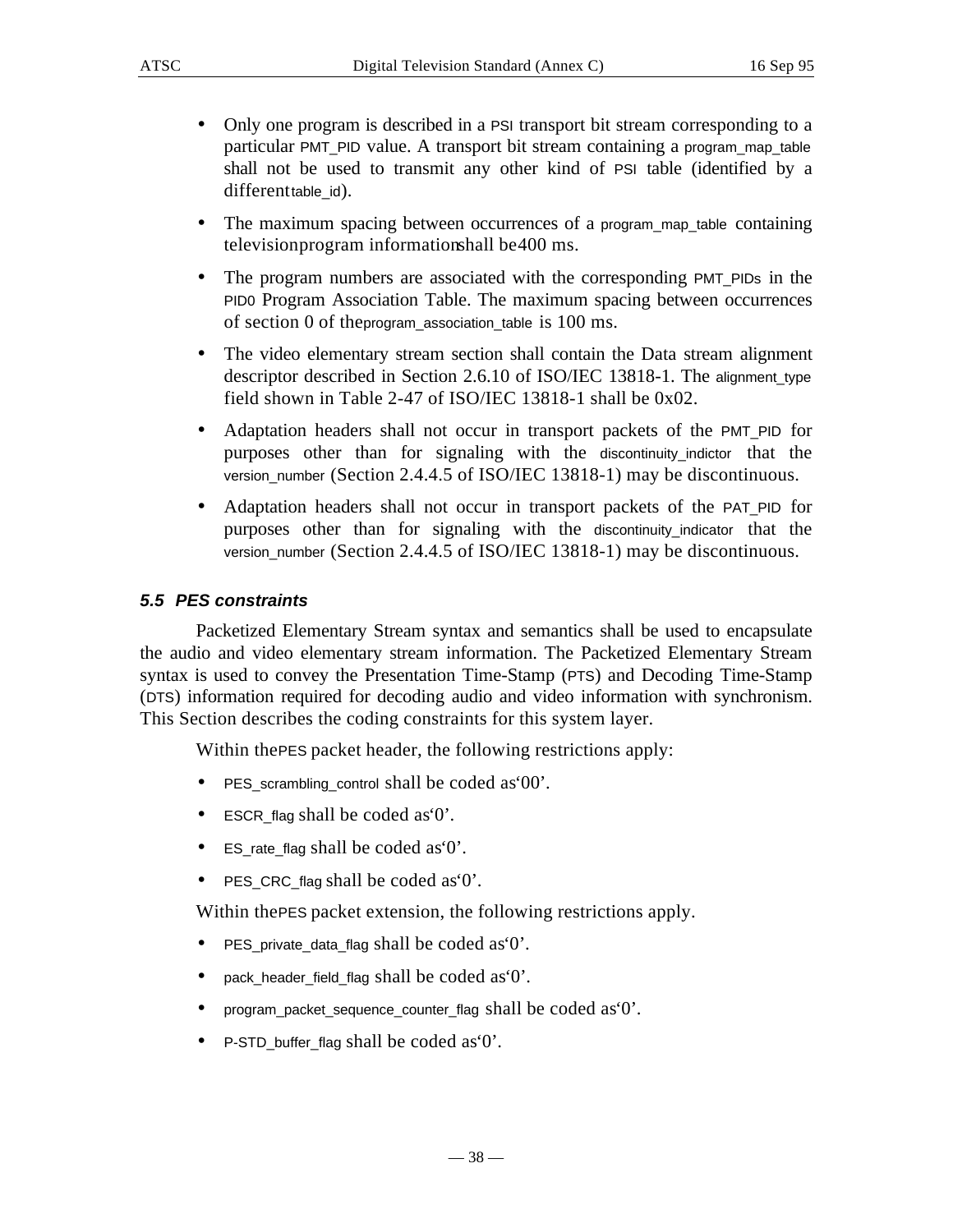#### **5.5.1 Video PES constraints**

Each PES packet shall begin with a video access unit, as defined in Section 2.1.1 of ISO/IEC 13818-1, which is aligned with the PES packet header. The first byte of a PES packet payload shall be the first byte of a video access unit. Each PES header shall contain a PTS. Additionally, it shall contain a DTS as appropriate. For terrestrial broadcast, the PES packet shall not contain more than one coded video frame, and shall be void of video picture data only when transmitted in conjunction with the discontinuity\_indicator to signal that the continuity counter may be discontinuous.

Within the PES packet header, the following restrictions apply:

- The PES\_packet\_length shall be coded as '0x0000'.
- data\_alignment\_indicator shall be coded as '1'.

#### **5.5.2 Audio PES constraints**

The audio decoder may be capable of simultaneously decoding more than one elementary stream containing different program elements, and then combining the program elements into a complete program. In this case, the audio decoder may sequentially decode audio frames (or audio blocks) from each elementary stream and do the combining (mixing together) on a frame or (block) basis. In order to have the audio from the two elementary streams reproduced in exact sample synchronism, it is necessary for the original audio elementary stream encoders to have encoded the two audio program elements frame synchronously; i.e., if audio program 1 has sample 0 of frame n at time t0, then audio program 2 should also have frame n beginning with its sample 0 at the identical time t0. If the encoding is done frame synchronously, then matching audio frames should have identical values of PTS.

If PES packets from two audio services that are to be decoded simultaneously contain identical values of PTS then the corresponding encoded audio frames contained in the PES packets should be presented to the audio decoder for simultaneous synchronous decoding. If the PTS values do not match (indicating that the audio encoding was not frame synchronous) then the audio frames which are closest in time may be presented to the audio decoder for simultaneous decoding. In this case the two services may be reproduced out of sync by as much as 1/2 of a frame time (which is often satisfactory, e.g., a voice-over does not require precise timing).

The value of stream\_id for AC-3 shall be  $1011 1101$  private\_stream\_1).

## *5.6 Services and features*

#### **5.6.1 Program guide**

#### **5.6.1.1 Master program guide PID**

At the option of broadcasters, an interactive program guide database may be transmitted in the transport stream. If present, the master program guide data stream shall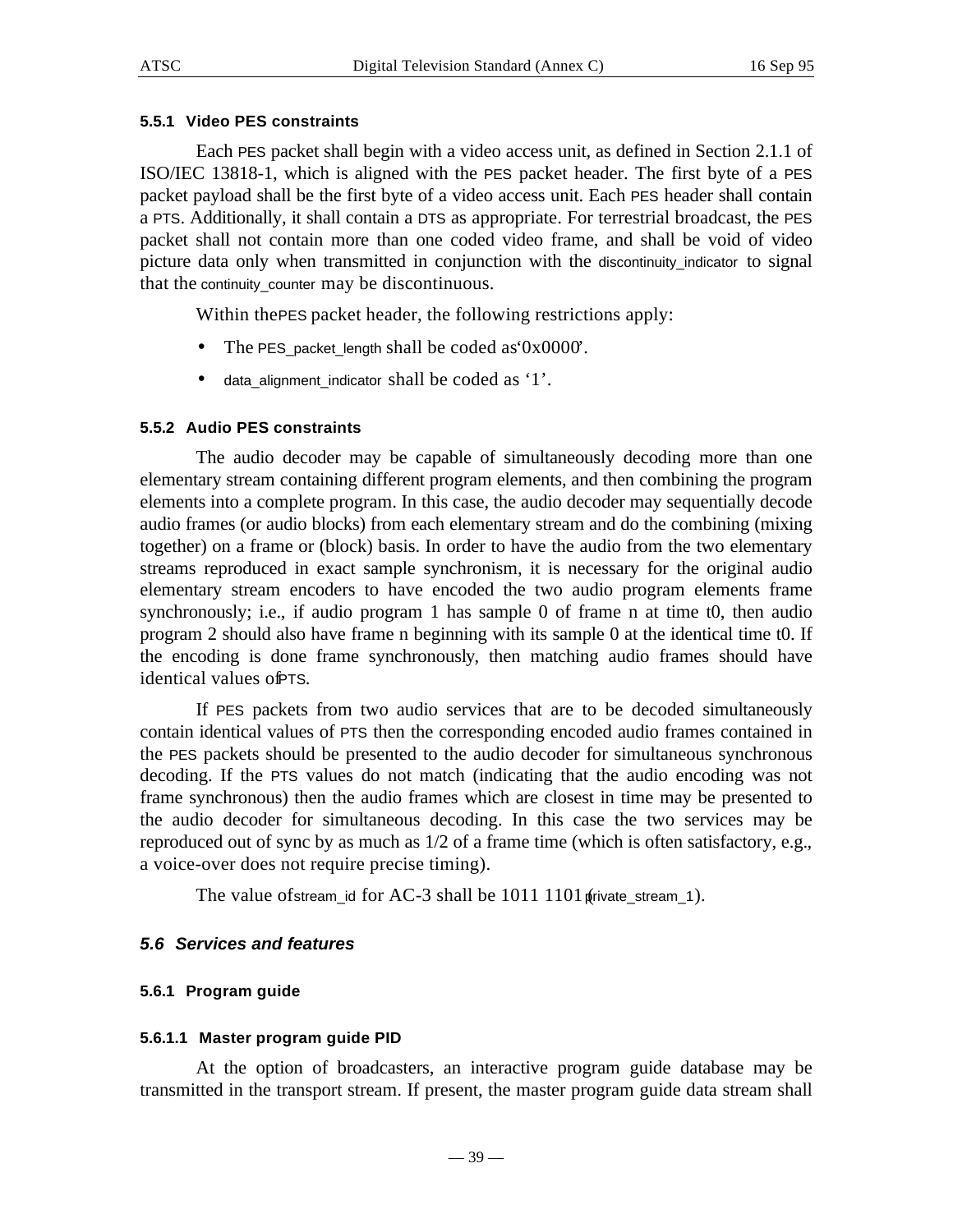be transported in PID 0x1FFD. This PID shall be reserved exclusively for the program guide. The program guide shall be formatted according to the structure and syntax described in the standard developed from ATSC document T3/S8-050, "Program Guide for Digital Television". The program guide database allows a receiver to build an onscreen grid of program information and contains control information to facilitate navigation.

#### **5.6.1.2 Program guide STD model**

Each program guide bit stream shall adhere to an STD model that can be described by an MPEG smoothing buffer descriptor (Section 2.6.30 in ISO/IEC 13818-1) with the following constraints:

- sb leak rate shall be 250 (indicating a leak rate of 100,000 bps)
- sb\_size shall be 1024 (indicating a smoothing buffer size of 1024 bytes)

Note that the smoothing buffer descriptor is referred to here to describe the STD model for the program guide, and does not imply that a smoothing buffer descriptor for the program guide is to be included in the MT.

#### **5.6.2 System information**

#### **5.6.2.1 System information PID**

At the option of broadcasters, certain system information may be transmitted in the transport stream. If present, the system information data stream shall be transported in PID 0x1FFC. This PID shall be reserved exclusively for the system information. The system information shall be formatted according to the structure and syntax described in the standard developed from ATSC document T3/S8-079, "System Information for Digital Television". Constraints applying to specific transmission media are given in that standard.

#### **5.6.2.2 System information STD model**

The system information bit stream shall adhere to an STD model that can be described by an MPEG smoothing buffer descriptor (Section 2.6.30 in ISO/IEC 13818-1) with the following constraints:

- sb leak rate shall be 50 (indicating a leak rate of 20,000 bps)
- sb\_size shall be 1024 (indicating a smoothing buffer size of 1024 bytes)

Note that the smoothing buffer descriptor is referred to here to describe the STD model for the system information, and does not imply that a smoothing buffer descriptor for the system information is to be included in the WT.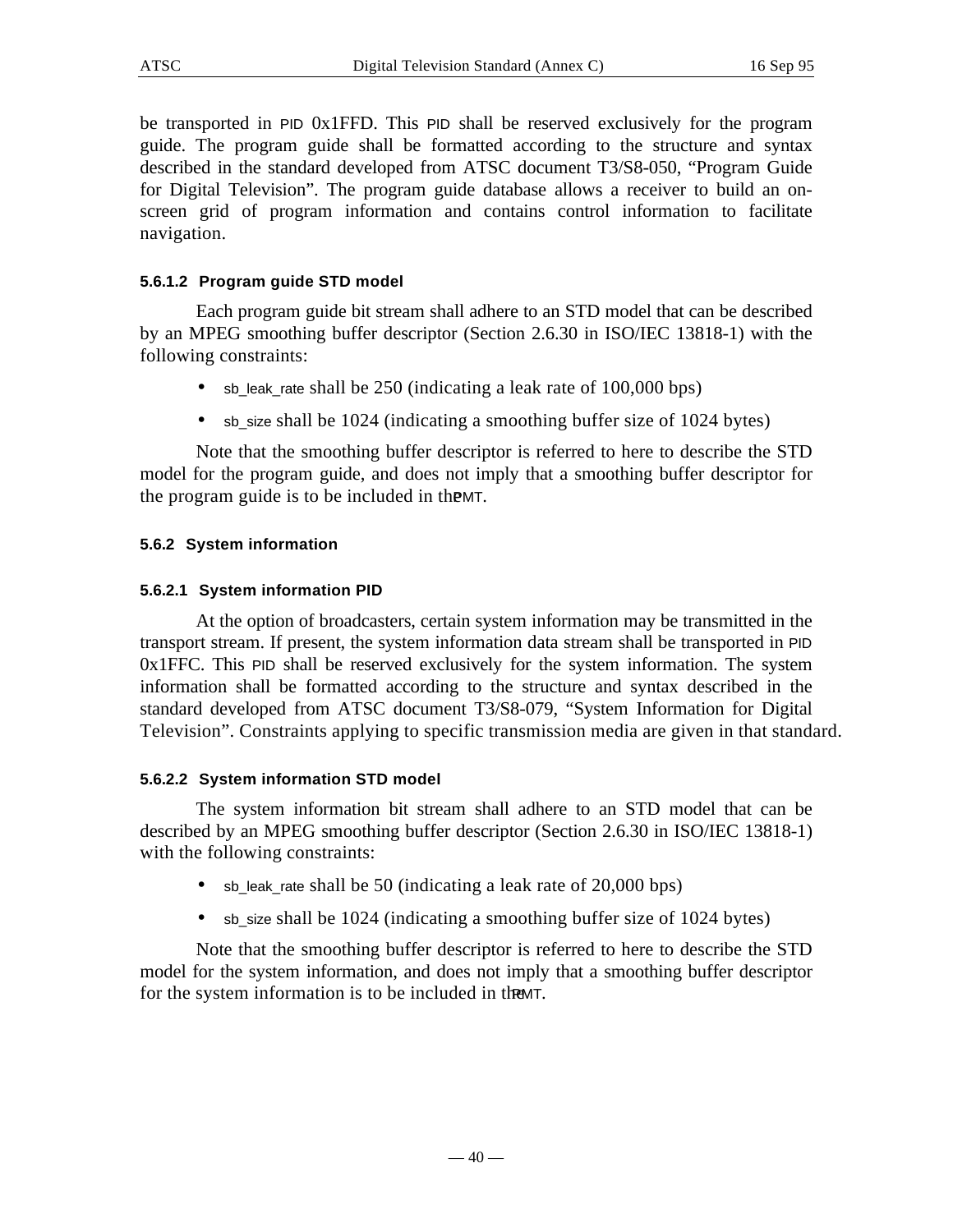#### **5.6.3 Specification of private data services**

Private data provides a means to add new ancillary services to the basic digital television service specified in this standard. Private data is supported in two bit stream locations.

- 1. Private data can be transmitted within the adaptation header of transport packets (Sections 2.4.3.4 and 2.4.3.5 of ISO/IEC 13818-1).
- 2. Private data can be transmitted as a separate transport stream with its own PID. The contents can be identified as being ATSC private by using the private\_data\_indicator\_descriptor (Section 2.6.29 of ISO/IEC 13818-1) within the PMT.

In either case, it is necessary that the standards which specify the characteristics of such private\_streams be consistent with the Digital Television Standard. Standards for private\_streams shall precisely specify the semantics of the transmitted syntax as described in Sections 5.6.3.1 and 5.6.3.1.1.

#### **5.6.3.1 Verification model**

The standard shall be specified in terms of a verification model by defining the characteristics of the transmitted syntax and an idealized decoder. In ISO/IEC 13818-1 and 13818-2, this is accomplished by using the T-STD and VBV models, respectively. The elements required for specification by this Standard are described in the following Sections.

#### **5.6.3.1.1 Syntax and semantics**

The syntax and semantics of the transmitted bit stream that implements the ancillary service shall be completely and unambiguously specified. The decoding process shall also be completely and unambiguously specified.

#### **5.6.3.1.2 Ancillary service target decoder (ASTD)**

An idealized decoder model must be precisely defined for the service. Figure 2 introduces a concrete model for pedagogic purposes. It is modeled after the T-STD.

The salient features of the model are the size of the transport demultiplexing buffer (TB), the minimum transfer rate out of the transport demultiplex buffer  $(R$ leak), the required System buffering  $(BS_{SVS})$ , and optionally the partitioning of  $BS_{SVS}$  between the smoothing portion and the decoder portion. The decoding process, represented as the decoding times  $T_{\text{decode}}(i)$ , must be completely specified. The behavior of the  $BS_{SVS}$  buffer must be completely modeled with respect to its input process and its output process. Certain parameters of the service such as bit rate, etcshould also be specified.

#### **5.6.3.2 Stream type and PMT descriptors**

A new ancillary service shall be described as a program or elementary stream through documented Program Specific Information.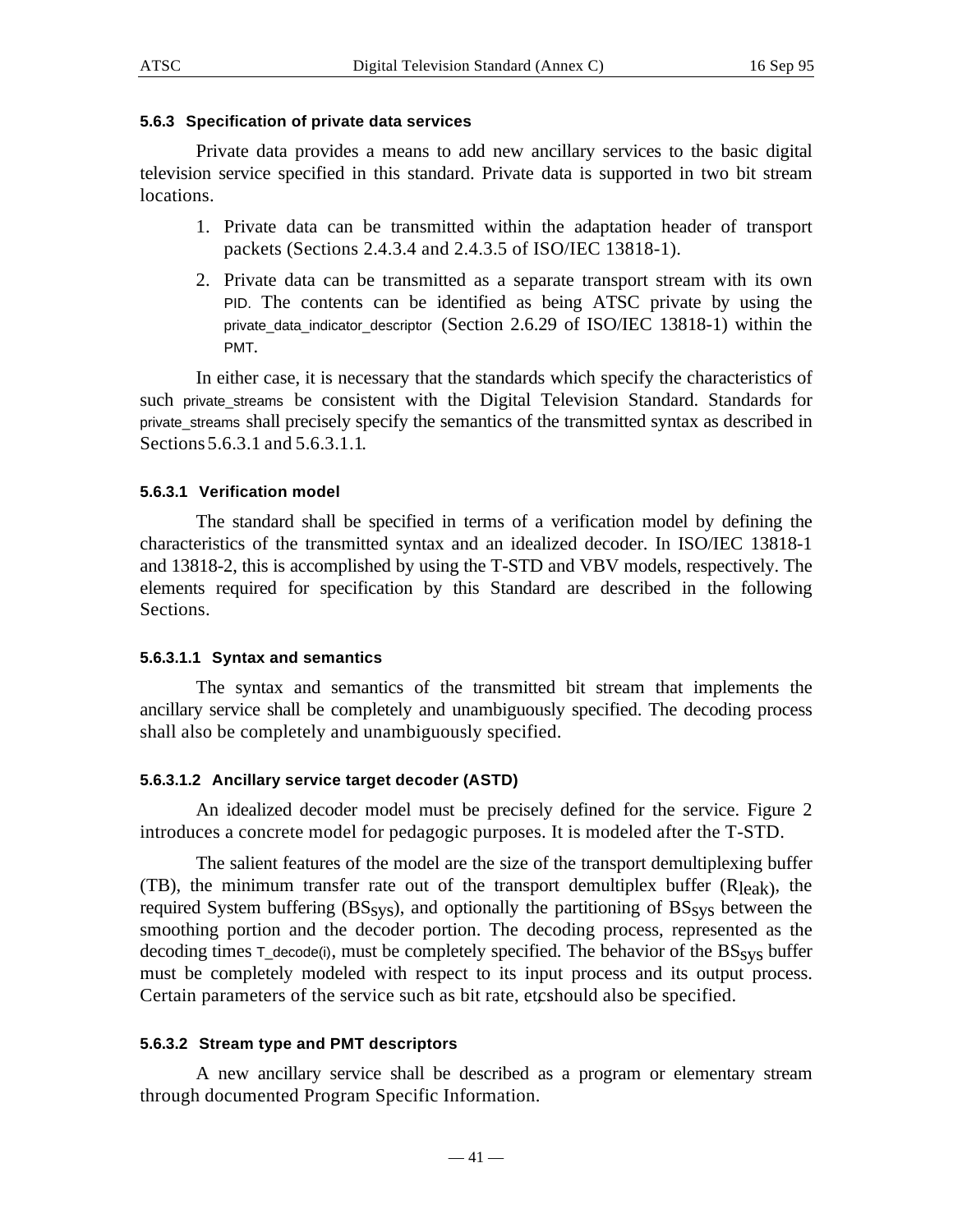

**Figure 2. Ancillary service target decoder.**

#### **5.6.3.2.1 Stream type**

Several identifiers that are part of the transport section of the Digital Television Standard may be used to identify either the signal or constituent parts thereof; however, the fundamental identifier is the User Private stream type. The stream\_type codes shall be unambiguously assigned within the range 0x80 to 0xAF. 0x81 has already been assigned within the Digital Television Standard (see Section 5.7.1).

#### **5.6.3.2.2 PMT descriptors**

The Ancillary Service specification shall include all pertinent descriptors that are found within the Program Map Table. Specifically, it is recommended that either the private\_stream\_identifier or the registration\_descriptor, or both, be included. Although this is not required for a stream with a unique stream\_type code within this Standard, it will enhance interoperability in the case where the stream is stored outside this Standard, or transmitted in some other network that has its own set of tream type codes.

#### *5.7 Assignment of identifiers*

In this Section, those Identifiers and codes which shall have a fixed value are summarized. These include PES Stream IDs and Descriptors. Stream type codes from  $0x80$ to 0xAF shall be reserved for assignment as needed within the Digital Television Standard. Descriptor tag codes from  $0x40$  to  $0xAF$  shall be reserved for assignment as needed within the Digital Television Standard.

#### **5.7.1 Stream type**

The AC-3 audio stream\_type shall have the value  $0x81$ .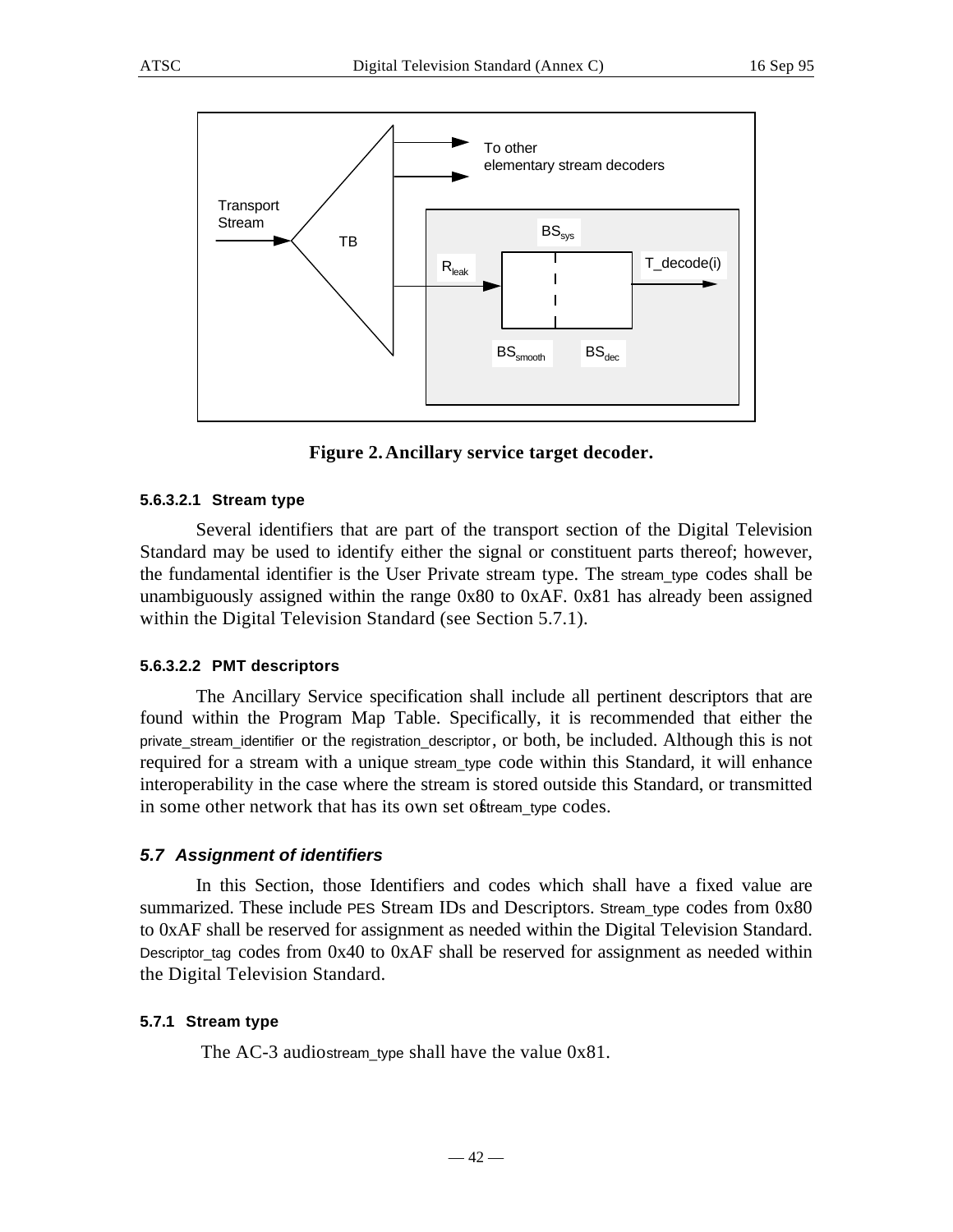#### **5.7.2 Descriptors**

#### **5.7.2.1 AC-3 audio descriptor**

In the digital television system the AC-3 audio descriptor shall be included in the TS\_program\_map\_section. The syntax is given in Table 2 of Annex A of ATSC Standard A/52. There are the following constraints on the AC-3 audio descriptor:

- The value of the descriptor tag shall be  $0x81$ .
- If textlen exists, it shall have a value of '0x00'.

## **5.7.2.2 Program smoothing buffer descriptor.**

The Program Map Table of each program shall contain a smoothing buffer descriptor pertaining to that program in accordance with Section 2.6.30 of ISO/IEC 13818-1. During the continuous existence of a program, the value of the elements of the smoothing buffer descriptor shall not change.

The fields of the smoothing buffer descriptor shall meet the following constraints:

- The field sb\_leak\_rate shall be allowed to range up to the maximum transport rates specified in Section 7.2.
- The field sb\_size shall have a value less than or equal to 2048. The size of the smoothing buffer is thus  $\leq 2048$  bytes.

#### *5.8 Extensions to the MPEG-2 Systems specification*

This Section covers extensions to the MPEG-2 System specification.

#### **5.8.1 Scrambling control**

The scrambling control field within the packet header allows all states to exist in the digital television system as defined Table 2.

| transport_<br>scrambling<br>control | <b>Function</b>                                                                             |
|-------------------------------------|---------------------------------------------------------------------------------------------|
| 00                                  | packet payload not scrambled                                                                |
| 01                                  | not scrambled, state may be used as a flag for private use defined by the service provider. |
| 10                                  | packet payload scrambled with "even" key                                                    |
|                                     | packet payload scrambled with "odd" key                                                     |

#### **Table 2 Transport Scrambling Control Field**

Elementary Streams for which the transport\_scrambling\_control field does not exclusively have the value of '00' for the duration of the program, must carry a CA\_descriptor in accordance with Section 2.6.16 of ISO/IEC 13818-1.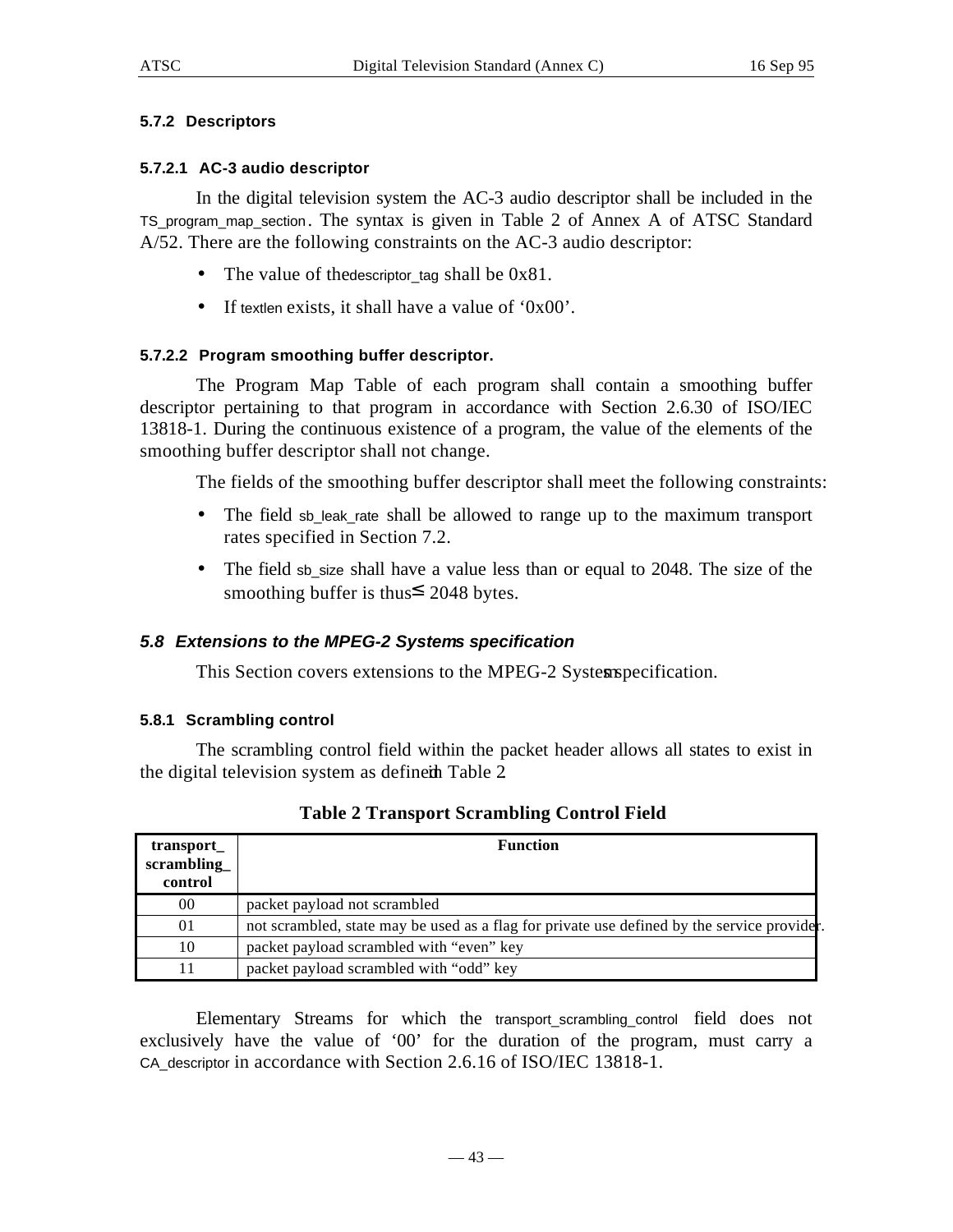The implementation of a digital television delivery system that employs conditional access will require the specification of additional data streams and system constraints.

#### **6. FEATURES OF 13818-1 NOT SUPPORTED BY THIS STANDARD**

The transport definition is based on the MPEG-2 Systems standard, ISO/IEC 13818-1; however, it does not implement all parts of the standard. This Section describes those elements which are omitted from the Standard.

#### *6.1 Program streams*

This Standard does not include those portions of ISO/IEC 13818-1 and Annex A of ATSC Standard A/52 which pertain exclusively to Program Stream specification

#### *6.2 Still pictures*

This Standard does not include those portions of ISO/IEC 13818-1 Transport Stream specification which pertain to the Still Picture model.

#### **7. TRANSPORT ENCODER INTERFACES AND BIT RATES**

#### *7.1 Transport encoder input characteristics*

The MPEG-2 Systems standard specifies the inputs to the transport system as MPEG-2 elementary streams. It is also possible that systems will be implemented wherein the process of forming PES packets takes place within the video, audio or other data encoders. In such cases, the inputs to the Transport system would be PES packets. Physical interfaces for these inputs (elementary streams and/or PES packets) may be defined as voluntary industry standards by SMPTE or other standardizing organizations.

#### *7.2 Transport output characteristics*

Conceptually, the output from the transport system is a continuous MPEG-2 transport stream as defined in this Annex at a constant rate of  $T_r$  Mbps when transmitted in an 8 VSB system and 2Twhen transmitted in a 16 VSB system where:

$$
T_r = 2 x \left(\frac{188}{208}\right) \left(\frac{312}{313}\right) \left(\frac{684}{286}\right) x 4.5 = 19.39...Mbps
$$

and

$$
\left(\frac{684}{286}\right)x4.5
$$

is the symbol rate  $S_r$  in Msymbols per second for the transmission subsystem (see Section 4.1 of Annex D).  $T_f$  and  $S_f$  shall be locked to each other in frequency.

All transport streams conforming to this Standard shall conform to the ISO/IEC 13818-1 model.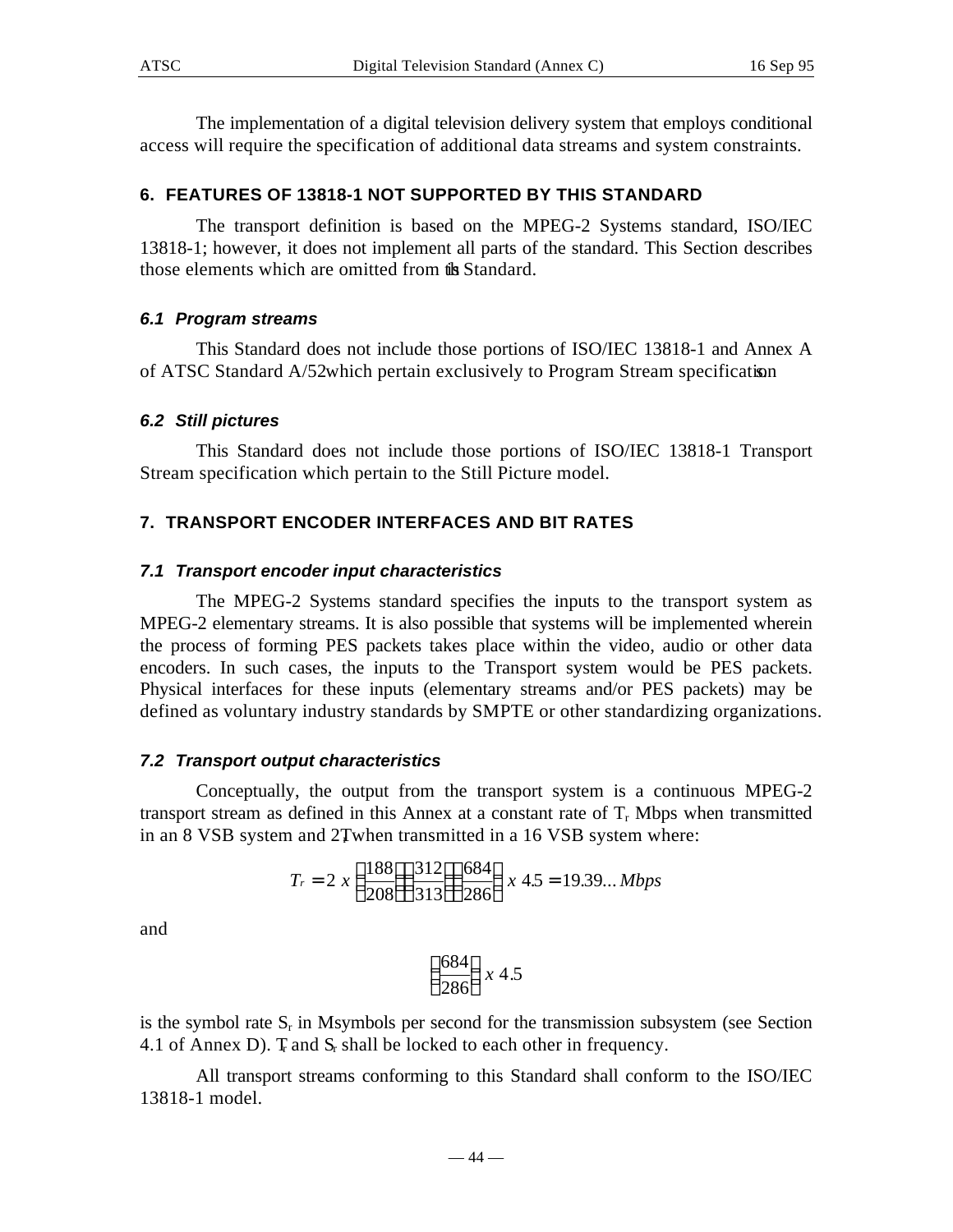Details of the interface for this output, including its physical characteristics, may be defined as a voluntary industry standard by SMPTE , or other standardizing organizations.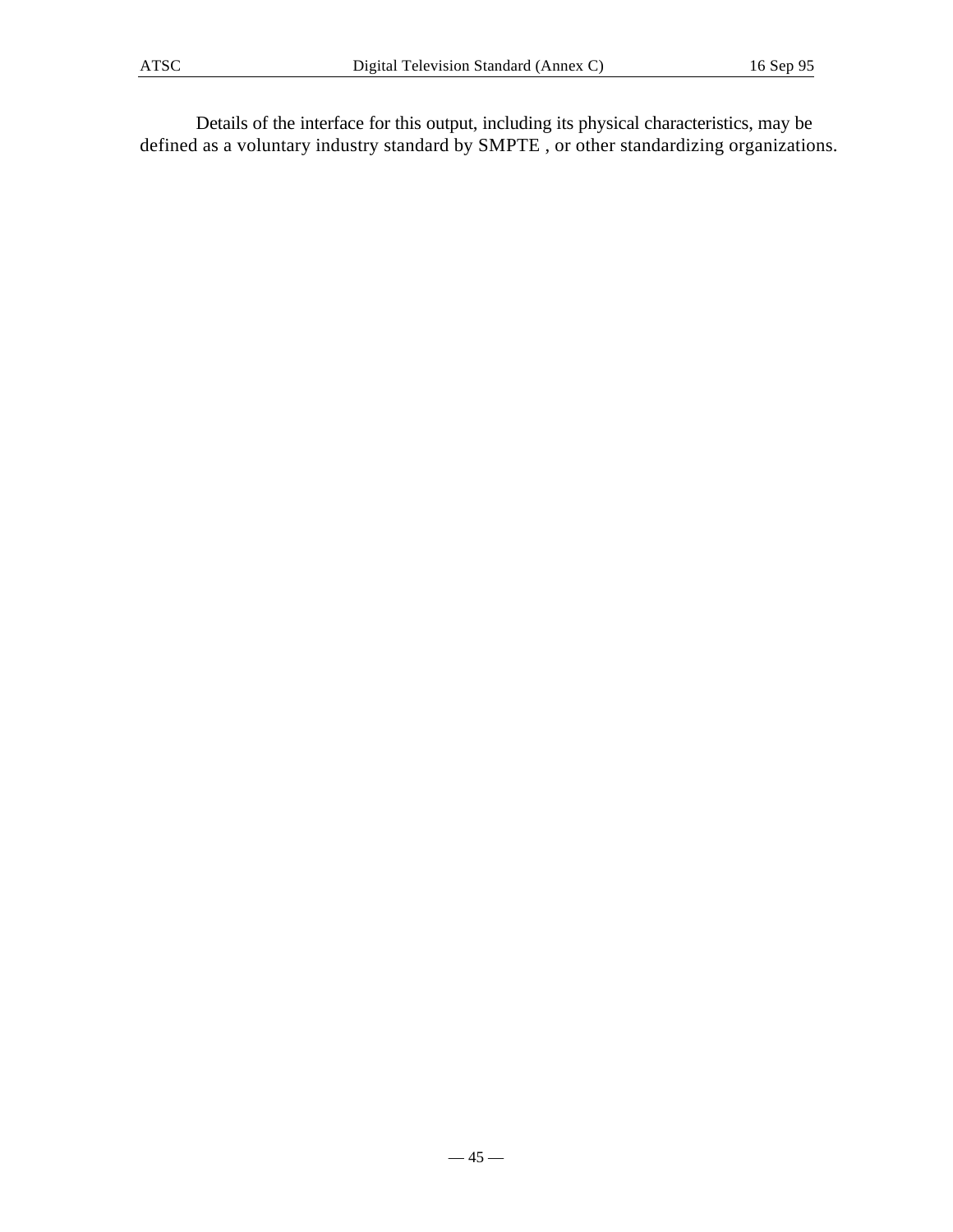# **ANNEX D**

#### (Normative)

## **RF/TRANSMISSION SYSTEMS CHARACTERISTICS**

#### **1. SCOPE**

This Annex describes the characteristics of the RF/Transmission subsystem, which is referred to as the VSB subsystem, of the Digital Television Standard. The VSB subsystem offers two modes: a terrestrial broadcast mode (8 VSB), and a high data rate mode (16 VSB). These are described in separate sections of this document.

#### **2. NORMATIVE REFERENCES**

There are no Normative References.

#### **3. COMPLIANCE NOTATION**

As used in this document, *"shall"* or *"will"* denotes a mandatory provision of the standard. *"Should"* denotes a provision that is recommended but not mandatory. *"May"* denotes a feature whose presence does not preclude compliance, that may or may not be present at the option of the implementor.

#### **4. TRANSMISSION CHARACTERISTICS FOR TERRESTRIAL BROADCAST**

#### *4.1 Overview*

The terrestrial broadcast mode (known as 8 VSB) will support a payload data rate of 19.28... Mbps in a 6 MHz channel. A functional block diagram of a representative 8 VSB terrestrial broadcast transmitter is shown in Figure 1. The input to the transmission subsystem from the transport subsystem is a 19.39... Mbps serial data stream comprised of 188-byte MPEG-compatible data packets (including a sync byte and 187 bytes of data which represent a payload data rate of 19.28... Mbps).

The incoming data is randomized and then processed for forward error correction (FEC) in the form of Reed-Solomon (RS) coding (20 RS parity bytes are added to each packet), 1/6 data field interleaving and 2/3 rate trellis coding. The randomization and FEC processes are not applied to the sync byte of the transport packet, which is represented in transmission by a Data Segment Sync signal as described below. Following randomization and forward error correction processing, the data packets are formatted into Data Frames for transmission and Data Segment Sync and Data Field Sync are added.

Figure 2 shows how the data are organized for transmission. Each Data Frame consists of two Data Fields, each containing 313 Data Segments. The first Data Segment of each Data Field is a unique synchronizing signal (Data Field Sync) and includes the training sequence used by the equalizer in the receiver. The remaining 312 Data Segments each carry the equivalent of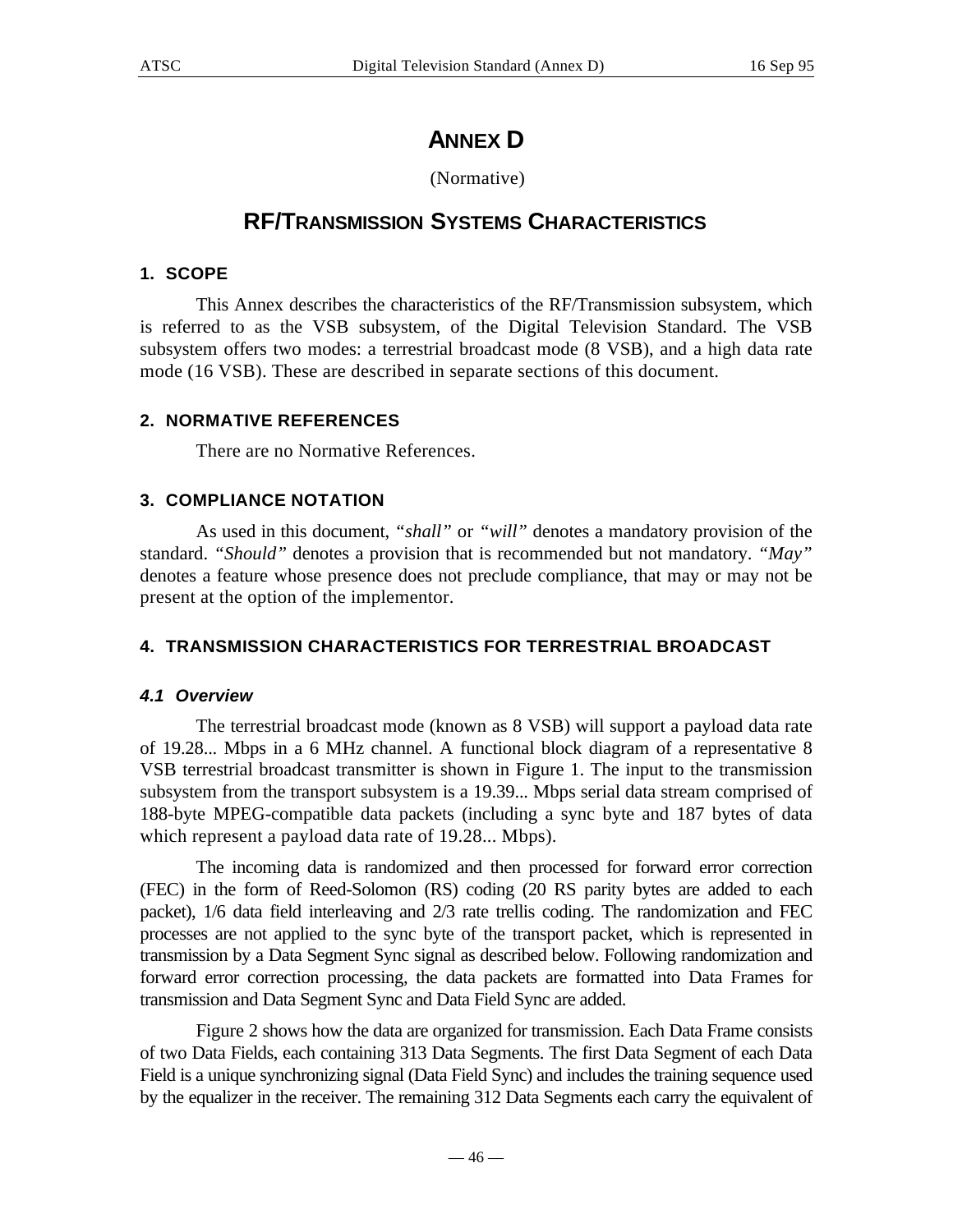the data from one 188-byte transport packet plus its associated FEC overhead. The actual data in each Data Segment comes from several transport packets because of data interleaving. Each Data Segment consists of 832 symbols. The first 4 symbols are transmitted in binary form and provide segment synchronization. This Data Segment Sync signal also represents the sync byte of the 188-byte MPEG-compatible transport packet. The remaining 828 symbols of each Data Segment carry data equivalent to the remaining 187 bytes of a transport packet and its associated FEC overhead. These 828 symbols are transmitted as 8-level signals and therefore carry three bits per symbol. Thus,  $828 \times 3 = 2484$  bits of data are carried in each Data Segment, which exactly matches the requirement to send a protected transport packet:



**Figure 1. VSB transmitter.**



**Figure 2. VSB data frame.**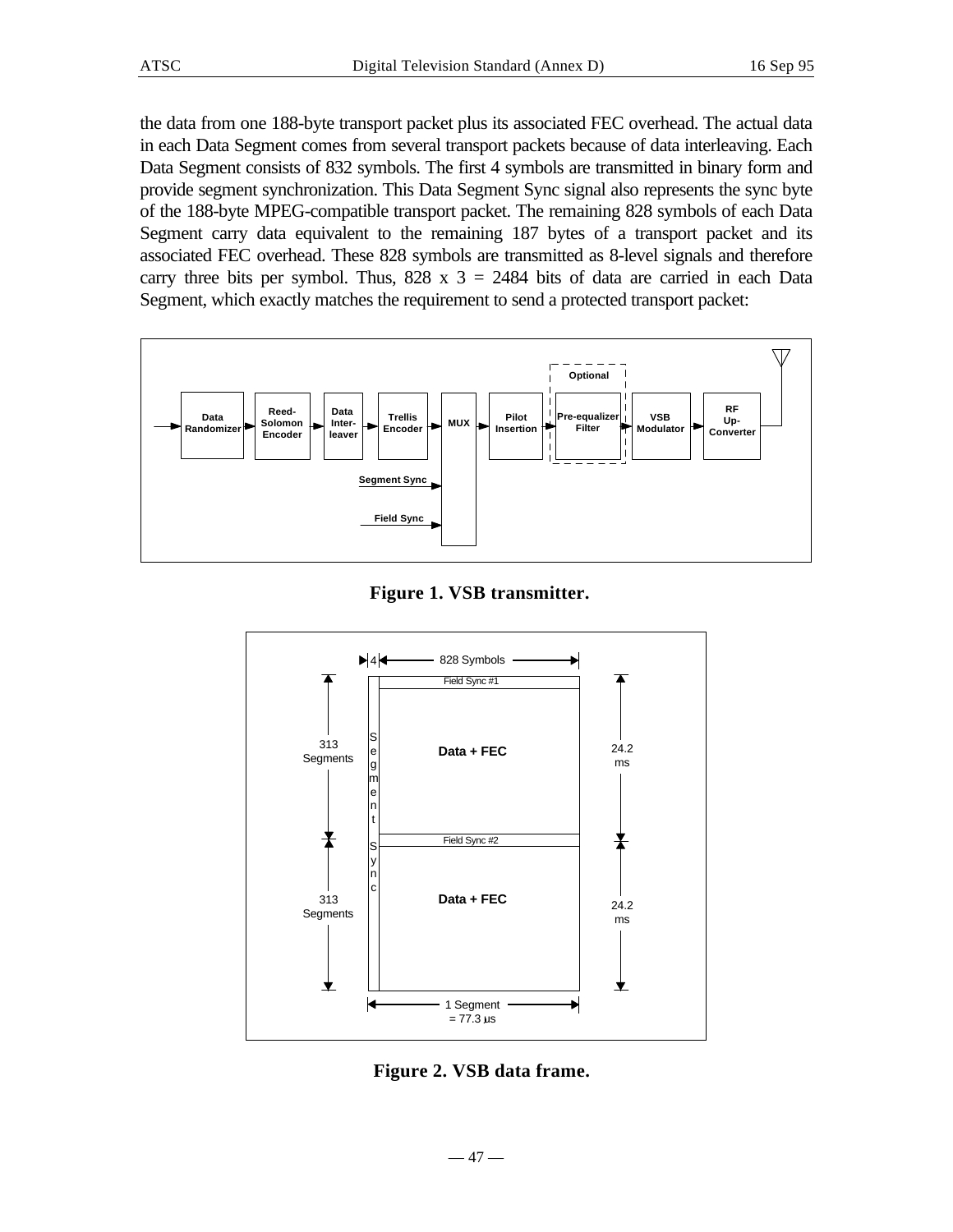- 187 data bytes  $+ 20$  RS parity bytes  $= 207$  bytes
- 207 bytes x 8 bits/byte  $= 1656$  bits
- $2/3$  rate trellis coding requires  $3/2 \times 1656$  bits = 2484 bits.

The exact symbol rate is given by equation 1 below:

(1)  $S_r (MHz) = 4.5/286 \times 684 = 10.76... MHz$ 

The frequency of a Data Segment is given in equation 2 below:

(2)  $f_{\text{seg}} = S_r / 832 = 12.94...$  X  $10^3$  Data Segments/s.

The Data Frame rate is given by equation (3) below:

(3)  $f_{frame} = f_{see}/626 = 20.66$  ... frames/s.

The symbol rate  $S_r$  and the transport rate  $T_r$  (see Section 7.2 of Annex C) shall be locked to each other in frequency.

The 8-level symbols combined with the binary Data Segment Sync and Data Field Sync signals shall be used to suppressed-carrier modulate a single carrier. Before transmission, however, most of the lower sideband shall be removed. The resulting spectrum is flat, except for the band edges where a nominal square root raised cosine response results in 620 kHz transition regions. The nominal VSB transmission spectrum is shown in Figure 3.

At the suppressed-carrier frequency, 310 kHz from the lower band edge, a small pilot shall be added to the signal.



**Figure 3. VSB channel occupancy (nominal).**

#### *4.2 Channel error protection and synchronization*

#### **4.2.1 Prioritization**

All payload data shall be carried with the same priority.

#### **4.2.2 Data randomizer**

A data randomizer shall be used on all input data to randomize the data payload (not including Data Field Sync or Data Segment Sync, or RS parity bytes). The data randomizer XORs all the incoming data bytes with a 16-bit maximum length pseudo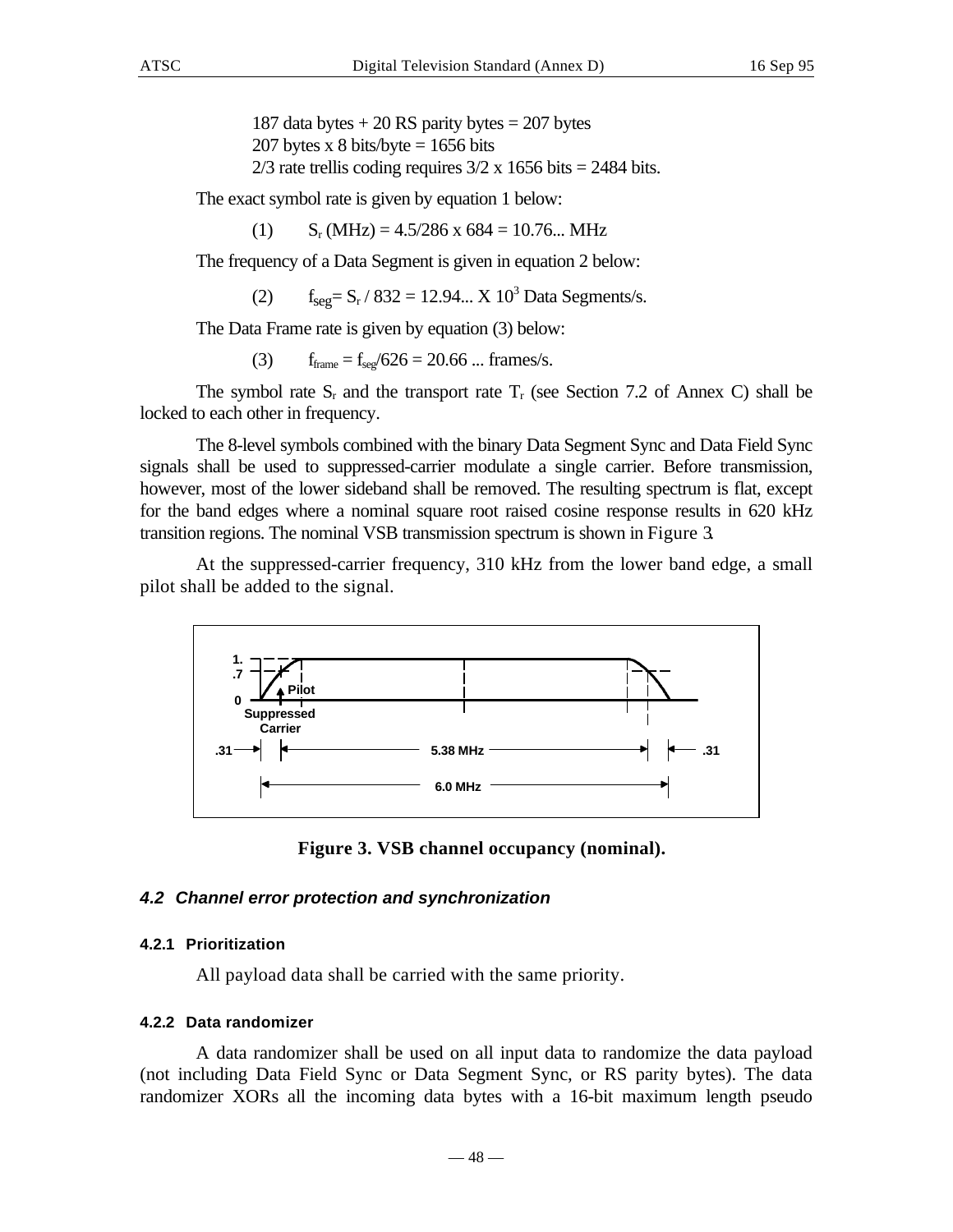random binary sequence (PRBS) which is initialized at the beginning of the Data Field. The PRBS is generated in a 16-bit shift register that has 9 feedback taps. Eight of the shift register outputs are selected as the fixed randomizing byte, where each bit from this byte is used to individually XOR the corresponding input data bit. The data bits are XORed MSB to MSB ... LSB to LSB.

The randomizer generator polynomial is as follows:

$$
G_{(16)} = X^{16} + X^{13} + X^{12} + X^{11} + X^7 + X^6 + X^3 + X + 1
$$

The initialization (pre-load) to F180 hex (load to 1) occurs during the Data Segment Sync interval prior to the first Data Segment.

The randomizer generator polynomial and initialization is shown in Figure 4.



**Figure 4. Randomizer polynomial.**

## **4.2.3 Reed-Solomon encoder**

The RS code used in the VSB transmission subsystem shall be a  $t = 10$  (207,187) code. The RS data block size is 187 bytes, with 20 RS parity bytes added for error correction. A total RS block size of 207 bytes is transmitted per Data Segment.

In creating bytes from the serial bit stream, the MSB shall be the first serial bit. The 20 RS parity bytes shall be sent at the end of the Data Segment. The parity generator polynomial and the primitive field generator polynomial are shown in Figure 5.

## **4.2.4 Interleaving**

The interleaver employed in the VSB transmission system shall be a 52 data segment (intersegment) convolutional byte interleaver. Interleaving is provided to a depth of about 1/6 of a data field (4 ms deep). Only data bytes shall be interleaved. The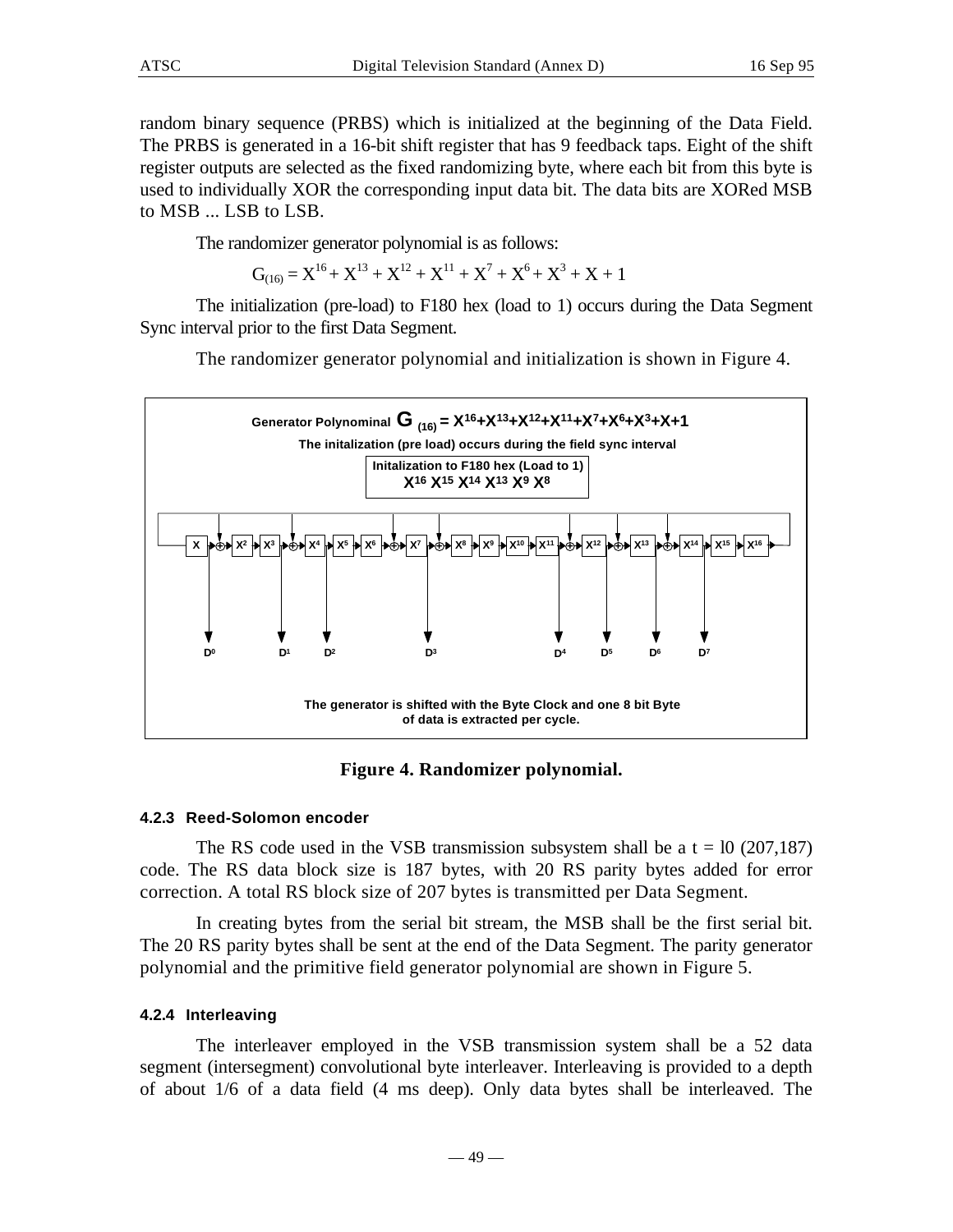interleaver shall be synchronized to the first data byte of the data field. Intrasegment interleaving is also performed for the benefit of the trellis coding process.



The convolutional interleaver is shown in Figure.

**Figure 5. Reed-Solomon (207,187) t=10 parity generator polynomial.**



**Figure 6. Convolutional interleaver (byte shift register illustration).**

#### **4.2.5 Trellis coding**

The 8 VSB transmission sub-system shall employ a  $2/3$  rate  $(R=2/3)$  trellis code (with one unencoded bit which is precoded). That is, one input bit is encoded into two output bits using a l/2 rate convolutional code while the other input bit is precoded. The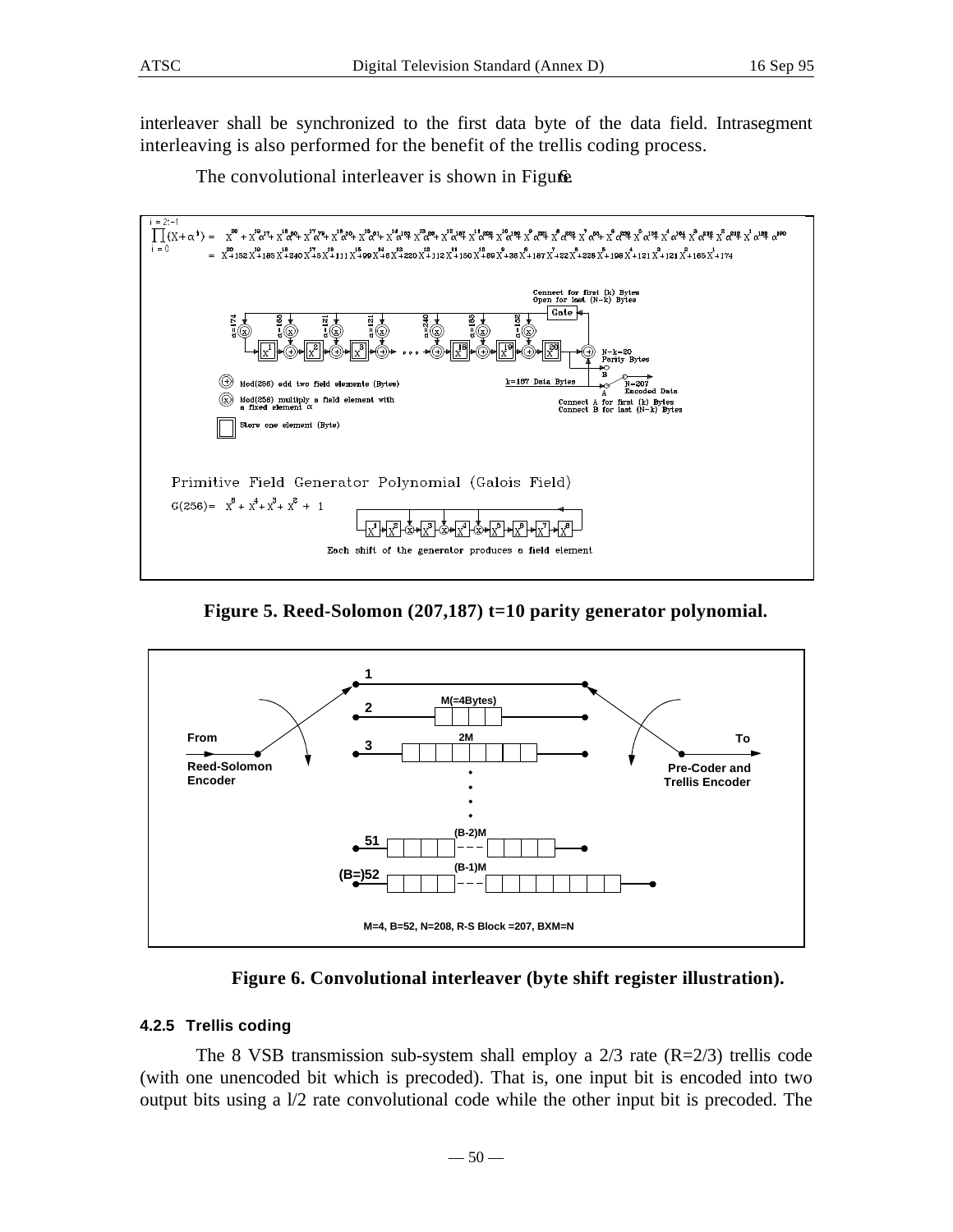signaling waveform used with the trellis code is an 8-level (3 bit) one-dimensional constellation. The transmitted signal is referred to as 8 VSB. A 4-state trellis encoder shall be used.

Trellis code intrasegment interleaving shall be used. This uses twelve identical trellis encoders and precoders operating on interleaved data symbols. The code interleaving is accomplished by encoding symbols  $(0, 12, 24, 36)$  ...) as one group, symbols  $(1, 13, 25, 37, ...)$ as a second group, symbols (2, 14, 26, 38, ...) as a third group, and so on for a total of 12 groups.

In creating serial bits from parallel bytes, the MSB shall be sent out first: (7, 6, 5, 4, 3, 2, 1, 0). The MSB is precoded (7, 5, 3, 1) and the LSB is feedback convolutional encoded (6, 4, 2, 0). Standard 4-state optimal Ungerboeck codes shall be used for the encoding. The trellis code utilizes the 4-state feedback encoder shown in Figure 7. Also shown is the precoder and the symbol mapper. The trellis code and precoder intrasegment interleaver is shown in Figure 8 which feeds the mapper shown in Figure 7. Referring to Figure 8, data bytes are fed from the byte interleaver to the trellis coder and precoder, and they are processed as whole bytes by each of the twelve encoders. Each byte produces four symbols from a single encoder.



**Figure 7. 8 VSB trellis encoder, precoder, and symbol mapper.**

The output multiplexer shown in Figure 8 shall advance by four symbols on each segment boundary. However, the state of the trellis encoder shall not be advanced. The data coming out of the multiplexer shall follow normal ordering from encoder 0 through 11 for the first segment of the frame, but on the second segment the order changes and symbols are read from encoders 4 through 11, and then 0 through 3. The third segment reads from encoder 8 through 11 and then 0 through 7. This three-segment pattern shall repeat through the 312 Data Segments of the frame. Table 1 shows the interleaving sequence for the first three Data Segments of the frame.

After the Data Segment Sync is inserted, the ordering of the data symbols is such that symbols from each encoder occur at a spacing of twelve symbols.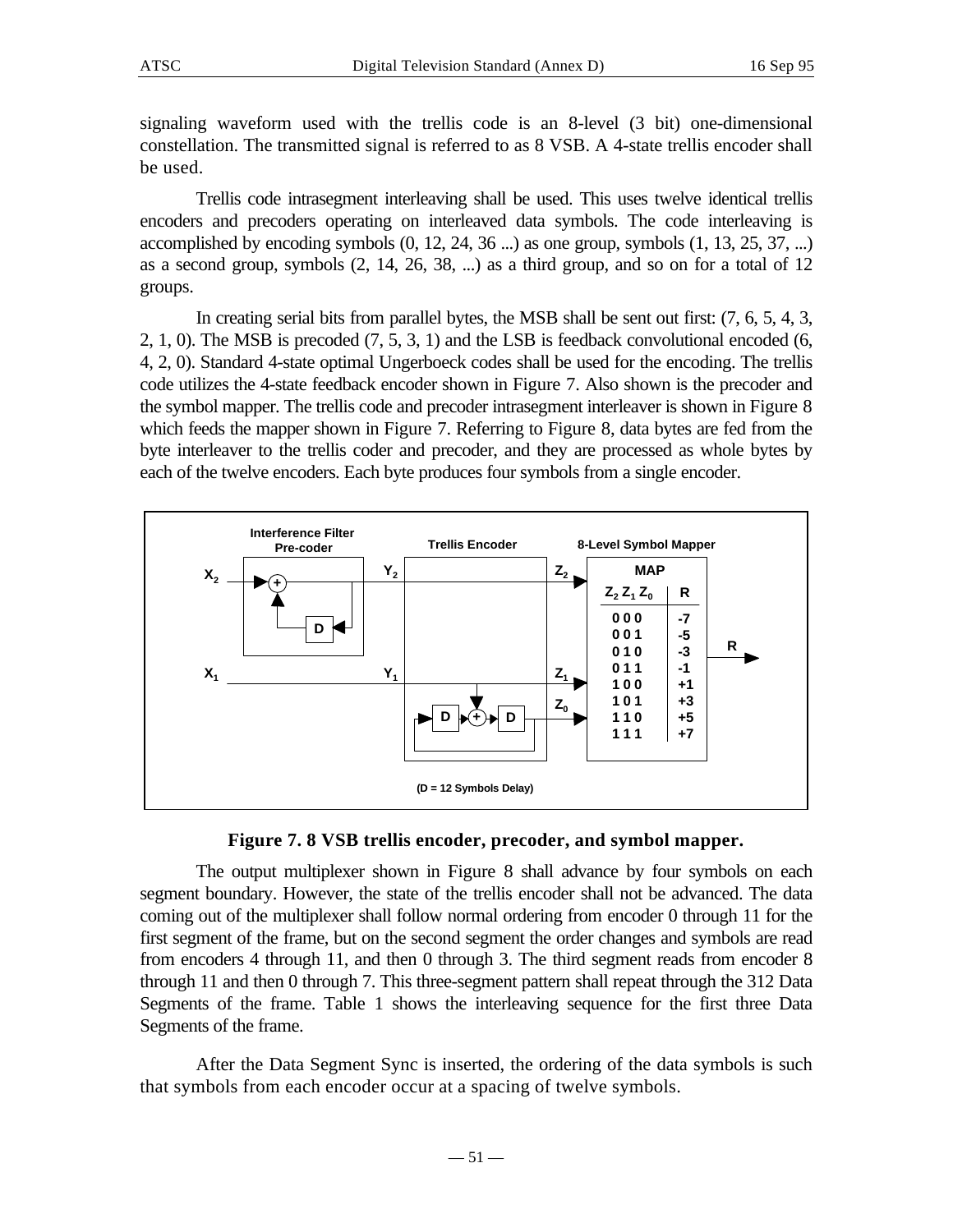

**Figure 8. Trellis code interleaver.**

**Table 1 Interleaving Sequence**

| <b>Segment</b> | Block 0                     | <b>Block 1</b>                | $\cdots$ | Block 68              |  |  |  |
|----------------|-----------------------------|-------------------------------|----------|-----------------------|--|--|--|
|                |                             | D0 D1 D2  D11   D0 D1 D2  D11 |          | $D0$ $D1$ $D2$ $D11$  |  |  |  |
|                | D4 D5 D6  D3   D4 D5 D6  D3 |                               |          | $D4$ $D5$ $D6$ $D3$   |  |  |  |
|                |                             | D8 D9 D10  D7   D8 D9 D10  D7 |          | $\vert$ D8 D9 D10  D7 |  |  |  |

A complete conversion of parallel bytes to serial bits needs 828 bytes to produce 6624 bits. Data symbols are created from 2 bits sent in MSB order, so a complete conversion operation yields 3312 data symbols, which corresponds to 4 segments of 828 data symbols. 3312 data symbols divided by 12 trellis encoders gives 276 symbols per trellis encoder. 276 symbols divided by 4 symbols per byte gives 69 bytes per trellis encoder.

The conversion starts with the first segment of the field and proceeds with groups of 4 segments until the end of the field. 312 segments per field divided by 4 gives 78 conversion operations per field.

During segment sync the input to 4 encoders is skipped and the encoders cycle with no input. The input is held until the next multiplex cycle and then fed to the correct encoder.

Table 2 details the byte to symbol conversion and the associated multiplexing of the trellis encoders. Segment 0 is the first segment of the field. The pattern repeats every 12 segments; segments 5 through 11 are not shown.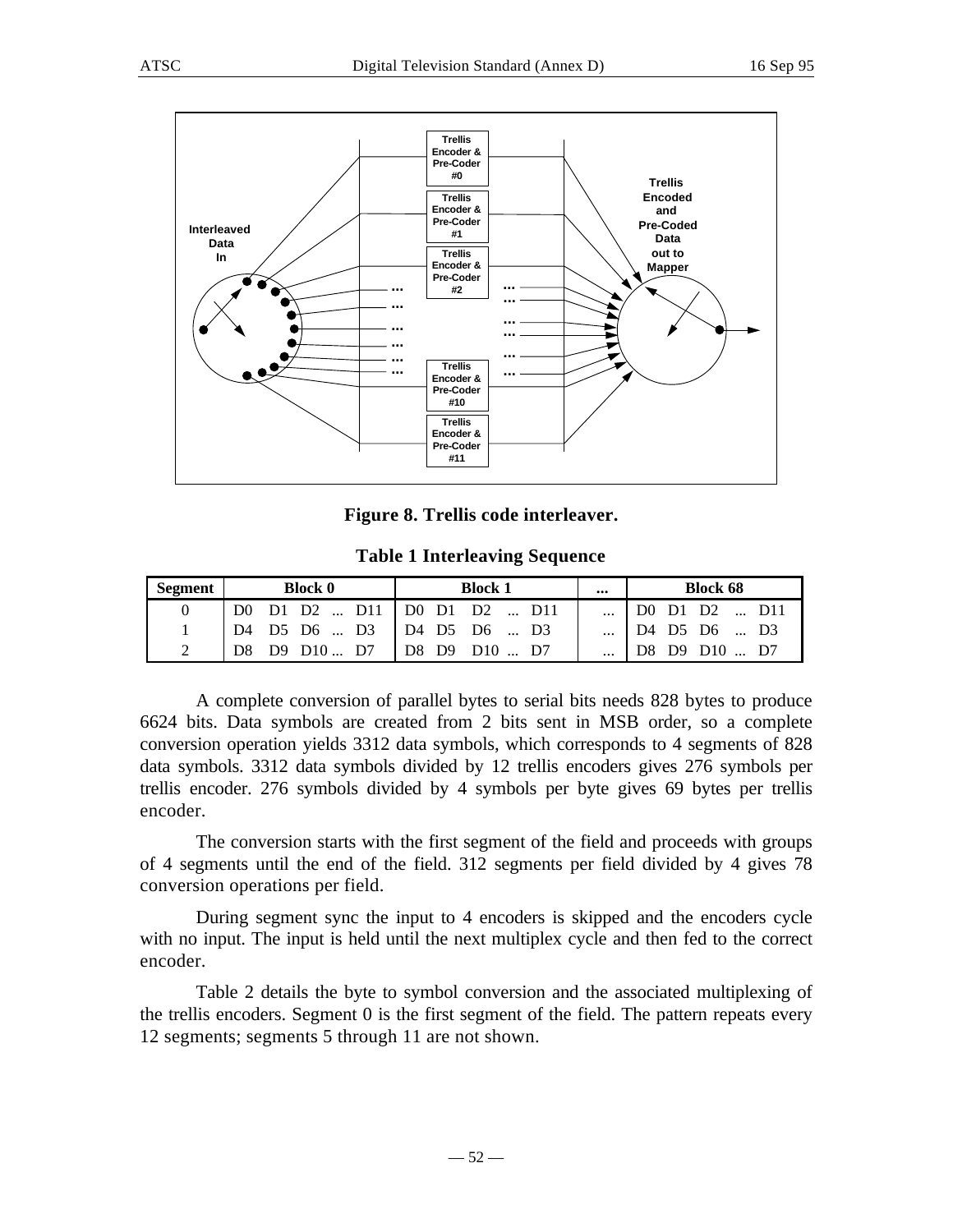|                       | Segment 0        |                          |             | <b>Segment 1</b> |             |             | <b>Segment 2</b> |             | Segment 3   |                  |             | <b>Segment 4</b> |                |             |             |
|-----------------------|------------------|--------------------------|-------------|------------------|-------------|-------------|------------------|-------------|-------------|------------------|-------------|------------------|----------------|-------------|-------------|
| <b>Symbol</b> Trellis |                  | <b>Byte</b>              | <b>Bits</b> | <b>Trellis</b>   | <b>Byte</b> | <b>Bits</b> | <b>Trellis</b>   | <b>Byte</b> | <b>Bits</b> | <b>Trellis</b>   | <b>Byte</b> | <b>Bits</b>      | <b>Trellis</b> | <b>Byte</b> | <b>Bits</b> |
| $\theta$              | $\boldsymbol{0}$ | $\boldsymbol{0}$         | 7,6         | $\overline{4}$   | 208         | 5,4         | $\,8\,$          | 412         | 3,2         | $\boldsymbol{0}$ | 616         | 1,0              | $\overline{4}$ | 828         | 7,6         |
| $\mathbf{1}$          | 1                | 1                        | 7,6         | 5                | 209         | 5,4         | 9                | 413         | 3,2         | 1                | 617         | 1,0              | 5              | 829         | 7,6         |
| $\overline{2}$        | $\overline{2}$   | 2                        | 7,6         | 6                | 210         | 5,4         | 10               | 414         | 3,2         | $\overline{2}$   | 618         | 1,0              | 6              | 830         | 7,6         |
| 3                     | 3                | 3                        | 7,6         | $\tau$           | 211         | 5,4         | 11               | 415         | 3,2         | 3                | 619         | 1,0              |                | $\cdots$    |             |
| $\overline{4}$        | 4                | $\overline{\mathcal{L}}$ | 7,6         | 8                | 212         | 5,4         | $\boldsymbol{0}$ | 416         | 3,2         | $\overline{4}$   | 620         | 1,0              |                |             |             |
| 5                     | 5                | 5                        | 7,6         | 9                | 213         | 5,4         | $\,1\,$          | 417         | 3,2         | 5                | 621         | 1,0              | $\cdots$       | $\cdots$    | $\cdots$    |
| 6                     | 6                | 6                        | 7,6         | 10               | 214         | 5,4         | $\overline{2}$   | 418         | 3,2         | 6                | 622         | 1,0              |                |             |             |
| $\tau$                | $\overline{7}$   | 7                        | 7,6         | 11               | 215         | 5,4         | 3                | 419         | 3,2         | 7                | 623         | 1,0              |                |             |             |
| $\,8$                 | 8                | 8                        | 7,6         | $\boldsymbol{0}$ | 204         | 5,4         | $\overline{4}$   | 408         | 3,2         | 8                | 612         | 1,0              |                |             |             |
| 9                     | 9                | 9                        | 7,6         | 1                | 205         | 5,4         | 5                | 409         | 3,2         | 9                | 613         | 1,0              |                | .           |             |
| 10                    | 10               | 10                       | 7,6         | $\overline{2}$   | 206         | 5,4         | 6                | 410         | 3,2         | 10               | 614         | 1,0              |                |             |             |
| 11                    | 11               | 11                       | 7,6         | 3                | 207         | 5,4         | $\overline{7}$   | 411         | 3,2         | 11               | 615         | 1,0              |                |             |             |
| 12                    | $\boldsymbol{0}$ | $\boldsymbol{0}$         | 5,4         | 4                | 208         | 3,2         | $\,8\,$          | 412         | 1,0         | $\boldsymbol{0}$ | 624         | 7,6              | $\cdots$       | $\cdots$    |             |
| 13                    | 1                | 1                        | 5,4         | 5                | 209         | 3,2         | 9                | 413         | 1,0         | $\mathbf{1}$     | 625         | 7,6              | $\cdots$       |             |             |
| $\cdots$              |                  |                          |             | $\cdots$         | $\ldots$    | $\cdots$    |                  |             |             |                  | $\cdots$    |                  |                |             |             |
| 19                    | 7                | 7                        | 5,4         | 11               | 215         | 3,2         | 3                | 419         | 1,0         | 7                | 631         | 7,6              |                |             |             |
| 20                    | 8                | 8                        | 5,4         | $\boldsymbol{0}$ | 204         | 3,2         | $\overline{4}$   | 408         | 1,0         | 8                | 632         | 7,6              | $\cdots$       |             |             |
| 21                    | 9                | 9                        | 5,4         | $\mathbf{1}$     | 205         | 3,2         | 5                | 409         | 1,0         | 9                | 633         | 7,6              |                |             |             |
| 22                    | 10               | 10                       | 5,4         | $\overline{2}$   | 206         | 3,2         | 6                | 410         | 1,0         | 10               | 634         | 7,6              |                |             | .           |
| 23                    | 11               | 11                       | 5,4         | 3                | 207         | 3,2         | $\overline{7}$   | 411         | 1,0         | 11               | 635         | 7,6              | $\cdots$       |             |             |
| 24                    | $\boldsymbol{0}$ | $\boldsymbol{0}$         | 3,2         | 4                | 208         | 1,0         | $\,8\,$          | 420         | 7,6         | $\boldsymbol{0}$ | 624         | 5,4              |                |             |             |
| 25                    | $\mathbf{1}$     | 1                        | 3,2         | 5                | 209         | 1,0         | 9                | 421         | 7,6         | 1                | 625         | 5,4              |                | $\cdots$    |             |
|                       |                  |                          | $\cdots$    | $\cdots$         | $\cdots$    | $\cdots$    | $\cdots$         |             | $\cdots$    |                  | $\cdots$    | $\cdots$         | $\cdots$       | $\cdots$    |             |
| 31                    | 7                | 7                        | 3,2         | 11               | 215         | 1,0         | 3                | 427         | 7,6         |                  |             | $\ldots$         | $\cdots$       | $\cdots$    | $\cdots$    |
| 32                    | $\,8$            | 8                        | 3,2         | $\boldsymbol{0}$ | 204         | 1,0         | $\overline{4}$   | 428         | 7,6         |                  | $\ddotsc$   |                  |                |             |             |
| 33                    | 9                | 9                        | 3,2         | $\mathbf{1}$     | 205         | 1,0         | 5                | 429         | 7,6         |                  |             |                  |                |             |             |
| 34                    | 10               | 10                       | 3,2         | $\overline{2}$   | 206         | 1,0         | 6                | 430         | 7,6         |                  |             | $\cdots$         |                |             |             |
| 35                    | 11               | 11                       | 3,2         | 3                | 207         | 1,0         | $\tau$           | 431         | 7,6         |                  |             |                  |                | .           |             |
| 36                    | $\boldsymbol{0}$ | $\boldsymbol{0}$         | 1,0         | $\overline{4}$   | 216         | 7,6         | $\,8\,$          | 420         | 5,4         |                  |             |                  |                | $\cdots$    |             |
| 37                    | $\mathbf{1}$     | 1                        | 1,0         | 5                | 217         | 7,6         | 9                | 421         | 5,4         |                  | $\ddotsc$   |                  |                |             |             |
|                       |                  |                          | $\cdots$    |                  | $\ldots$    |             | $\cdots$         | $\cdots$    |             |                  |             |                  |                |             |             |
| 47                    | 11               | 11                       | 1,0         | 3                | 227         | 7,6         | $\cdots$         | $\cdots$    | $\cdots$    | $\cdots$         | $\cdots$    | $\cdots$         | $\cdots$       | $\cdots$    |             |
| 48                    | $\boldsymbol{0}$ | 12                       | 7,6         | 4                | 216         | 5,4         | $\cdots$         | $\cdots$    | $\cdots$    |                  |             | $\ldots$         | $\cdots$       |             |             |
| 49                    | 1                | 13                       | 7,6         | 5                | 217         | 5,4         | $\cdots$         | $\cdots$    | $\cdots$    | $\cdots$         | $\cdots$    | $\cdots$         | $\cdots$       | $\cdots$    |             |
| $\ldots$              | $\ldots$         | $\cdots$                 | $\cdots$    | $\cdots$         | $\cdots$    | $\cdots$    | $\cdots$         | $\cdots$    | $\cdots$    |                  |             | $\cdots$         | $\cdots$       |             | $\cdots$    |
| 95                    | 11               | 23                       | 1,0         | $\cdots$         | $\cdots$    | $\cdots$    | $\cdots$         | $\cdots$    | $\cdots$    | $\cdots$         | $\cdots$    | $\cdots$         | $\cdots$       | $\cdots$    | $\cdots$    |
| 96                    | $\mathbf{0}$     | 24                       | 7,6         | $\cdots$         | $\ldots$    | $\ldots$    | $\cdots$         | $\cdots$    | $\cdots$    |                  |             | $\ldots$         | $\cdots$       |             | $\ddotsc$   |
| 97                    | 1                | 25                       | 7,6         | $\ldots$         | $\cdots$    | $\ldots$    | $\ldots$         | $\ldots$    | $\cdots$    | $\cdots$         | $\cdots$    | $\ldots$         | $\cdots$       | $\cdots$    | $\cdots$    |
| $\ldots$              | $\ldots$         | $\ldots$                 | $\cdots$    | $\cdots$         | $\ldots$    | $\ldots$    | $\cdots$         | $\cdots$    | $\cdots$    | $\cdots$         | $\cdots$    | $\cdots$         | $\cdots$       | $\cdots$    | $\cdots$    |
| 767                   | 11               | 191                      | 1,0         | $\cdots$         | $\ldots$    | $\ldots$    | $\cdots$         | $\cdots$    | $\cdots$    | $\cdots$         | $\cdots$    | $\cdots$         | $\ldots$       | $\cdots$    | $\cdots$    |
| 768                   | $\mathbf{0}$     | 192                      | 7,6         | $\cdots$         | $\ldots$    | $\ldots$    | $\cdots$         | $\cdots$    | $\cdots$    | $\cdots$         | $\cdots$    | $\cdots$         | $\cdots$       | $\cdots$    | $\cdots$    |
| 769                   | 1                | 193                      | 7,6         | $\cdots$         | $\ldots$    | $\ldots$    | $\cdots$         | $\cdots$    | $\ddotsc$   |                  | $\cdots$    | $\cdots$         | $\cdots$       |             |             |
| $\ldots$              | $\cdots$         |                          | $\cdots$    | $\cdots$         | $\cdots$    | $\cdots$    | $\cdots$         | $\cdots$    | $\cdots$    | $\cdots$         | $\cdots$    | $\cdots$         | $\cdots$       | $\cdots$    |             |

## **Table 2 Byte to Symbol Conversion, Multiplexing of Trellis Encoders**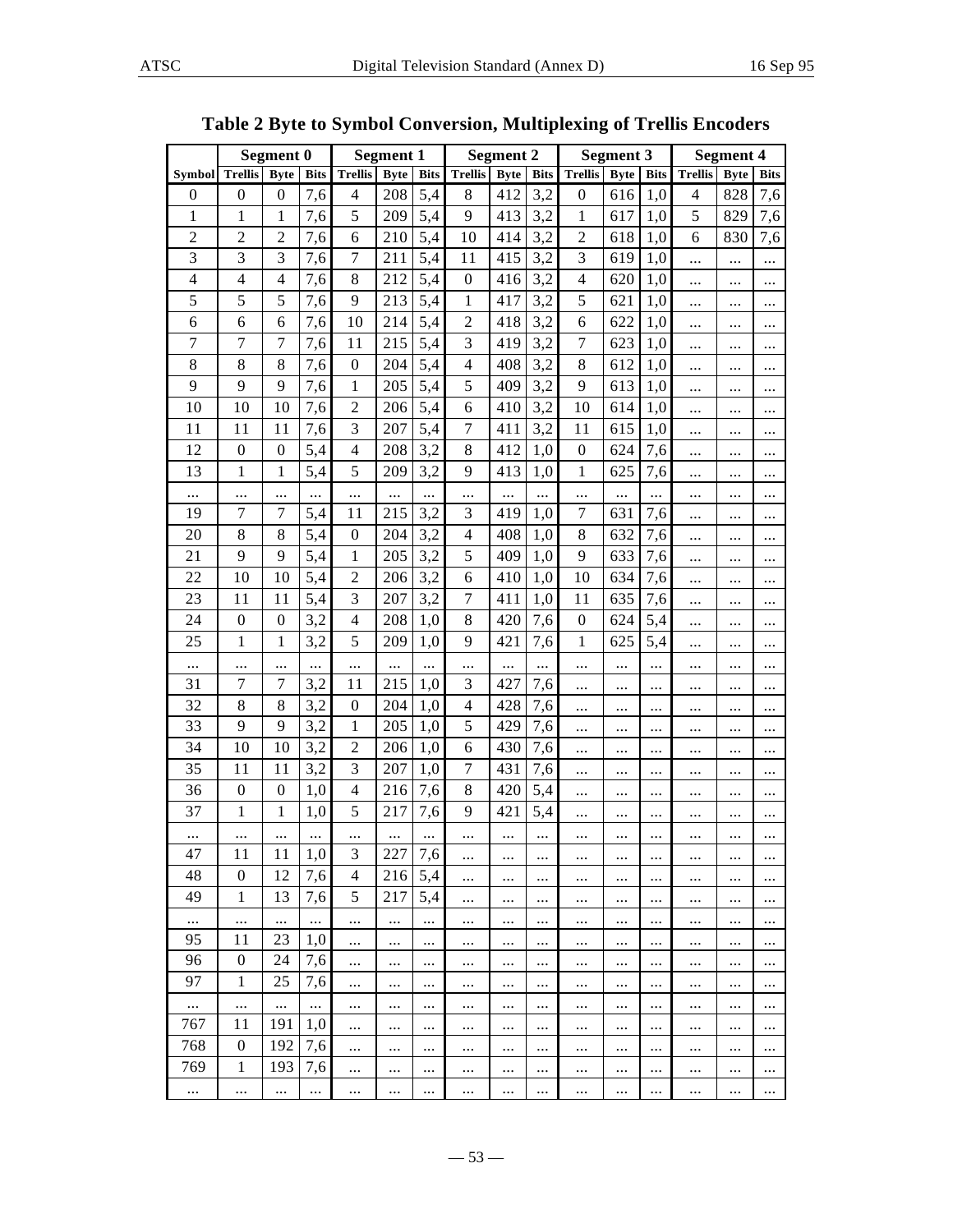|          | <b>Segment 1</b><br>Segment 0 |             |                 |                | <b>Segment 2</b> |              |                | Segment 3 |          |                              | <b>Segment 4</b> |                    |                |             |             |
|----------|-------------------------------|-------------|-----------------|----------------|------------------|--------------|----------------|-----------|----------|------------------------------|------------------|--------------------|----------------|-------------|-------------|
| Symbol   | <b>Trellis</b>                | <b>Byte</b> | <b>Bits</b>     | <b>Trellis</b> | <b>Byte</b>      | <b>Bits</b>  | <b>Trellis</b> |           |          | <b>Byte   Bits   Trellis</b> | <b>Byte</b>      | <b>Bits</b>        | <b>Trellis</b> | <b>Byte</b> | <b>Bits</b> |
| 815      |                               | 203         | $\Omega$ .      |                | 419              | $.6^{\circ}$ |                | 623       | 5.4      |                              | 827              | 3.2                | $\cdots$       | $\cdots$    | $\cdots$    |
| 816      | $\theta$                      | 204         | $.6^{\circ}$    | 4              | 408              | 5.4          | 8              | 612       | 3.2      | 0                            | 81<br>6          | 1,0                | $\cdots$       | $\cdots$    | $\cdots$    |
| 817      |                               | 205         | .6 <sup>1</sup> |                | 409              | 5.4          | 9              | 613       | 3.2      |                              | 81               | 1.0                | $\cdots$       | $\cdots$    | $\cdots$    |
| $\cdots$ | $\cdots$                      | $\cdots$    | $\cdots$        | $\cdots$       | $\cdots$         | $\cdots$     | $\cdots$       | $\cdots$  | $\cdots$ | $\cdots$                     | $\cdots$         | $\cdots$           | $\cdots$       | $\cdots$    | $\cdots$    |
| 827      |                               | 215         | $.6^{\circ}$    |                | 419              | 5.4          | ⇁              | 623       | 3.2      | 11                           | 82               | $1,0$ <sup>1</sup> | $\cdots$       | $\cdots$    | $\cdots$    |

#### **4.2.6 Data segment sync**

The encoded trellis data shall be passed through a multiplexer that inserts the various synchronization signals (Data Segment Sync and Data Field Sync).

A two-level (binary) 4-symbol Data Segment Sync shall be inserted into the 8-level digital data stream at the beginning of each Data Segment. (The MPEG sync byte shall be replaced by Data Segment Sync.) The Data Segment Sync embedded in random data is illustrated in Figure 9.

A complete segment shall consist of 832 symbols: 4 symbols for Data Segment Sync, and 828 data plus parity symbols. The Data Segment Sync is binary (2-level). The same sync pattern occurs regularly at 77.3 μs intervals, and is the only signal repeating at this rate. Unlike the data, the four symbols for Data Segment Sync are not Reed-Solomon or trellis encoded, nor are they interleaved. The Data Segment Sync pattern shall be a 1001 pattern, as shown in Figure 9.



**Figure 9. 8 VSB data segment.**

#### **4.2.7 Data field sync**

The data are not only divided into Data Segments, but also into Data Fields, each consisting of 313 segments. Each Data Field (24.2 ms) shall start with one complete Data Segment of Data Field Sync, as shown in Figure 10. Each symbol represents one bit of data (2-level). The 832 symbols in this segment are defined below. Refer to Figure 10.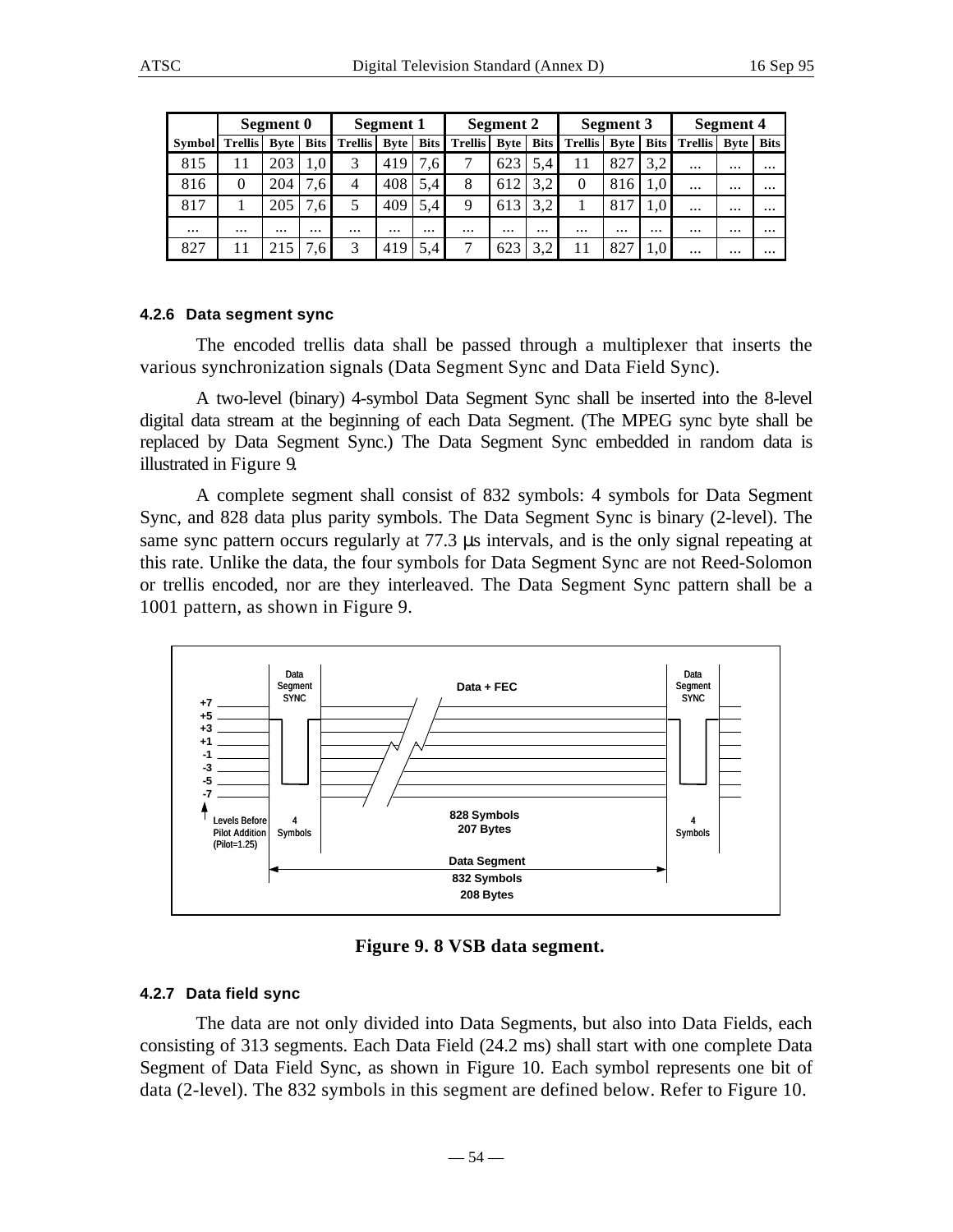



**Figure 10. VSB data field sync.**

#### **4.2.7.1 Sync**

This corresponds to Data Segment Sync and is defined as 1001.

#### **4.2.7.2 PN511**

This pseudo-random sequence is defined as  $X^9 + X^7 + X^6 + X^4 + X^3 + X + 1$  with a pre-load value of 010000000. The sequence is:

 0001 0111 1111 1100 1010 1010 1110 0110 0110 1000 1000 1001 1110 0001 1101 1101 0011 0101 0011 1011 0011 1010 0100 0101 1000 1111 0010 0001 0100 0111 1111 0101 0001 0100 1100 0011 0001 0000 0100 0011 1111 0000 0101 0100 0000 1111 1110 1110 1010 1001 0110 0110 0011 0111 0111 1011 0100 1010 0100 1110 0001 0111 0100 0011 0100 1111 1011 0001 0101 1011 1100 1101 1010 1110 1101 0110 1101 1100 1001 0010 1110 0011 1001 0111 1010 0011 0101 1000 0100 1101 0001 0010 1011 1100 0110 0101 0000 1000 1100 0001 1110 1111 1101 0110 1010 1001 1001 0001 1101 1100 0010 1101 0000 0110 1100 0000 1001 0000 0001 110

#### **4.2.7.3 PN63**

This pseudo-random sequence is repeated three times. It is defined as  $X^6 + X + 1$  with a pre-load value of 100111. The middle PN63 is inverted on every other Data Field Sync. The sequence is:

1110 0100 1011 0111 0110 0110 1010 1111 1100 0001 0000 1100 0101 0011 1101 000

The generators for the PN63 and PN511 sequences are shown in Figure 11.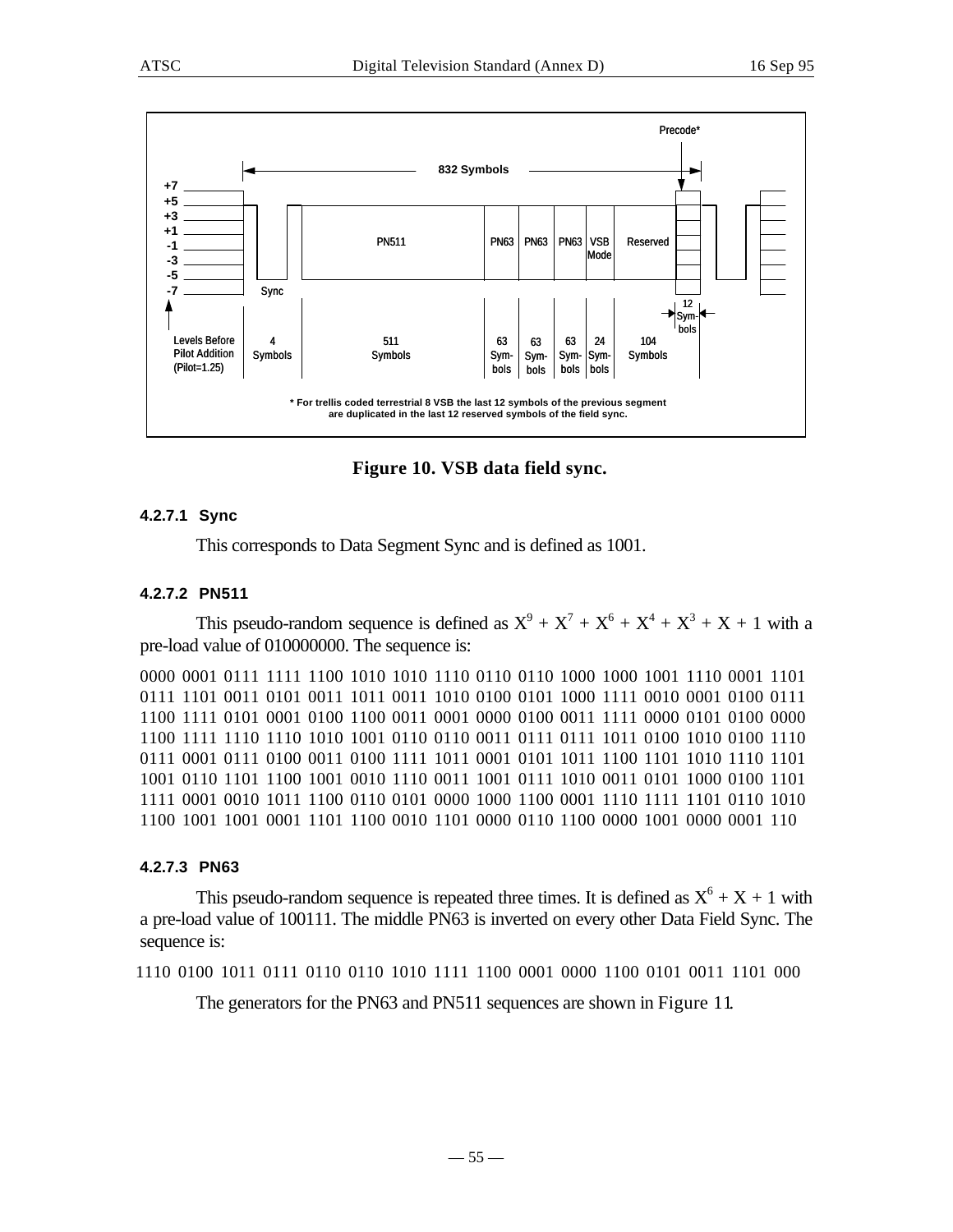

**Figure 11. Field sync PN sequence generators.**

#### **4.2.7.4 VSB mode**

These 24 bits determine the VSB mode for the data in the frame. The first two bytes are reserved. The suggested fill pattern is 0000 1111 0000 1111. The next byte is defined as:

## P A B C P A B C

where P is the even parity bit, the MSB of the byte, and A,B, C are the actual mode bits.

| $P$ A R C |               |
|-----------|---------------|
| 0000      | Reserved      |
| 1001      | Reserved      |
| 1010      | Reserved      |
| 0011      | Reserved      |
| 1100      | <b>16 VSB</b> |
| 0101      | 8 VSB*        |
| 0110      | Reserved      |
| 1 1 1 1   | Reserved      |
|           |               |

\* In the 8 VSB mode, the preceding bits are defined as :

```
0 0 0 0 P A B C P A B C 1 1 1 1
```
#### **4.2.7.5 Reserved**

The last 104 bits shall be reserved space. It is suggested that this be filled with a continuation of the PN63 sequence. In the 8 VSB mode, 92 bits are reserved followed by the 12 symbol definition below.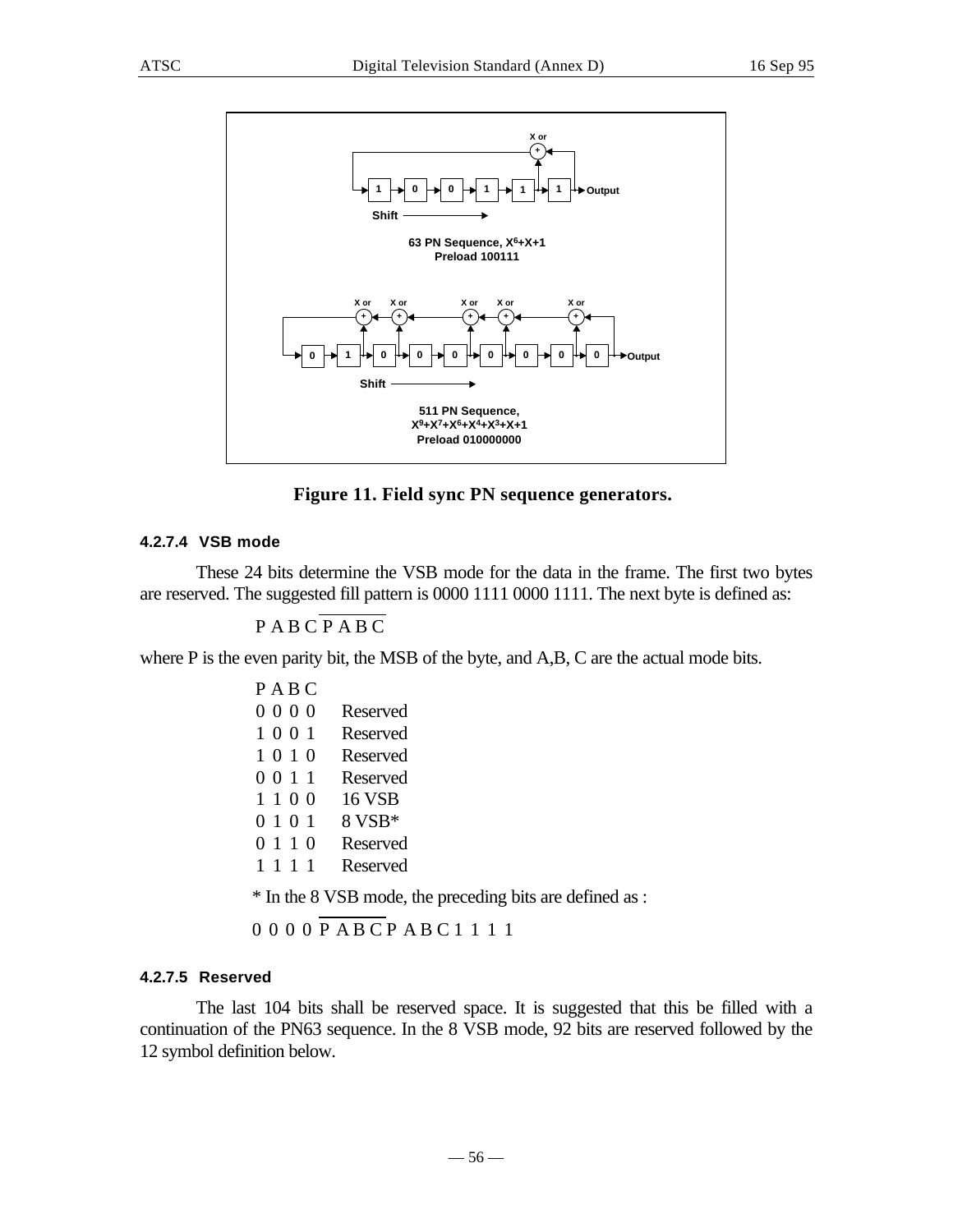#### **4.2.7.6 Precode**

In the 8 VSB mode, the last 12 symbols of the segment shall correspond to the last 12 symbols of the previous segment.

All sequences are pre-loaded before the beginning of the Data Field Sync.

Like the Data Segment Sync, the Data Field Sync is not Reed-Solomon or trellis encoded, nor is it interleaved.

## *4.3 Modulation*

#### **4.3.1 Bit-to-symbol mapping**

Figure 7 shows the mapping of the outputs of the trellis decoder to the nominal signal levels of  $(-7, -5, -3, -1, 1, 3, 5, 7)$ . As shown in Figure 9, the nominal levels of Data Segment Sync and Data Field Sync are -5 and +5. The value of 1.25 is added to all these nominal levels after the bit-to-symbol mapping function for the purpose of creating a small pilot carrier.

## **4.3.2 Pilot addition**

A small in-phase pilot shall be added to the data signal. The frequency of the pilot shall be the same as the suppressed-carrier frequency as shown in Figure 3. This may be generated in the following manner. A small (digital) DC level (1.25) shall be added to every symbol (data and sync) of the digital baseband data plus sync signal  $(+1, +3, +5, +7)$ . The power of the pilot shall be 11.3 dB below the average data signal power.

#### **4.3.3 8 VSB modulation method**

The VSB modulator receives the 10.76 Msymbols/s, 8-level trellis encoded composite data signal (pilot and sync added). The ATV system performance is based on a linear phase raised cosine Nyquist filter response in the concatenated transmitter and receiver, as shown in Figure 12. The system filter response is essentially flat across the entire band, except for the transition regions at each end of the band. Nominally, the rolloff in the transmitter shall have the response of a linear phase root raised cosine filter.

## **5. TRANSMISSION CHARACTERISTICS FOR HIGH DATA RATE MODE**

## *5.1 Overview*

The high data rate mode trades off transmission robustness (28.3 dB signal-tonoise threshold) for payload data rate (38.57 Mbps). Most parts of the high data rate mode VSB system are identical or similar to the terrestrial system. A pilot, Data Segment Sync, and Data Field Sync are all used to provide robust operation. The pilot in the high data rate mode also is 11.3 dB below the data signal power. The symbol, segment, and field signals and rates are all the same, allowing either receiver to lock up on the other's transmitted signal. Also, the data frame definitions are identical. The primary difference is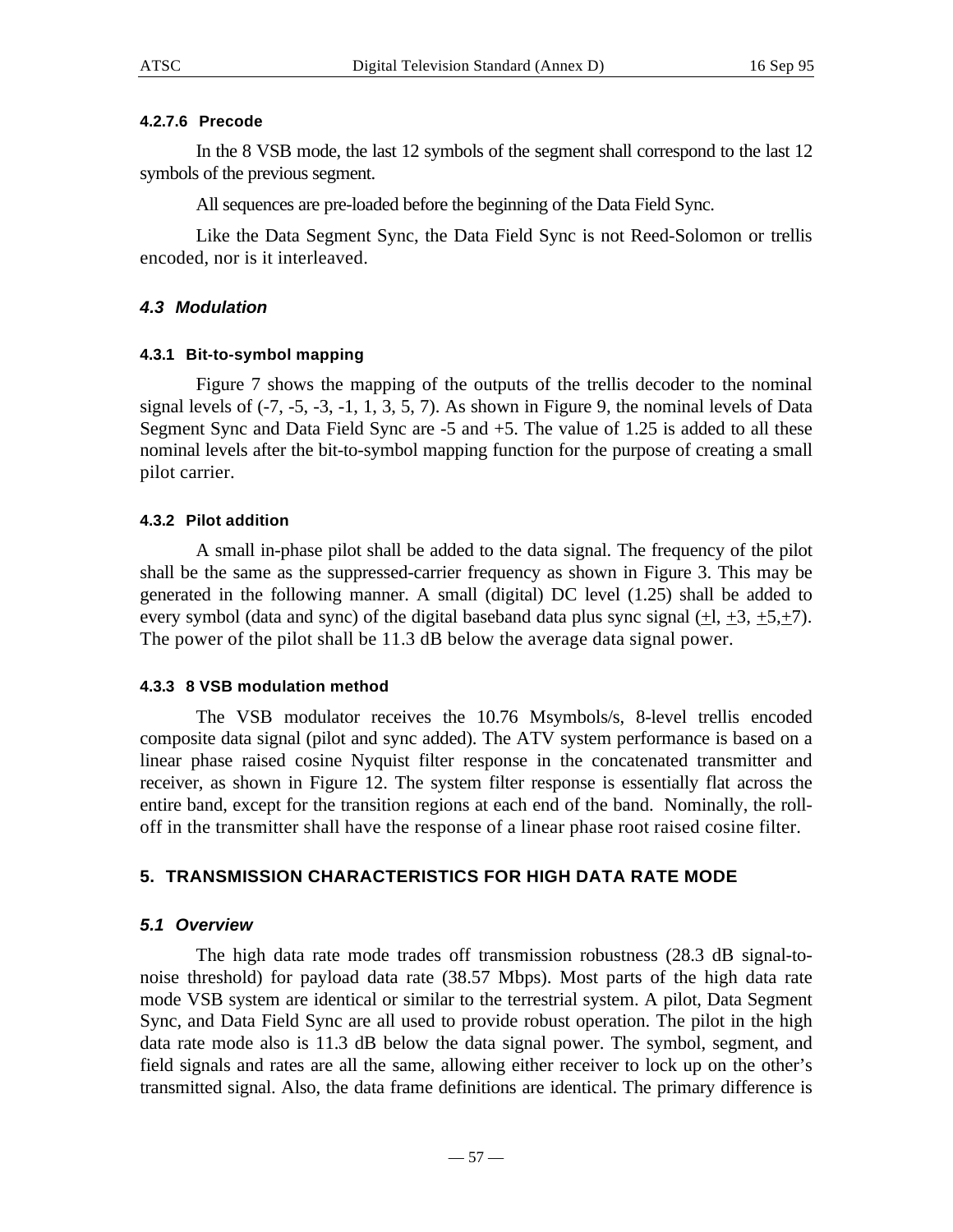the number of transmitted levels (8 versus 16) and the use of trellis coding and NTSC interference rejection filtering in the terrestrial system.



#### **Figure 12. Nominal VSB system channel response (linear phase raised cosine Nyquist filter).**

The RF spectrum of the high data rate modem transmitter looks identical to the terrestrial system, as illustrated in Figure 3. Figure 13 illustrates a typical data segment, where the number of data levels is seen to be 16 due to the doubled data rate. Each portion of 828 data symbols represents 187 data bytes and 20 Reed-Solomon bytes followed by a second group of 187 data bytes and 20 Reed-Solomon bytes (before convolutional interleaving).



#### **Figure 13. 16 VSB data segment.**

Figure 14 shows the block diagram of the transmitter. It is identical to the terrestrial VSB system except the trellis coding shall be replaced with a mapper which converts data to multi-level symbols. See Figure 15.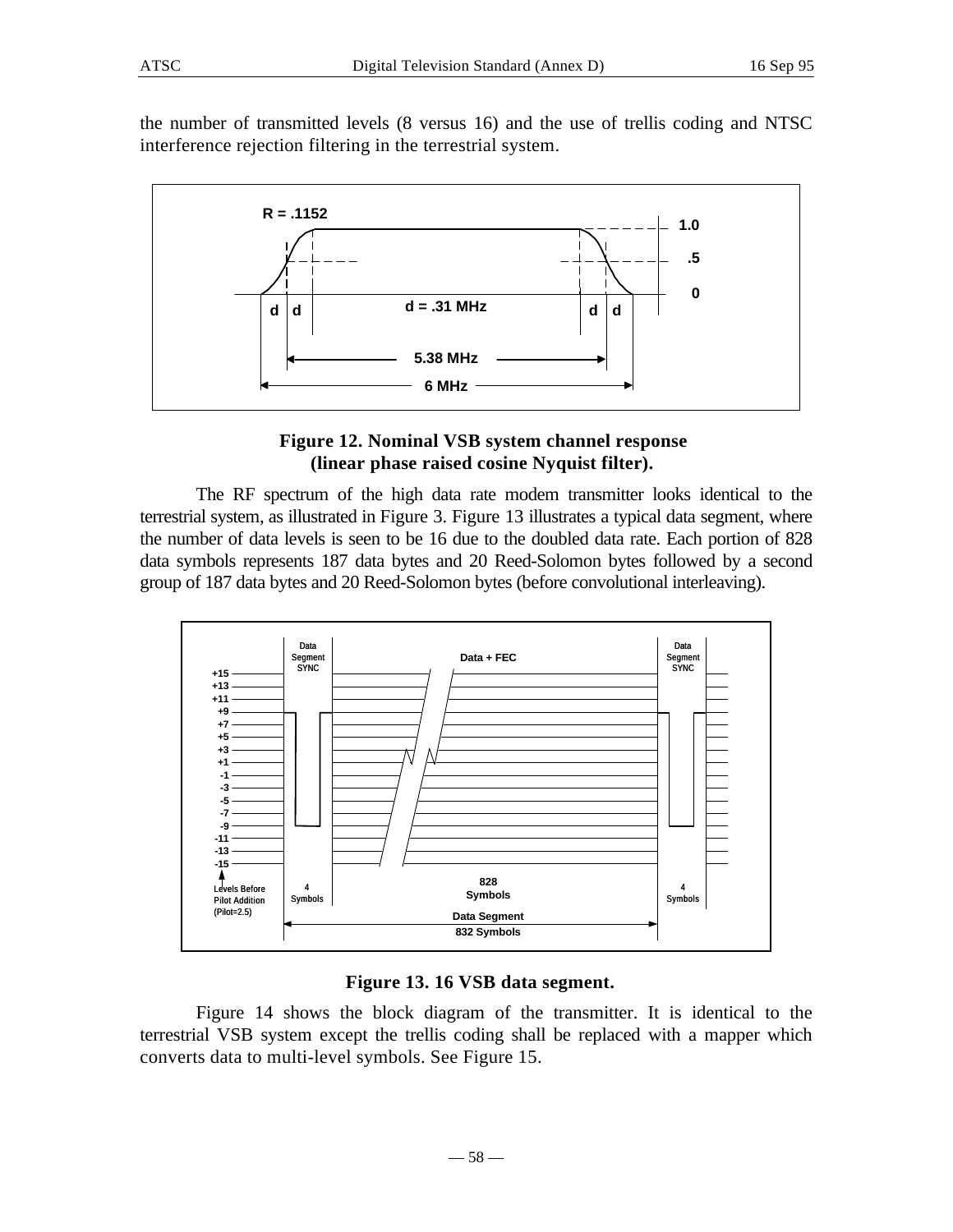



**Figure 14. 16 VSB transmitter.**



**Figure 15. 16 VSB mapper.**

#### *5.2 Channel error protection and synchronization*

#### **5.2.1 Prioritization**

See Section 4.2.1.

#### **5.2.2 Data randomizer**

See Section 4.2.2.

#### **5.2.3 Reed-Solomon encoder**

See Section 4.2.3.

#### **5.2.4 Interleaving**

The interleaver shall be a 26 data segment inter-segment convolutional byte interleaver. Interleaving is provided to a depth of about 1/12 of a data field (2 ms deep). Only data bytes shall be interleaved.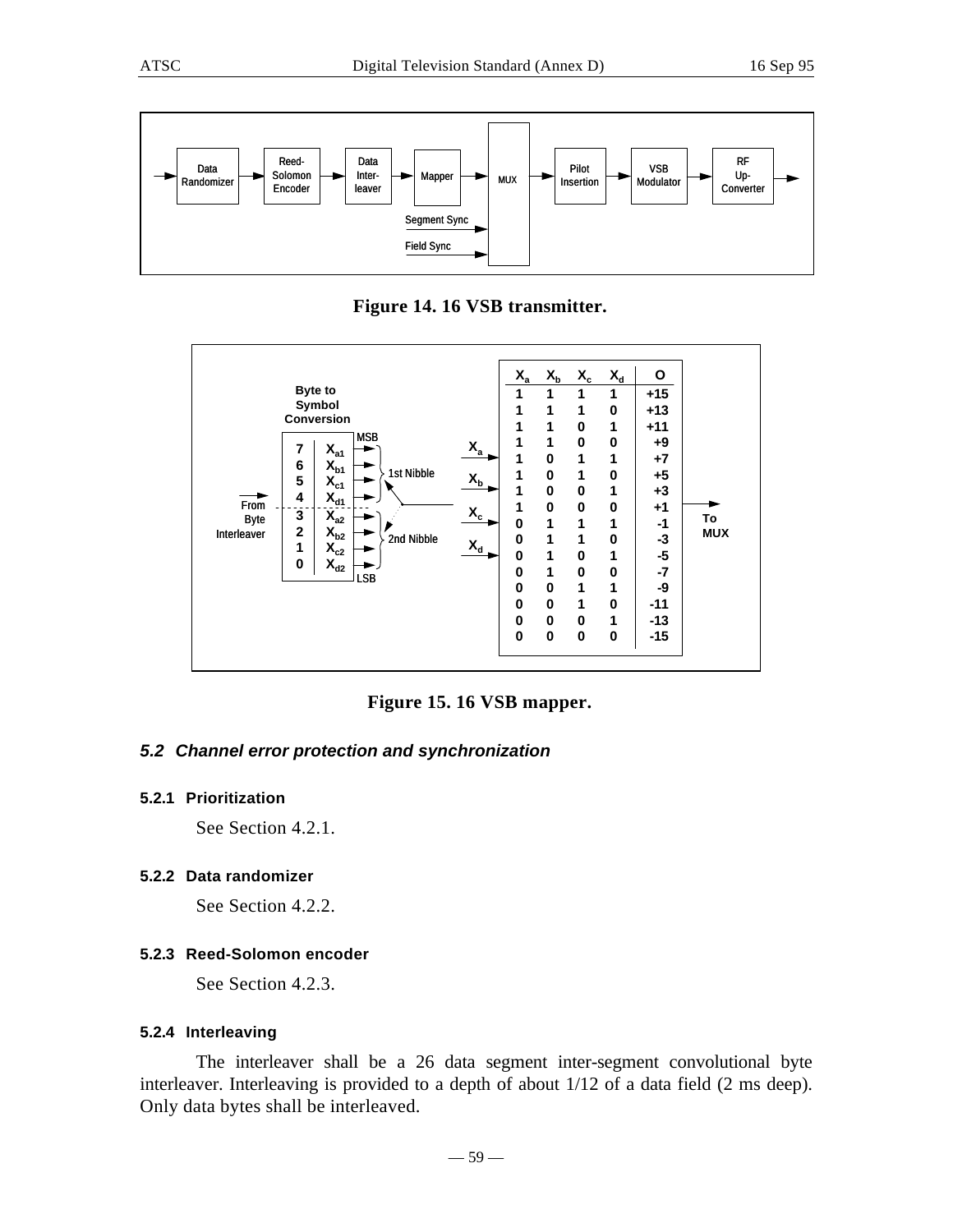#### **5.2.5 Data segment sync**

See Section 4.2.6.

#### **5.2.6 Data field sync**

See Section 4.2.7.

#### *5.3 Modulation*

#### **5.3.1 Bit-to-symbol mapping**

Figure 15 shows the mapping of the outputs of the interleaver to the nominal signal levels  $(-15, -13, -11, \ldots, 11, 13, 15)$ . As shown in Figure 13, the nominal levels of Data Segment Sync and Data Field Sync are -9 and +9. The value of 2.5 is added to all these nominal levels after the bit-to-symbol mapping for the purpose of creating a small pilot carrier.

#### **5.3.2 Pilot addition**

A small in-phase pilot shall be added to the data signal. The frequency of the pilot shall be the same as the suppressed-carrier frequency as shown in Figure 3. This may be generated in the following manner. A small (digital) DC level (2.5) shall be added to every symbol (data and sync) of the digital baseband data plus sync signal  $(+1, +3, +5, +7, +9,$  $+11$ ,  $+13$ ,  $+15$ ). The power of the pilot shall be 11.3 dB below the average data signal power.

#### **5.3.3 16 VSB modulation method**

The modulation method shall be identical to that in Section 4, except the number of transmitted levels shall be 16 instead of 8.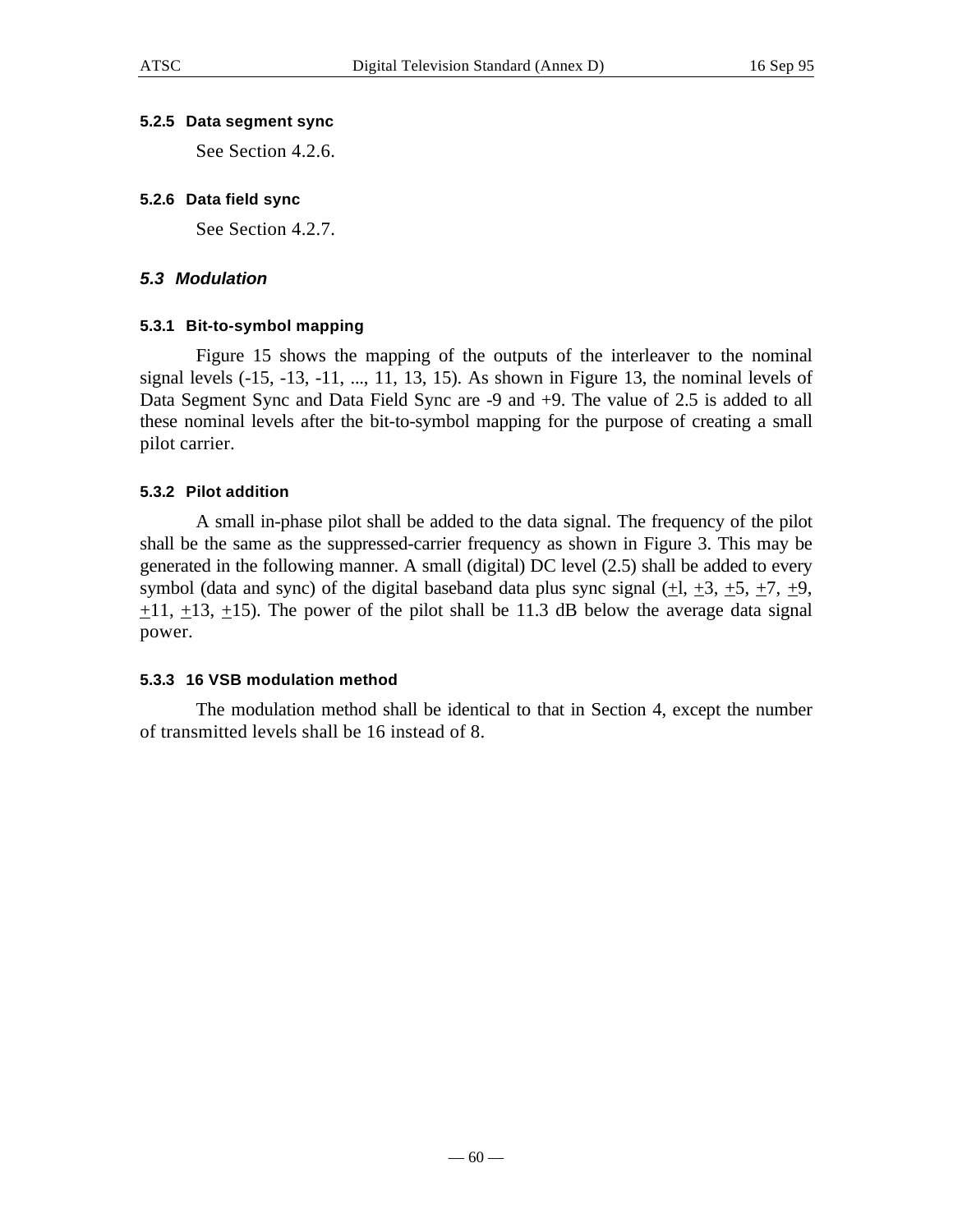# **ANNEX E**

### (Informative)

## **RECEIVER CHARACTERISTICS**

#### **1. SCOPE**

This informative Annex provides material to help readers understand and implement the normative portions of the Digital Television Standard. The normative clauses of the Standard do not specify the design of a receiver. Instead, they specify the transmitted bit stream and RF signal with a thoroughness sufficient to permit the design of a receiver.

Although the normative portions of the Standard are written in the traditional way — by specifying the signal format, not the receiver — the ATSC believes that the introductory phase of this new Standard can be made more orderly by listing some receiver design considerations in this informative Annex. Service providers need assurance that their programs will be correctly processed in all receivers, and receiver manufacturers need assurance that their receivers will function properly with all broadcasts.

This Annex also contains references to existing (both voluntary and mandatory) standards for television receivers and notes work in progress on voluntary industry standards being developed at this time.

#### **2. REFERENCES TO EXISTING OR EMERGING STANDARDS**

47 CFR Part 15, *FCC Rules*.

EIA IS-132, *EIA Interim Standard for Channelization of Cable Television*.

EIA IS-23, *EIA Interim Standard for RF Interface Specification for Television Receiving Devices and Cable Television Systems*.

EIA IS-105, *EIA Interim Standard for a Decoder Interface Specification for Television Receiving Devices and Cable Television Decoders*.

#### **3. COMPLIANCE NOTATION**

Compliance with mandatory or voluntary standards and recommended practices for digital television receivers can be inferred only from previous experience with NTSC. Actual standards for digital television receivers have not been developed at this time. As used in this document "appropriate" means that the existing rules for NTSC which are referenced contain most elements of future rules for digital television. Furthermore, the rules may be expanded to cover digital television.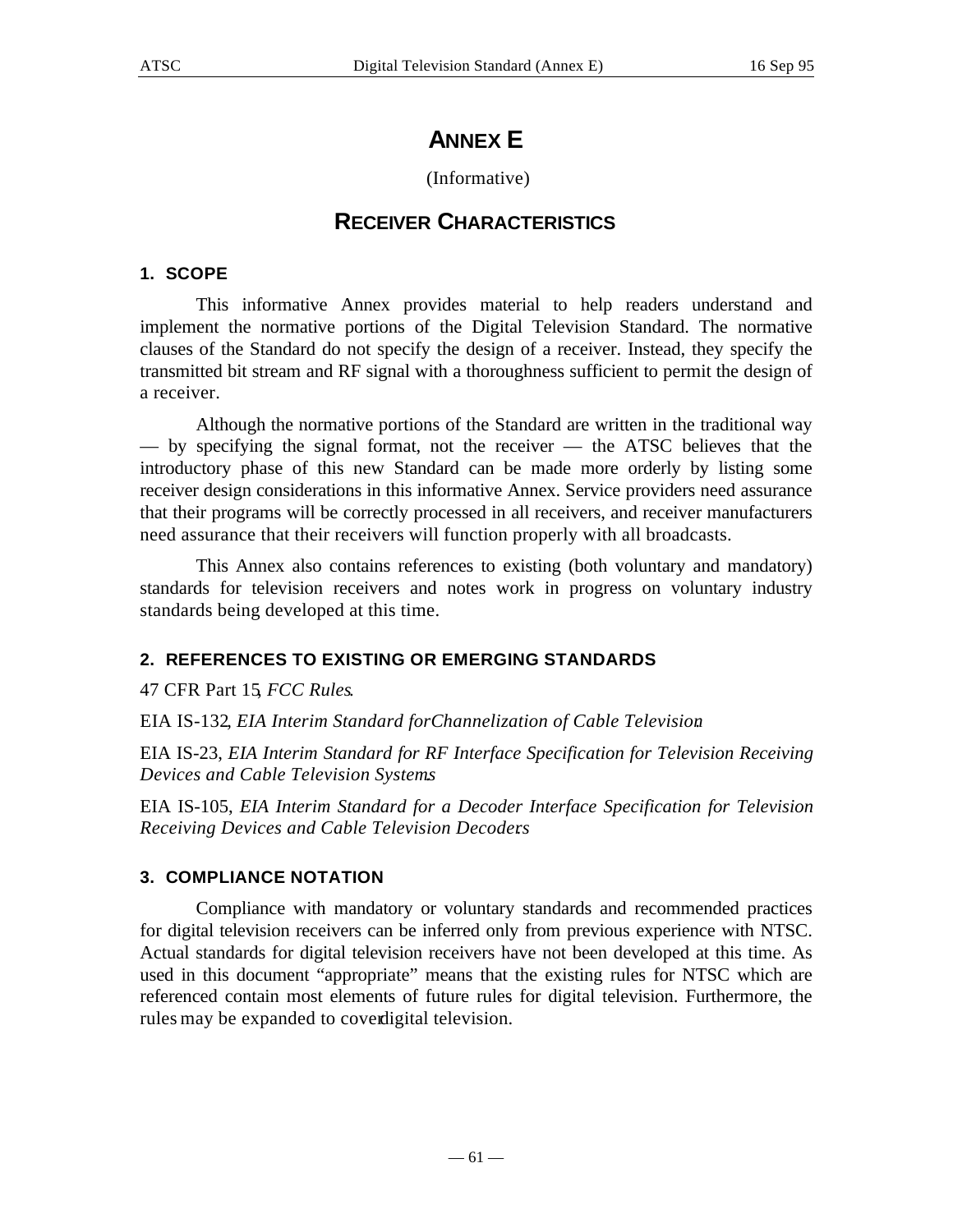## **4. STATUS OF RECEIVER STANDARDIZATION ACTIVITIES**

#### *4.1 Tuner performance*

The FCC Rules under 47 CFR Part 15 which are applicable to conventional television receivers are expected to be appropriate for digital television receivers.

### **4.1.1 Noise figure**

The 10 dB noise figure used as a planning factor has been reviewed considering the needs of digital television reception and has been found appropriate.

## **4.1.2 Channelization plan for broadcast and cable**

The cable channelization plan specified in the FCC Rules under 47 CFR Part 15 which are applicable to conventional television receivers are expected to be appropriate for digital television receivers. Broadcast channelization is specified in the FCC Rules under 47 CFR Part 73.

## **4.1.3 Direct pickup**

The FCC Rules under 47 CFR Part 15 which are applicable to conventional television receivers may be appropriate for digital television receivers, as well. Performance characteristics for reception of digital signals, whether standard or high definition, have not been developed by the industry. It is expected that direct pickup of a given level will have less effect on digital signals than on NTSC.

## *4.2 Transport*

Significant work for identification of multiple programs within a single digital television channel has not taken place in the industry. It is recommended that a digital television receiver provide appropriate features to assist users in the selection of the desired video program service, if multiple video programs within one channel are offered.

## *4.3 Decoder interface*

The FCC Rules which are to be adopted for a decoder interface on NTSC receiver advertised as "cable-ready" or "cable-compatible" are expected to be appropriate for digital television receivers. Much work has been done on this interface standard (IS-105) by the Joint Engineering Committee of EIA and NCTA. Although that interface standard is not intended to apply to digital television receivers, it will almost certainly provide a basis for a decoder interface standard applicable tthem.

## *4.4 Digital data interface*

Work on a digital data interface is being performed by the EIA's R-4.1 subcommittee on ATV Receiver Interfaces. R-4.1 intends to define a baseband serial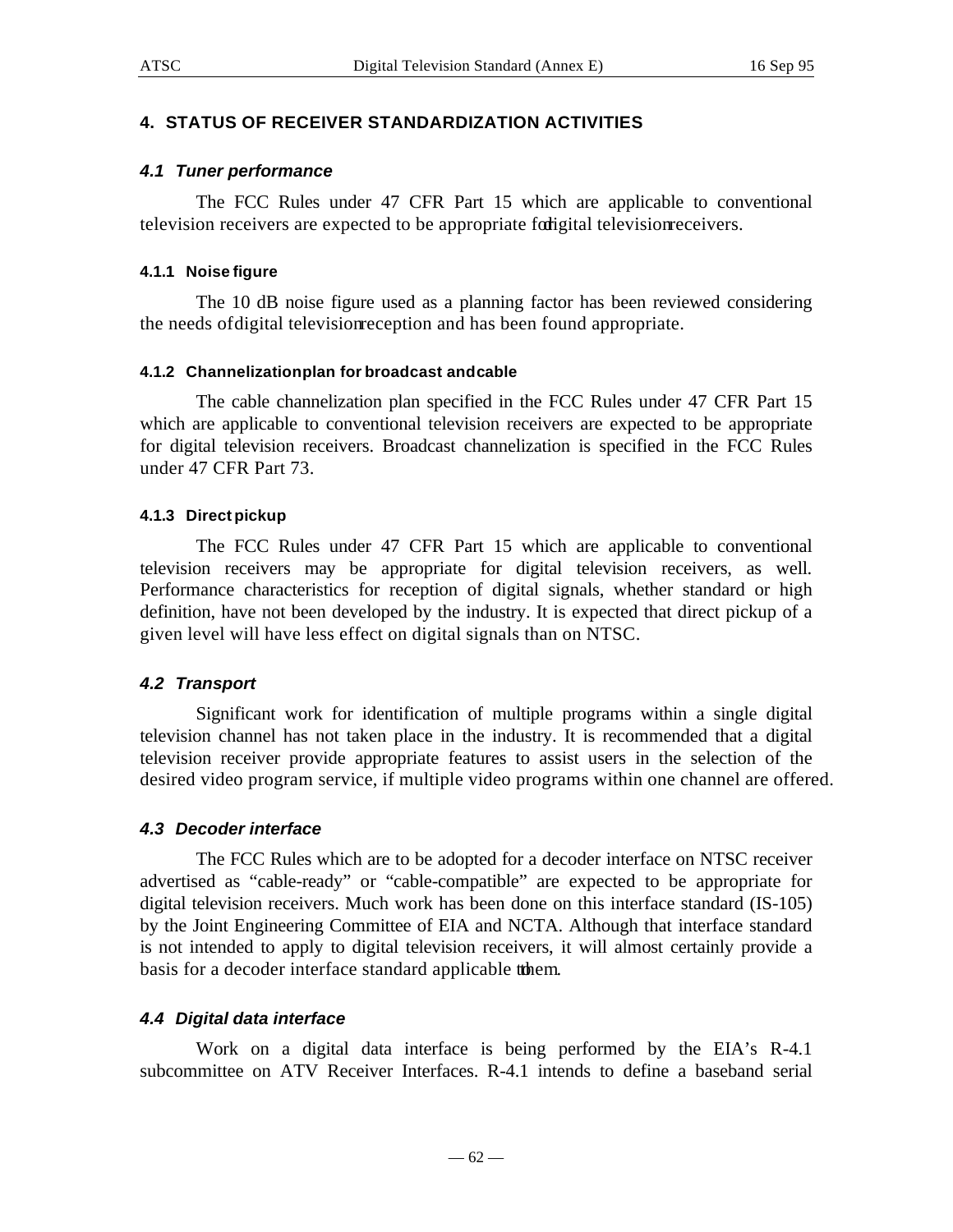digital interface so that devices may exchange packetized data, for example, when a digital VCR is connected to adigital television receiver.

It is recommended that manufacturers of digital television receivers wishing to include a digital data interface give consideration to the interface developed by R4.1.

## *4.5 Conditional access interface*

The National Renewable Security System (NRSS) Subcommittee of the Joint Engineering Committee of EIA and NCTA has the responsibility to develop a standard for a plug-in security module. The NRSS standard may be applied in either a standard definition or high definition environment.

It is recommended that manufacturers of digital television receivers wishing to include a conditional access interface give consideration to the NRSS standard developed by the JEC.

## *4.6 Closed captioning*

Closed captioning for television is covered by the FCC Rules under 47 CFR Part 15 which are presently applied to conventional television receivers. These rules are expected to be appropriate for digital television receivers.

Work on defining the technical standard for closed captioning for the digital television system is being performed by the EIA R-4.3 subcommittee.

# **5. RECEIVER FUNCTIONALITY**

### *5.1 Video*

It is recommended that a digital television receiver be capable of appropriately decoding and displaying the video scanning formats defined in the Digital Television Standard and described in Table 3 "Compression Format Constraints" in Annex A of this Standard.

# *5.2 Audio*

It is recommended that a digital television receiver be capable of selecting and decoding any audio service described in Section 6 of Annex B of this Standard, subject to the bit rate constraints in Section 5.3 of Annex B of this Standard.

It is recommended that a digital television receiver be capable of normalizing audio levels based on the value of the syntactical element dialnorm which is contained in the audio elementary stream.

It is recommended that a digital television receiver be capable of altering reproduced audio levels based on the value of the syntactical element dynrng which is contained in the audio elementary stream.